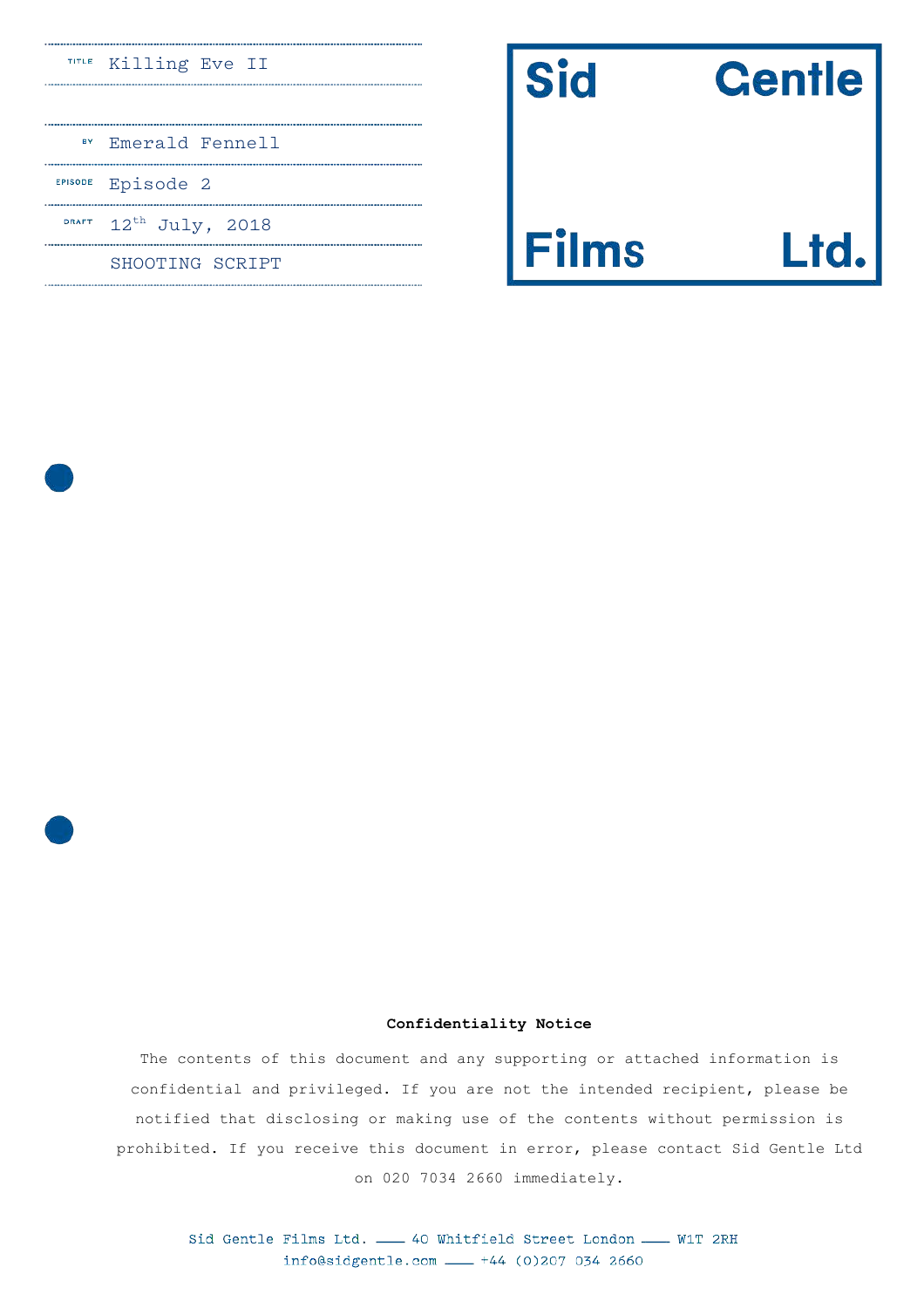### PRE-TITLE

1 EXT. SUBURBAN STREET - DAWN 23 1 \*

The crack of dawn. And the family from the Calais service station park up. The parents get out and carry their small, sleeping daughters up to the front door.

The SMALLEST GIRL'S eyes open as her father waits for his wife to open the front door. She's looking over his shoulder back at the car.

Small Girl's POV: the car trunk pops open and Villanelle sits up.

Villanelle sees that the Small Girl has spotted her, she puts  $*$ her fingers to lips: shhh.

The terrified Girl stays silent as her father carries her inside.

2 EXT. SUBURBAN STREET - LATER - DAWN 23  $\rightarrow$ 

The father and his wife return to the street to collect the bags from their car. They open the trunk: there's nothing in there.

### FATHER What...where's our stuff? Did someone...pee in here?

They look around: the road is empty.  $*$ 

We find Villanelle, further away, walking down the street. A  $*$ classic Iconic Action Walk Away. \*

Except her face is fucked up, and she's grabbing her wound,  $*$ <br>wearing an insane ensemble of Gabriel's pyiamas, crocs and  $*$ wearing an insane ensemble of Gabriel's pyjamas, crocs and \* carrying a briefcase.  $\star$ 

TITLE: KILLING EVE

 $3 \times$  SC 3 IS NOW IN SC 2  $3 \times$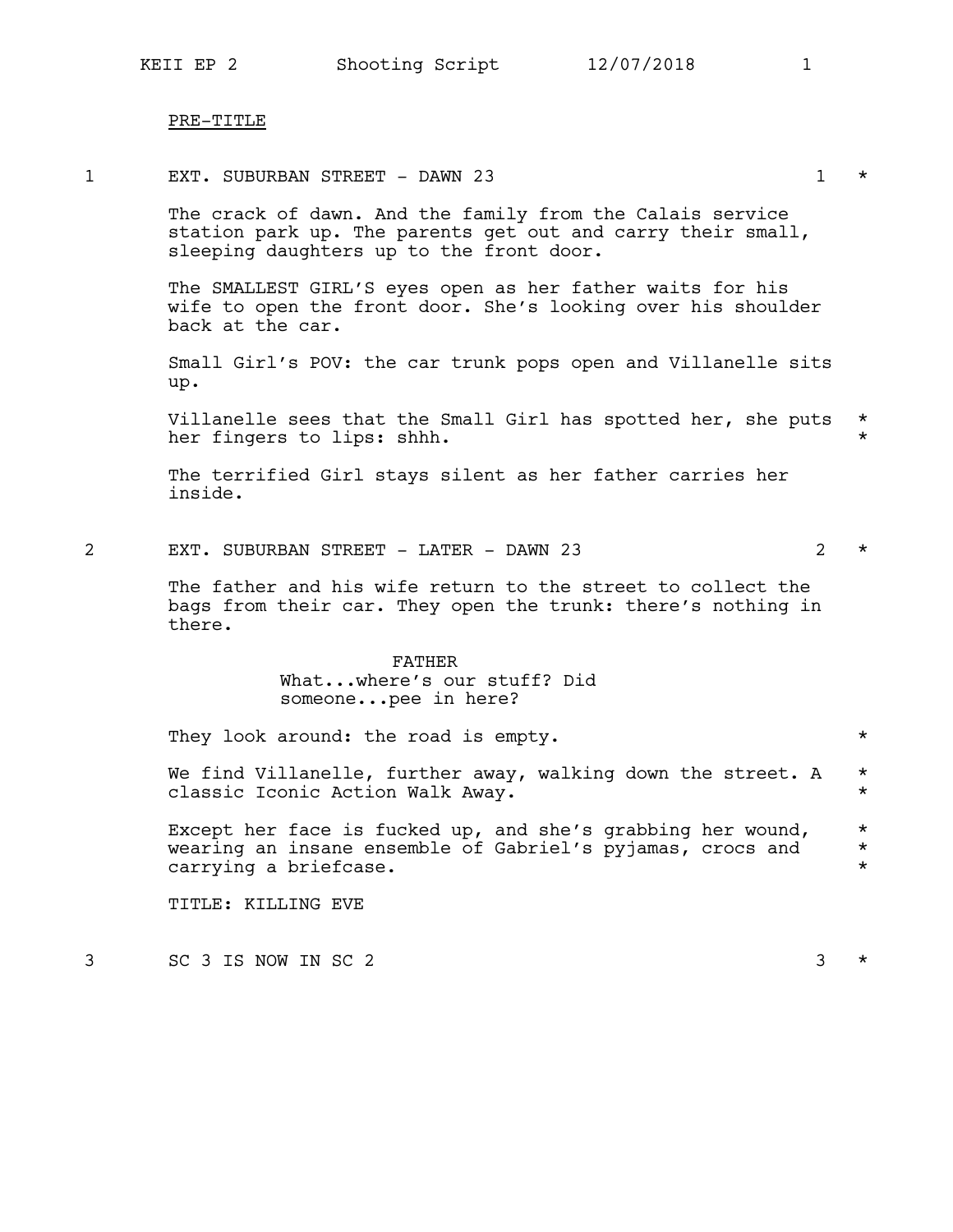### PART ONE

4 INT. EVE AND NIKO'S HOUSE- BEDROOM - DAWN 23 4 \*

Eve wakes. Smiling, calm. Niko asleep next to her. She stretches and then like being hit by a train-

Remembers. For a split second there she'd forgotten.

She reaches quietly for her laptop. Glances at Niko. He's still asleep.

In the glow of her screen, she opens a tab: "Paris news woman stabbed". Then a beat. She adds: "murder." She's almost too \*<br>terrified to look. She searches, scrolls through the \* terrified to look. She searches, scrolls through the \* headlines: nothing yet.  $\star$ 

> NIKO (O.S.) What are you doing?

Eve quickly clicks to another tab- a shopping website. She fake scrutinizes the dresses. Niko looks at the screen, he's still half asleep.

> NIKO (CONT'D) Are you shopping?

Niko buries his head into his pillow.

NIKO (CONT'D) You really have changed. (beat) The blue one's sexy.

And Niko is back to sleep. Eve closes her computer. Phew. Close call.

She thinks for a sec. Opens her laptop again. She clicks on the sexy blue dress: "add to cart".

### 5 INT. 24 HOUR LAUNDRETTE - DAWN 23 5 \*

Villanelle is asleep on the bench of a 24 hour laundrette. Still in her pyjamas. Very pale. The doctor's briefcase slipped under the bench. The owner stands over her disapprovingly, nudging her awake.

> LAUNDRETTE OWNER Oi! Your laundry load is finished.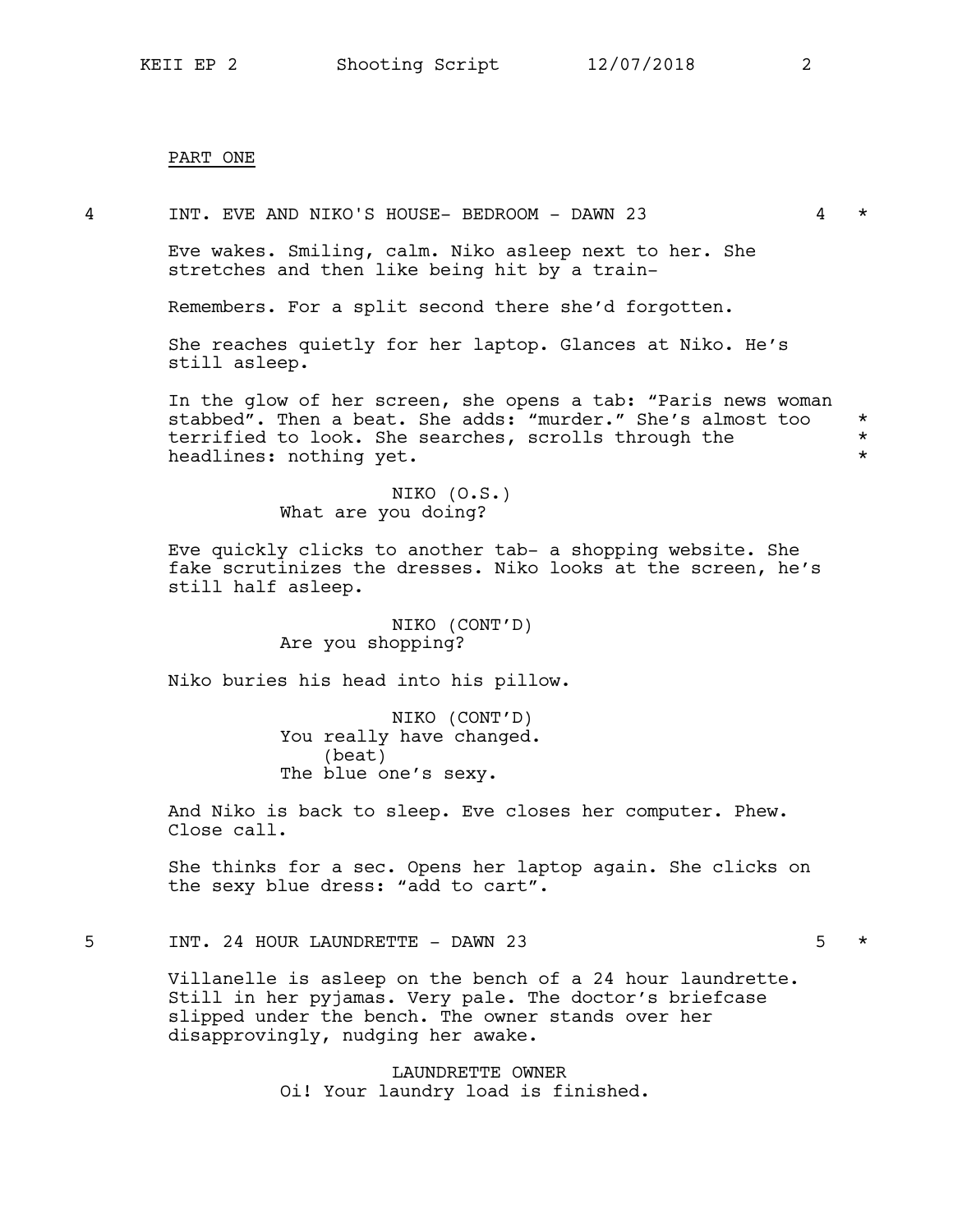Villanelle sits up as the owner sarcastically hands her a single pair of neon Agent Provocateur knickers.

Her wound is agony. Cloudy head. Fuzzy teeth.

### VILLANELLE Do you have any gum?

### LAUNDRETTE OWNER This is not a homeless shelter.

The owner goes into the back room. Villanelle immediately limps over to a laundry basket. Rifles through it. It's a depressing collection.

She grabs a few random items, opens her briefcase to shove them in and- It's empty. The drugs are gone.

### VILLANELLE

No, no, NO!

The LAUNDRETTE OWNER appears.

### VILLANELLE (CONT'D) My medicine has been stolen! \*

The OWNER points to a sign: "Thieves Operate In This Area."

Villanelle, furious, stares at the Owner, and knocks over a \* box of laundry powder, spilling it all over the floor. She leaves.

6 INT. EVE AND NIKO'S HOUSE- BEDROOM - MORNING 23 6 \*

Niko is getting dressed for work, Eve is still in bed. They \* were up late talking, and it's cleared the air a little.  $*$ They're back to themselves, even if they are both trying a  $*$ <br>little too bard little too hard.

> NIKO Alister Peel. It's crazy.

EVE No matter how rich or famous you are, you always end up with your dick out on a slab.

NIKO They should teach that at Harvard business school. (beat) What was it like, seeing the body?  $*$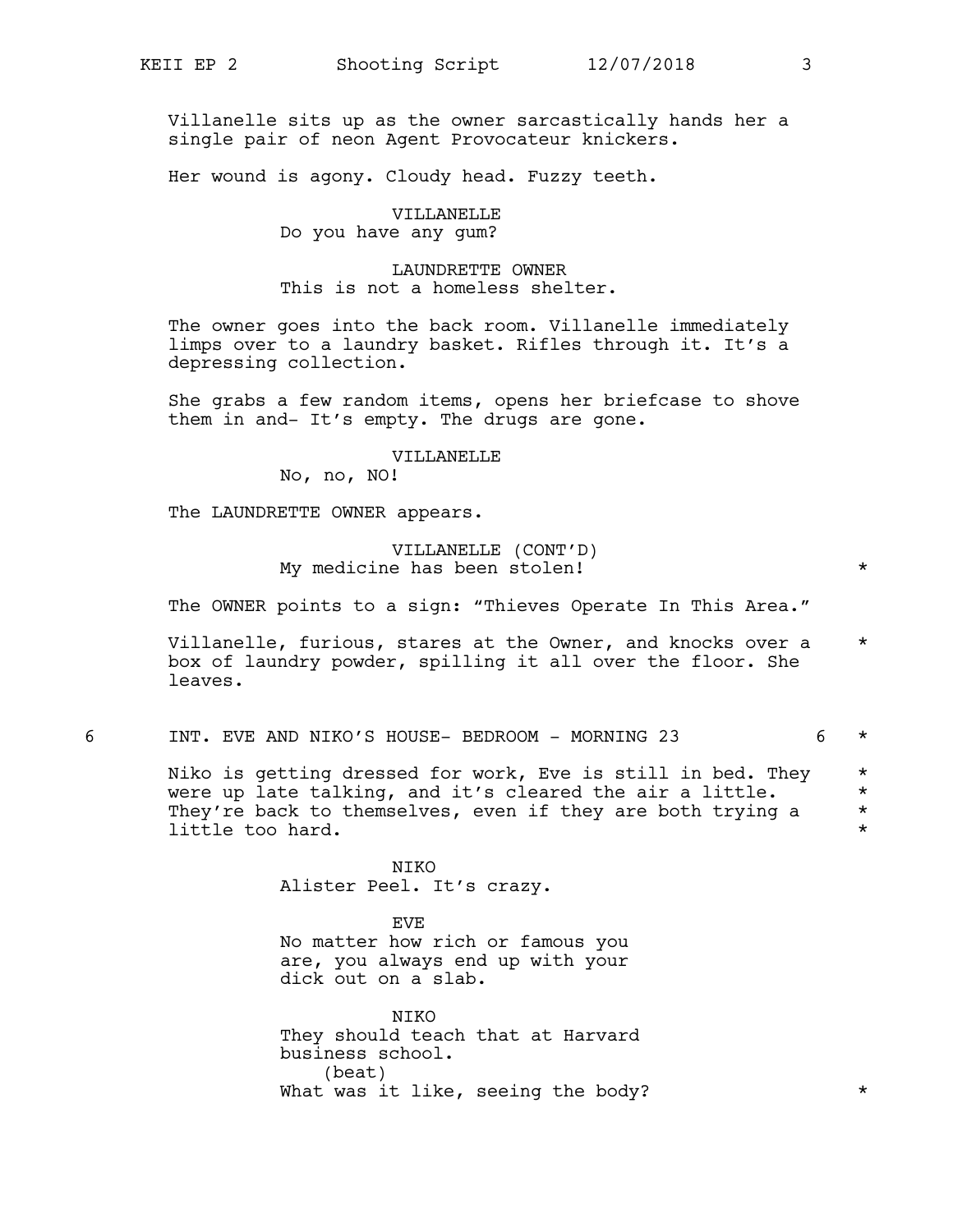EVE I nearly threw up. They had to get  $*$ me a burger.

Niko laughs. He's relieved.

NIKO So you're not completely heartless.

EVE

Not yet.

NIKO Do they think *she* did it? Is that  $*$ why they want you in?  $*$ 

EVE Maybe. Yeah. That's why I have to go in. It's just to brief the Peel \* operation on Villanelle. A couple \* of days. Max. I promise. \*

NIKO Well, Year Nine have a maths mock  $*$ exam today so I've got pretty intense stuff of my own going on.

She laughs.

EVE Right. (beat) I had a dream about Bill last night.

NIKO

Oh, Eve.

EVE His stupid little face. I picked up my phone the other day to text him... (beat) Sorry. Let's not talk about this.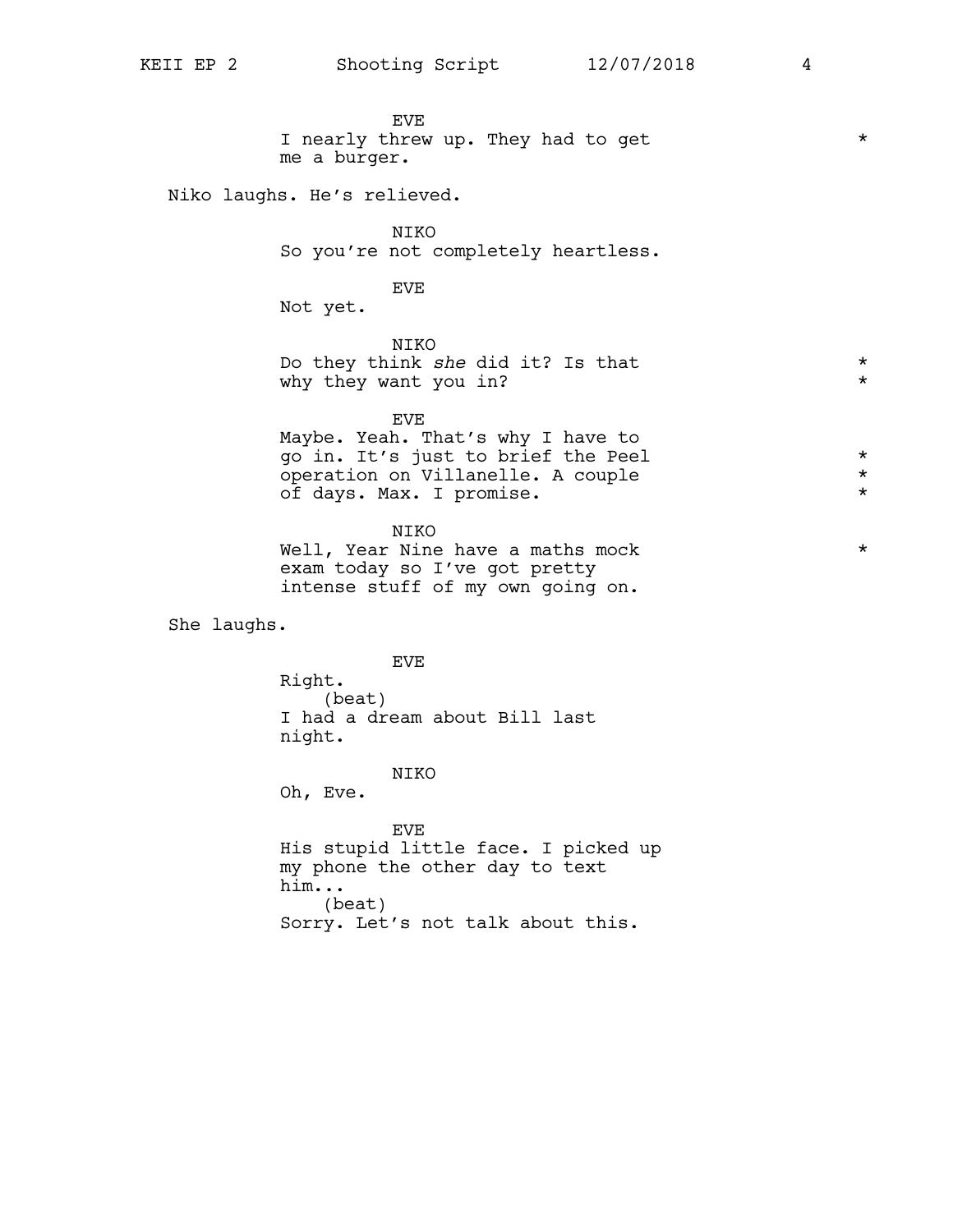**NTKO** No. It's ok. This is how it works. We have to talk.

**EVE** Of course. We "talk" now. Gross.

NIKO (taking the piss) I want you to know that I hear you, and that I respect you.

EVE

Ew.

Niko kisses her and begins to leave. She blurts-

EVE (CONT'D) Be careful.

NIKO What do you mean?

EVE Just...if you see anything strange. You know? Be careful.

Beat.

**NTKO** What a touchingly reassuring goodbye.

EVE

Sorry.

7 INT. SUPERMARKET - LATER - MORNING 23 7 \*

A suburban supermarket, and Villanelle is pushing a trolley around. She spots herself in the mirror of a make up section. Wow. She looks bad. She hastily puts some blusher and lipgloss on from the testers.

She cruises the aisles. Looking at customers, mostly ordinary, middle-aged ones. She starts following a particular guy. Nondescript, glasses. She keeps her distance. He looks up, smiles at her. She smiles back. She's on her way over to him when his wife arrives, and puts something into the trolley. Annoyed, Villanelle moves on.

A WOMAN, middle aged. She has a lasagna for one in her trolley: perfect. Villanelle approaches her, puts on her most vulnerable face.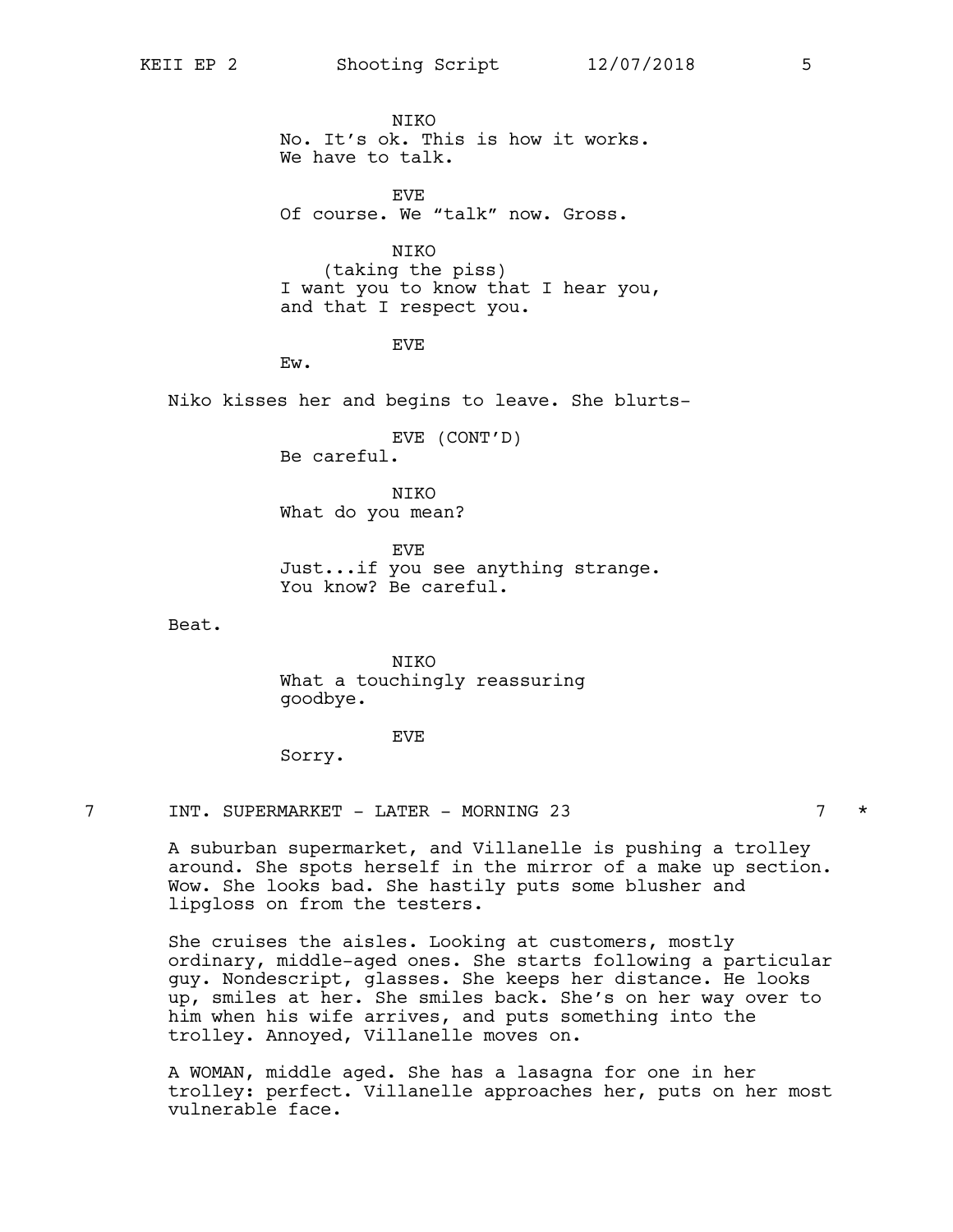In this episode, she speaks in an English accent- she instinctively knows her Russian accent will make people less likely to take pity on her.

> VILLANELLE Excuse me. I'm sorry to bother you-

The Woman looks at Villanelle with barely concealed disgust.

SUPERMARKET WOMAN Ugh, no, sorry. I don't have any change.

She barges past. Villanelle is shocked, angry- no one's ever treated her like this. What's happening?

Suddenly she sees the guy she needs: tall, 30s, tall, a little round and kind looking. He's at the freezer section looking at ready meals: this guy's totally single. Lonely. He looks up and Villanelle smiles at him. He smiles and glances shyly away. This is JULIAN.

8 INT. EVE AND NIKO'S HOUSE- BEDROOM - MORNING 23 8 \*

Eve is getting ready for her first day in her new role. Niko has left. She's in her bra and tights. Pulling clothes on and off, discarded clothes all over the bed. Nothing works.

She's not happy. Nervous about her first day. But more weirdly, caring about her clothes. Villanelle's influence seeping in.

9 INT. SUPERMARKET - LATER - MORNING 23 9 \*

Julian is stacking his ready meals onto the conveyor when Villanelle appears behind him, she's shivering, in full damsel-in-distress mode. Posh accent. She touches his arm.

## VILLANELLE

(whisper) Excuse me.

Julian jumps.

JULIAN Sorry. Do you need to get past?

He moves aside to let her pass. Not used to women talking to him.

> VILLANELLE No. I need your help.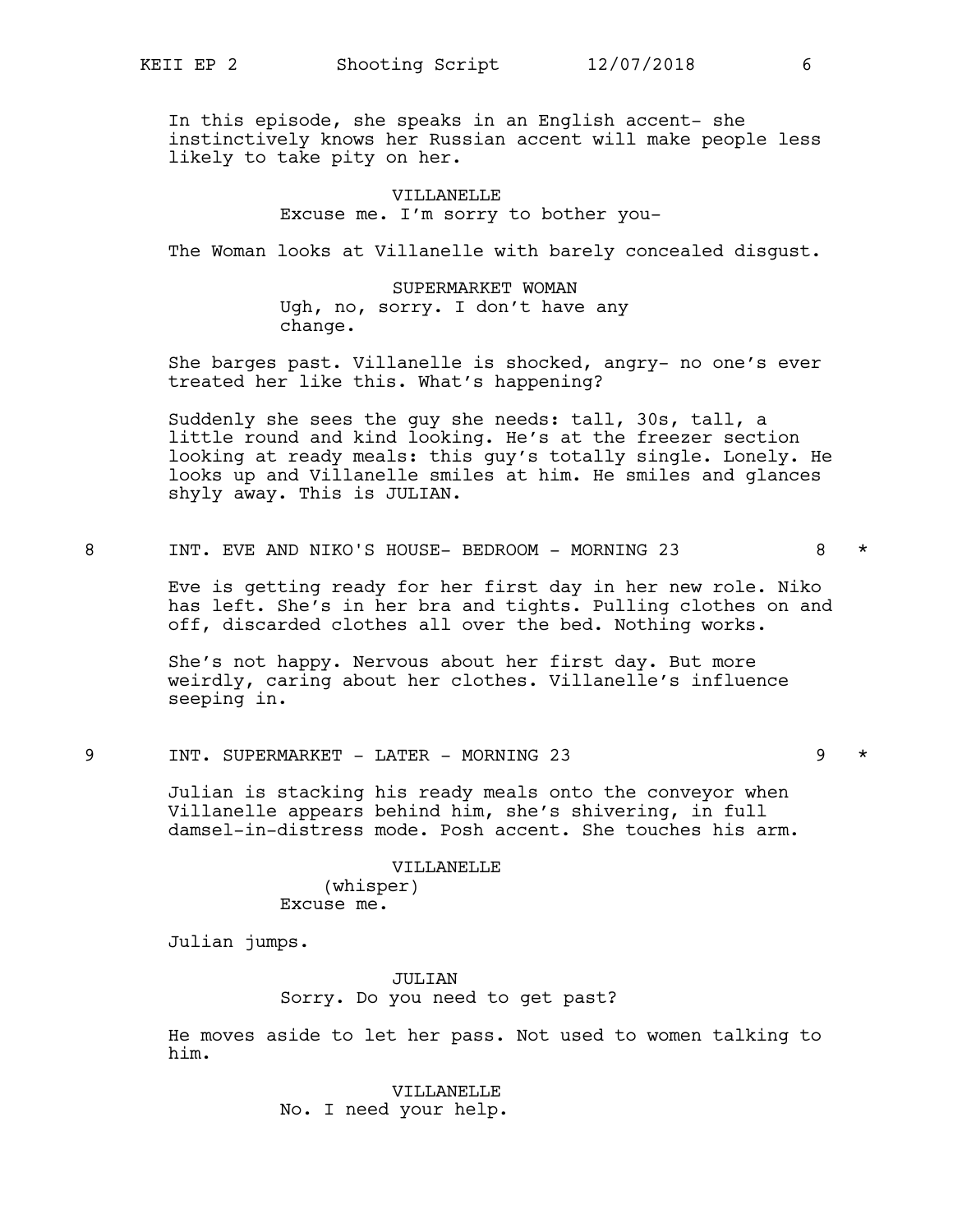JULTAN Right. Sorry. I don't think I can-

VILLANELLE That man out there-

She points to a man outside the supermarket.

VILLANELLE (CONT'D) He's my stepfather. He did this to me-

She points at her bruised face.

JULIAN

Oh...dear me.

VILLANELLE Please... I need someone to help me get out of here without him seeing. If I could, just walk behind you...

Julian is one of life's Nervous Nellys. He's panicking, but desperate to be a hero.

> JULIAN Oh gosh...I...don't...I'm not really...it's not my... (finally) Oh god. Alright. Stay behind me.

Julian leaves his shopping on the till, starts walking nervously towards the exit, Villanelle close behind. Holding on to him.

> **CASHIER** Just leave your stuff on the till mate! Don't worry about it!

10 EXT. SUPERMARKET - MOMENTS LATER - MORNING 23 10 \*

Julian walks nervously past Villanelle's "father", trying to hide her. The "father" is clearly an innocent man loading things into his car. Julian tries to look.

> VILLANELLE (whispered) Don't look at him! He's completely lost his mind.

JULIAN (terrified) Oh my god. Oh my god.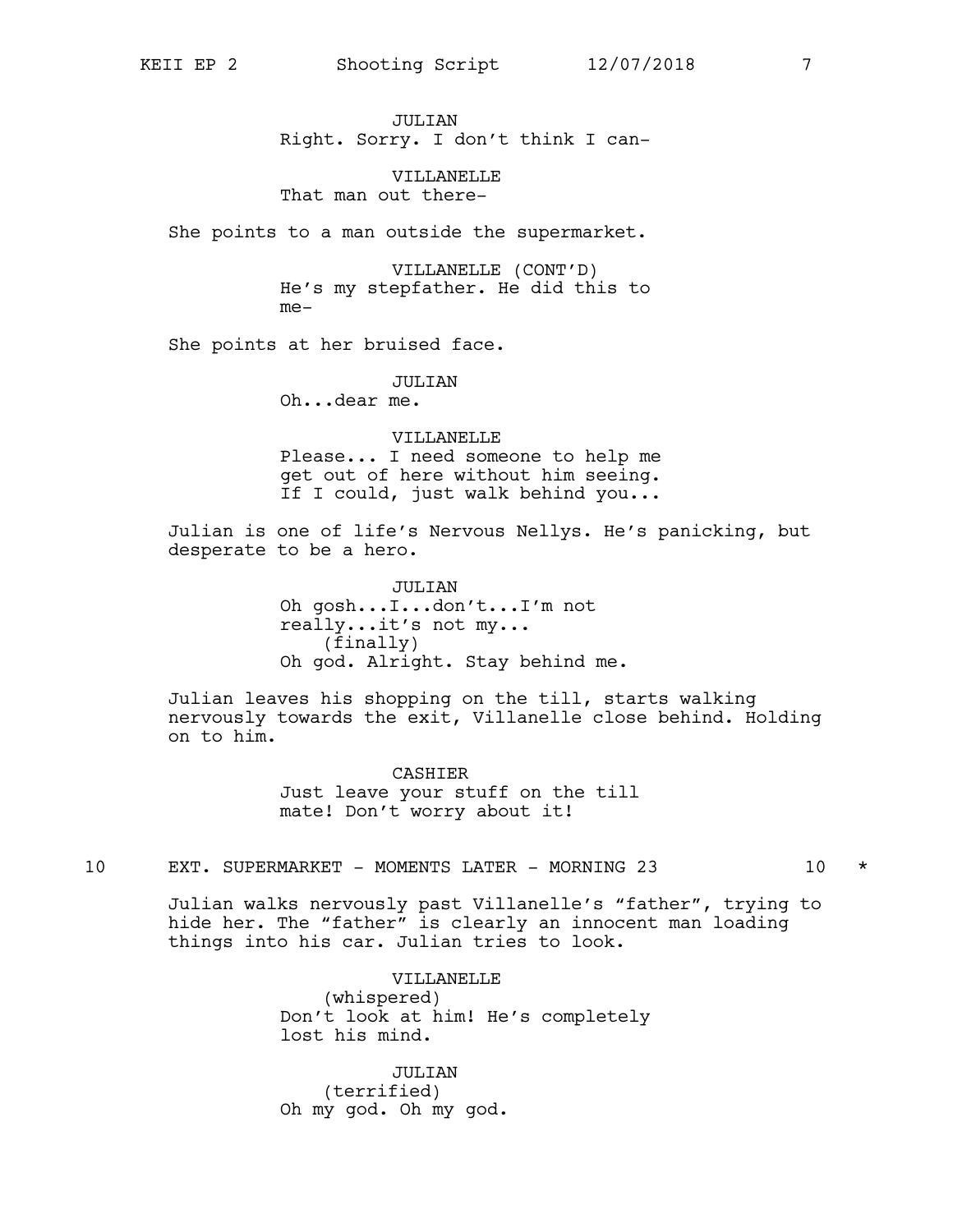### 11 INT. JULIAN'S CAR - MOMENTS LATER - MORNING 23 11 \*

They get into his car. Julian looks like he might have a heart attack. Glances in his mirror.

> JULIAN I don't think he saw us.

VILLANELLE Thank you. I don't know what I would have done.

She weeps, Julian passes her a tissue.

VILLANELLE (CONT'D) A handkerchief! Wow. A gentleman.

Julian is becoming starstruck. She looks like a little doll in her supermarket blusher.

### JULIAN

(bashful) I don't know about that. Do you have someone you need to call? Is there anything I can do to help?

VILLANELLE I've got nowhere to go.

JULIAN

No friends..?

VILLANELLE I don't really have any.

This strikes a chord with Julian.

JULIAN There must be something I can do. I can't just leave you here.

VILLANELLE I'll be alright.

She opens the car door. Julian takes the plunge.

JULIAN Look. I have a spare room. If you need somewhere for a night or two...

VILLANELLE No I couldn't. Thank you. It wouldn't be right.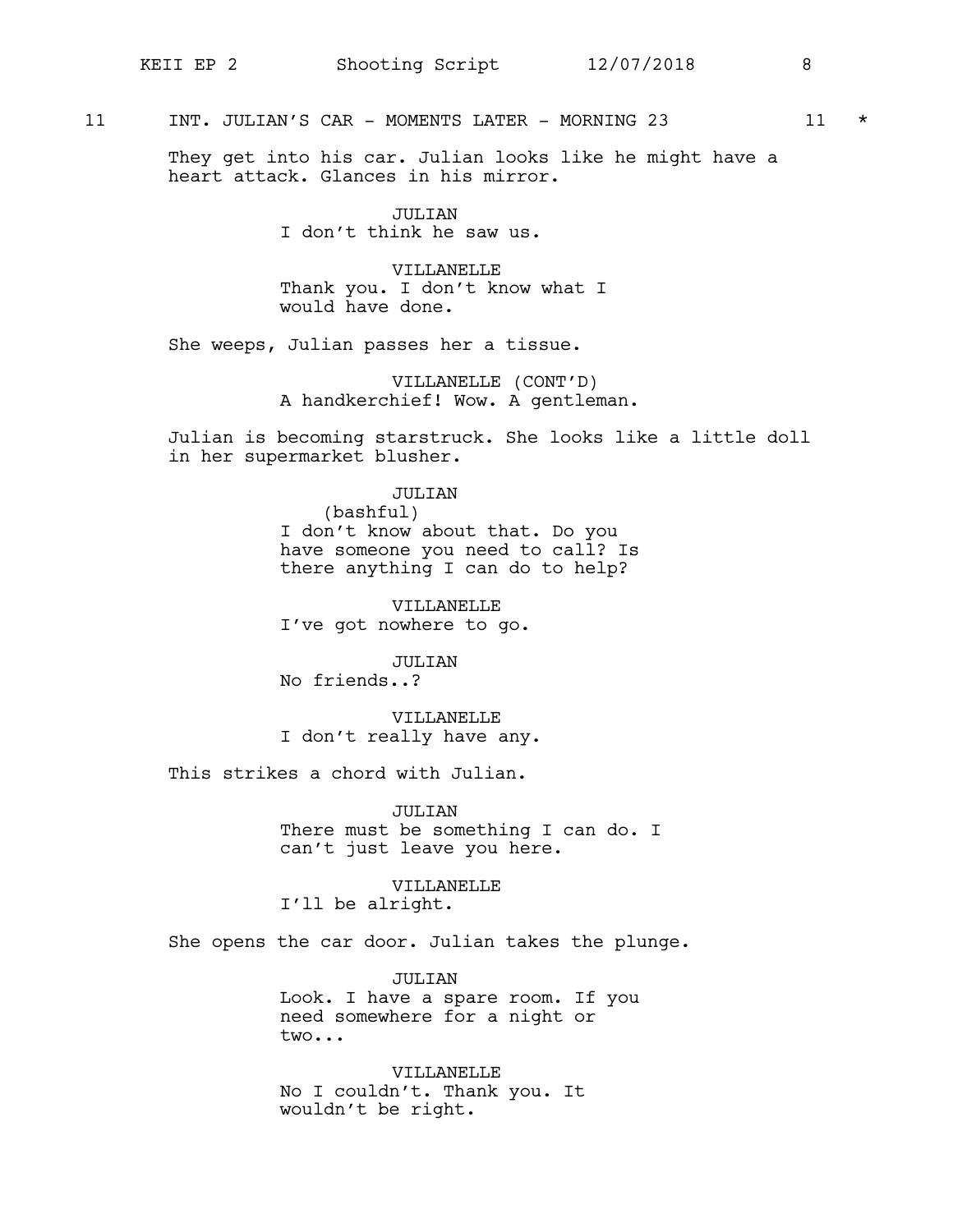JULTAN (mortified) If you're worried about...I would never...what I mean is, you would be completely safe. Of course.

VILLANELLE But... wouldn't I be an inconvenience to you?

### JULIAN

(kindly) No. Not at all. "Do not neglect to show hospitality to strangers, for thereby some have entertained angels unawares."

VILLANELLE But that would make me an angel.

JULIAN

Yes. I suppose it would.

Villanelle smiles shyly. But when he looks away: UGH.

12 EXT. MI6 OFFICES - DAY 23 12 \*

Eve is walking into work. What the hell is she doing? She's looking for a girl she might have murdered. She just needs to keep her cool. Act normal. Carolyn is waiting on the stairs for her.

Eve looks self-conscious. Guilty. A tiny glimmer of interest from Carolyn: why's Eve so cagey?

CAROLYN (O.S.)

Alright?

EVE

Yeah. (anxious compliment) \* How do you always look so good? Do \* you even sleep?

Eve shudders.

CAROLYN It's my moisturizer. Made of pigs placenta. Costs a fortune and smells like arse but exceedingly effective.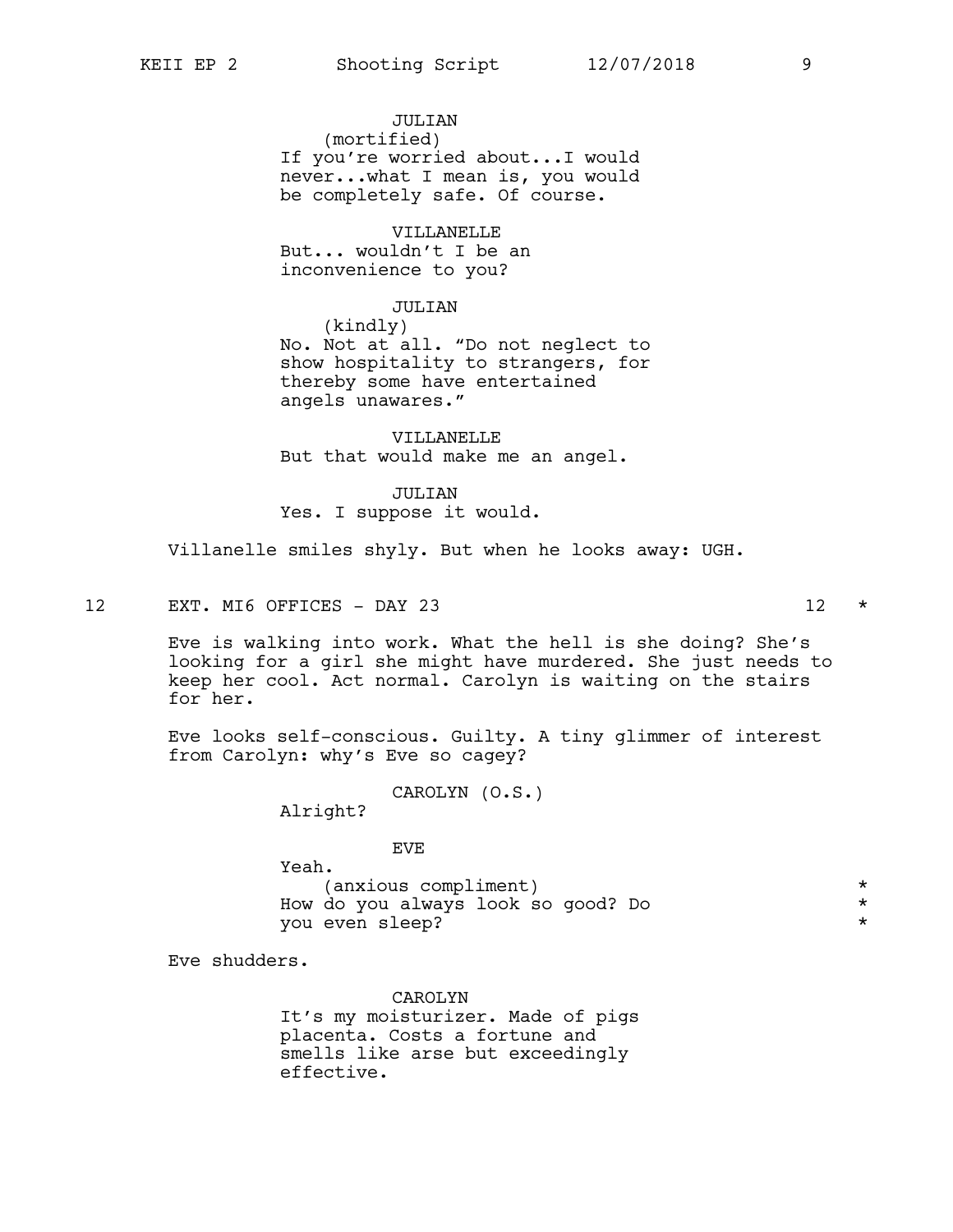Eve thinks about it.

**EVE** 

I don't mind smelling like ass.  $*$ 

### CAROLYN I'll send you the link.

13 INT. MI6 OFFICES - MOMENTS LATER - DAY 23 13 \*

Eve and Carolyn walk into an old, somewhat decrepit building. Eve looks around, catches a peeling sign.

**EVE** 

Is that an asbestos warning?

CAROLYN Health and Safety nonsense. It's good for the immune system.

#### EVE

Asbestos?

Carolyn walks on towards the new office, Eve follows her. The dread creeping in. She just needs to go in, do her  $*$ presentation, and leave.  $*$ 

#### CAROLYN

The other two have been working on the Alister Peel case for a while  $*$ so they can catch you up.

EVE

A while? I thought you only just found out Peel was murdered.

### CAROLYN

We did. But before he died Peel was planning to sell his business. We  $*$ were keeping an eye on it. Operation Manderley.

### EVE

Why?

### CAROLYN

Because his company was sitting on  $*$ an information goldmine. Data storage, communications patents, search engines, media companies.  $*$ Pretty tempting to the rich and unscrupulous...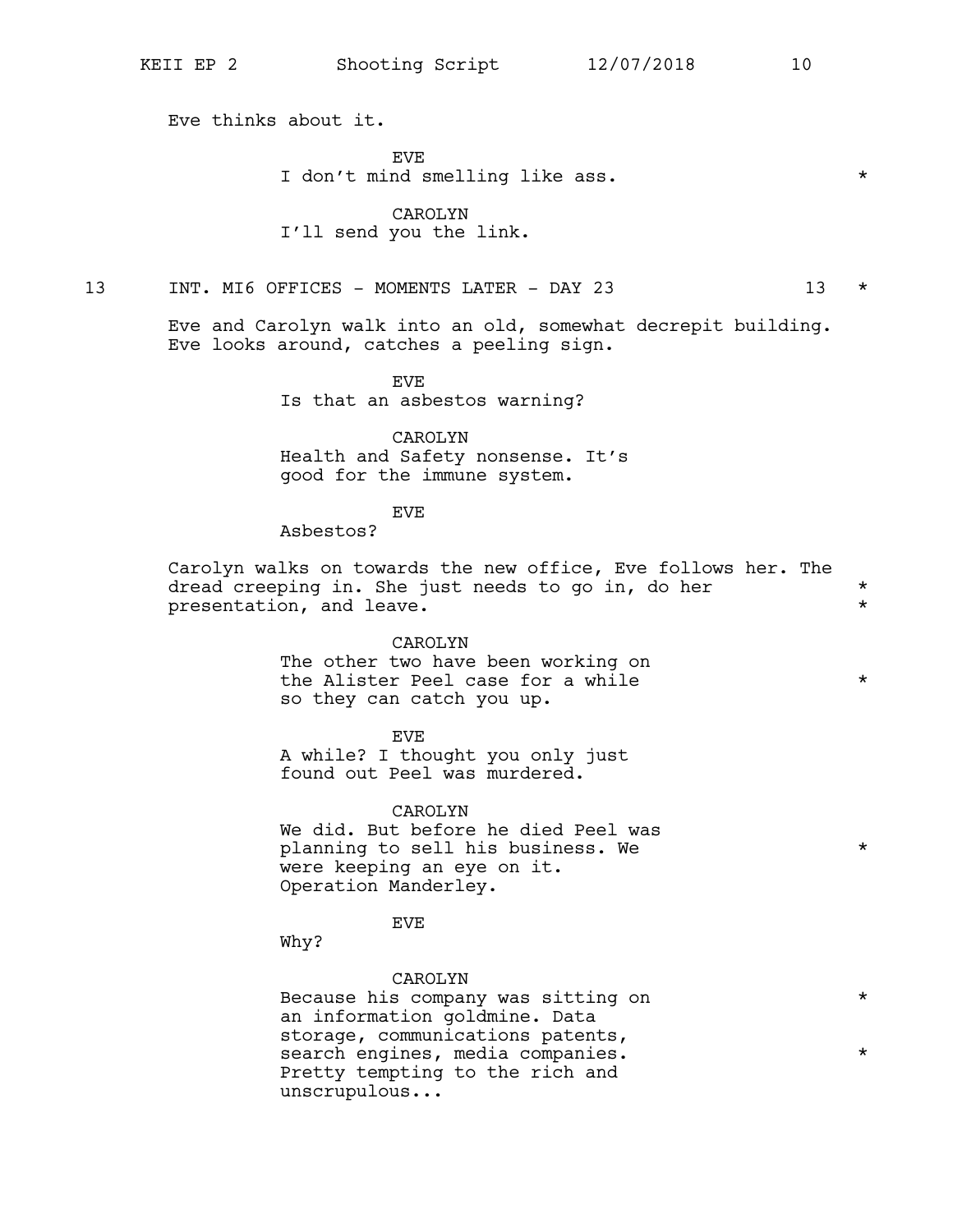**EVE** The Twelve?

CAROLYN Not just them. Terrorist  $\star$ organizations. Dictatorships. Investment banks.

EVE

MI6?

Beat.

### CAROLYN

Peel was going to sell to another tech company: boring. Boring is  $*$ terrific. We assumed the board  $*$ would do the same. But now we know Villanelle helped shuffle him off the coil, Manderley has been revived. As a matter of some urgency. Peel's death wasn't an \* accident. It was a coup.

They are near the Manderley office.

EVE So you just want me to brief them  $\star$ <br>on Villanelle? That's it? on Villanelle? That's it? \*

Beat.  $\star$ 

CAROLYN \* More or less.  $\star$ 

 $EVE$   $\star$ What have you told these guys my  $*$ role is exactly?

CAROLYN "Outside Expert".

EVE Expert on what?

CAROLYN

Female assassins.

Eve feels a little sick: she sure knows about female assassins.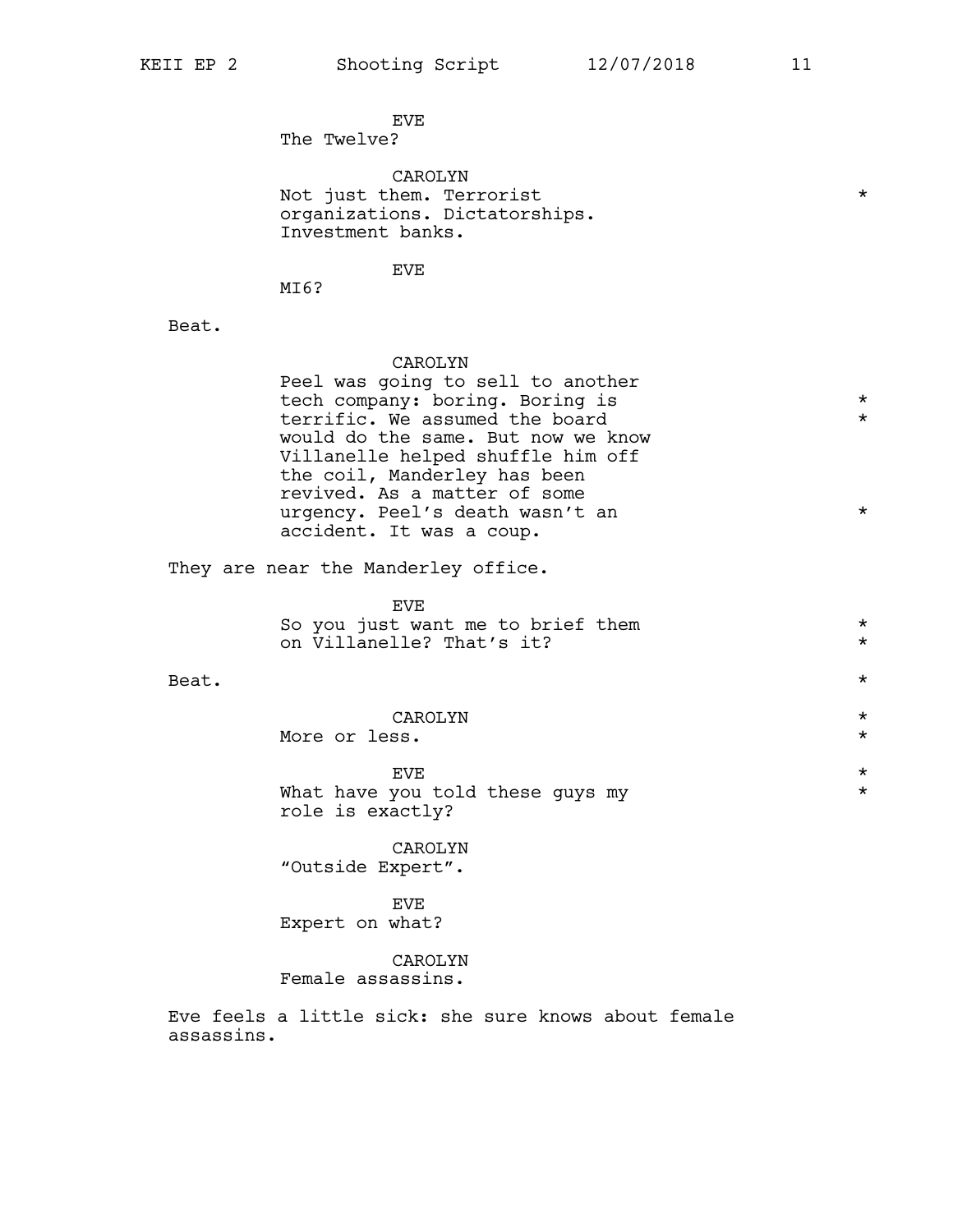### 14 INT. MI6 - MANDERLEY OFFICE - CONTINUOUS - DAY 23 14 \*

Carolyn leads a nervous Eve into the 'Operation Manderley' office. A huge room with a few small desks in the middle: it looks like this "office" was set up ten minutes ago and could just as easily be cleared away. A huge router blinks in the corner. JESS and HUGO work on their computers.

Kenny appears, carrying a folder.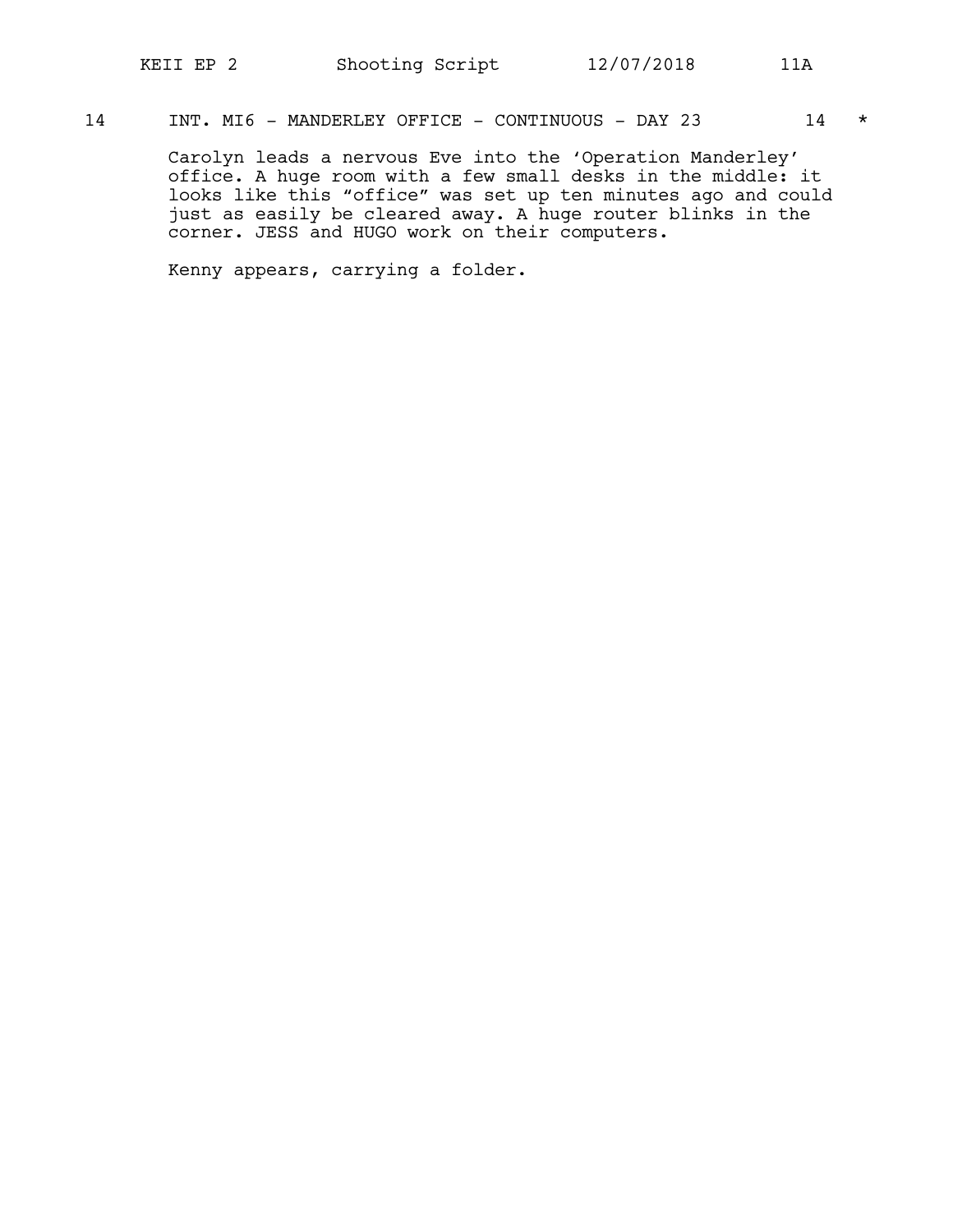EVE Kenny! I didn't know you'd be here!

KENNY

Hi, Eve.

The most awkward of hugs. They're both nervous.

### CAROLYN

Now Villanelle is part of the Peel investigation I thought it would be useful to keep part of The Trafalgar team in tact.

EVE So, will Elena-

CAROLYN Elena felt that the job was no longer for her-

KENNY She's worried about getting murdered.

Carolyn is baffled by this idea.  $\star$ 

EVE (faint) Ok.

Carolyn has gone to get the others.

KENNY (whisper) Are you alright?

 $EVE$   $\star$ (whisper) No.

Before Kenny can follow up, Carolyn brings over a woman Eve's age. This is Jess, awesome, clever, heavily pregnant. She has a firm handshake.

> JESS Hi. Jess. Welcome to "Operation Manderley". (beat) This is Hugo. Dog's body and token Cambridge posh boy. Apologies for him in advance.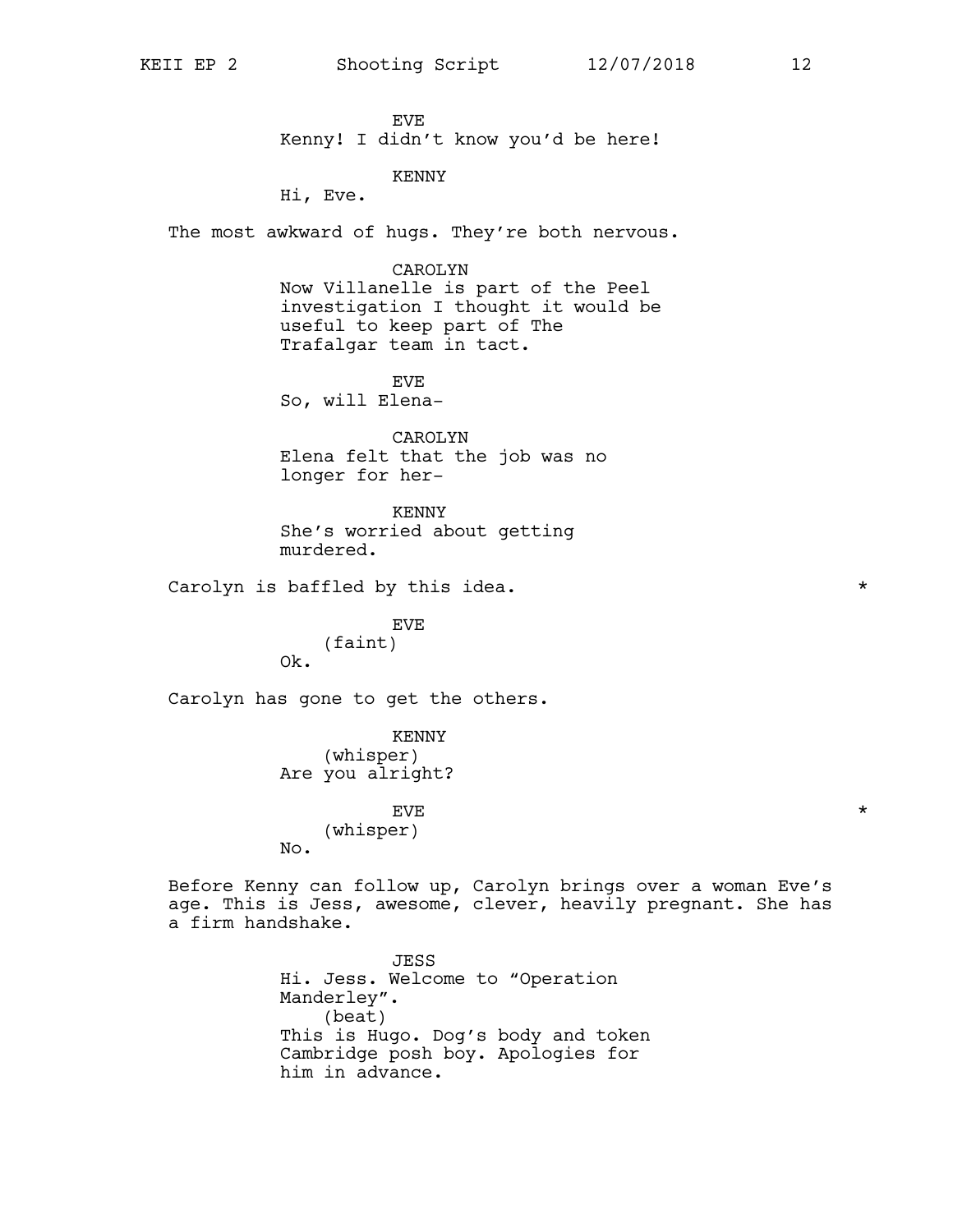Hugo, early-20s, shakes Eve's hand. Naughty, boyish, he's a charisma machine who will flirt with men, women and dogs to get what he wants.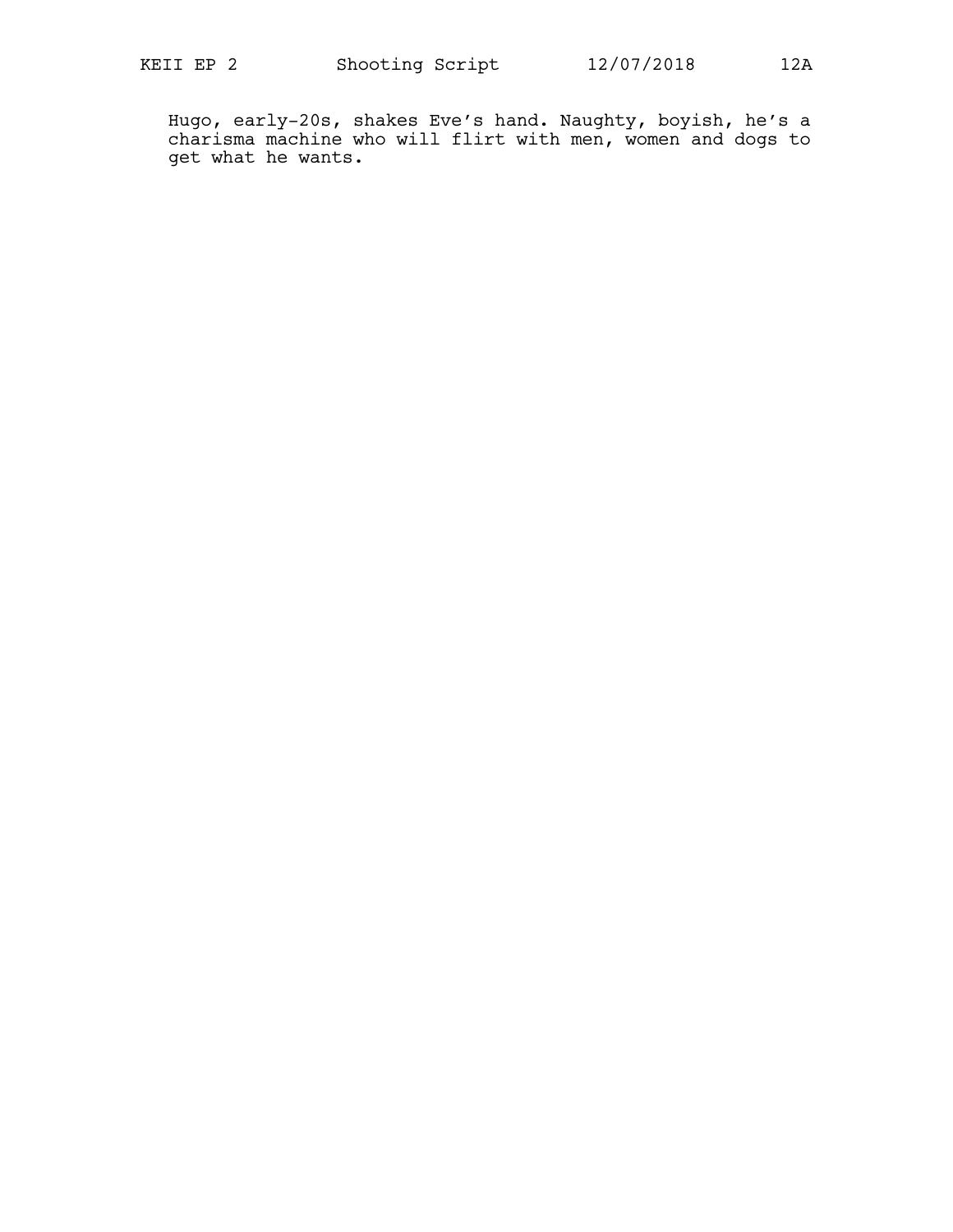HUGO Oxford actually. Jess pretends not \* to remember to hurt my feelings, Eve. She's very undermining.  $\star$ 

Jess rolls her eyes, but she can't help but smile.

HUGO (CONT'D) Let me know if there's anything you need.

There's a glimmer of dirtiness in this. And it's deliberate. Jess and Eve watch Hugo saunter off.

> JESS Welcome to MI6, an Old Etonian hiding under every desk waiting to  $*$ steal your job.

Hugo grins at them from across the room.

15 INT. JULIAN'S HOUSE - HALLWAY - DAY 23 15 \*

Julian shows Villanelle into his house. Or rather, his mother's house. There's a stairmaster in the hall. It is full to the brim with chintz, yellowing doilies, and, unnervingly, Victorian china dolls. He's self-conscious.

> VILLANELLE Oh...Julian...wow.

JULIAN My mother collected them. I should throw them away really.

VILLANELLE No! They're...lovely.

One has slightly slumped to one side. Julian sits her back up in a silly, schoolmaster-y way. Trying out a comedy bit.

> JULIAN Sit up straight, Annabelle! We have a guest!

VILLANELLE (faint) Ha. Could I possibly sit down?

JULIAN Of course! You must be tired.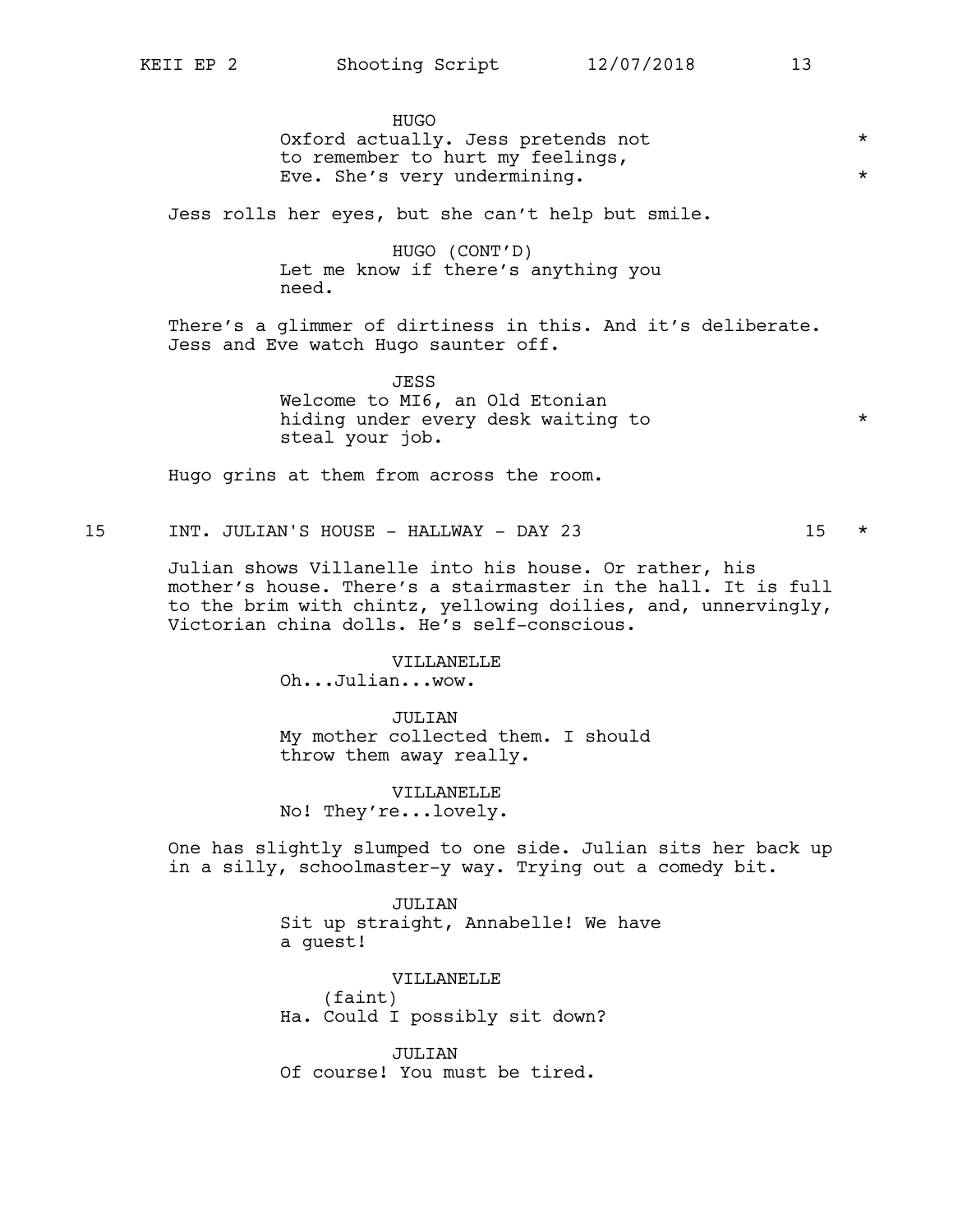15A INT. JULIAN'S HOUSE - SITTING ROOM - DAY 23 15A \*

Julian leads Villanelle in and sits her down gently on the sofa.

> JULIAN (CONT'D) Can I get you anything?

VILLANELLE Do you have any cake?

JULIAN Oh...no. But I could get you some!

VILLANELLE Honestly, you've done enough... \* (meek, tragic) \* Lemon drizzle?  $\star$ 

Villanelle looks up at him with grateful Bambi eyes.

JULIAN I'll be back in ten minutes.

She hears Julian locking the door behind him, and finally relaxes. She looks at her wound- the stitches are coming apart a little. It's very sore. She needs to be careful. She lies her head back and closes her eyes.

Wait. Did the floorboards just creak upstairs? Her eyes open.

PART TWO

15B INT. MI6 - COFFEE ROOM - LATER - DAY 23 15B \*

Eve is in a panic. Trying to keep it down. Kenny sneaks in. They're whispering. Urgent. Not wanting to get caught. Kenny \* is genuinely worried.

> KENNY Eve, what happened? Mum said you went to Paris?

**EVE** Oh my god, Kenny-

Hugo comes in to get some water. Eve and Kenny immediately \* fall silent. Hugo notices. Is about to leave when-

> HUGO Are you two having an affair?

Beat.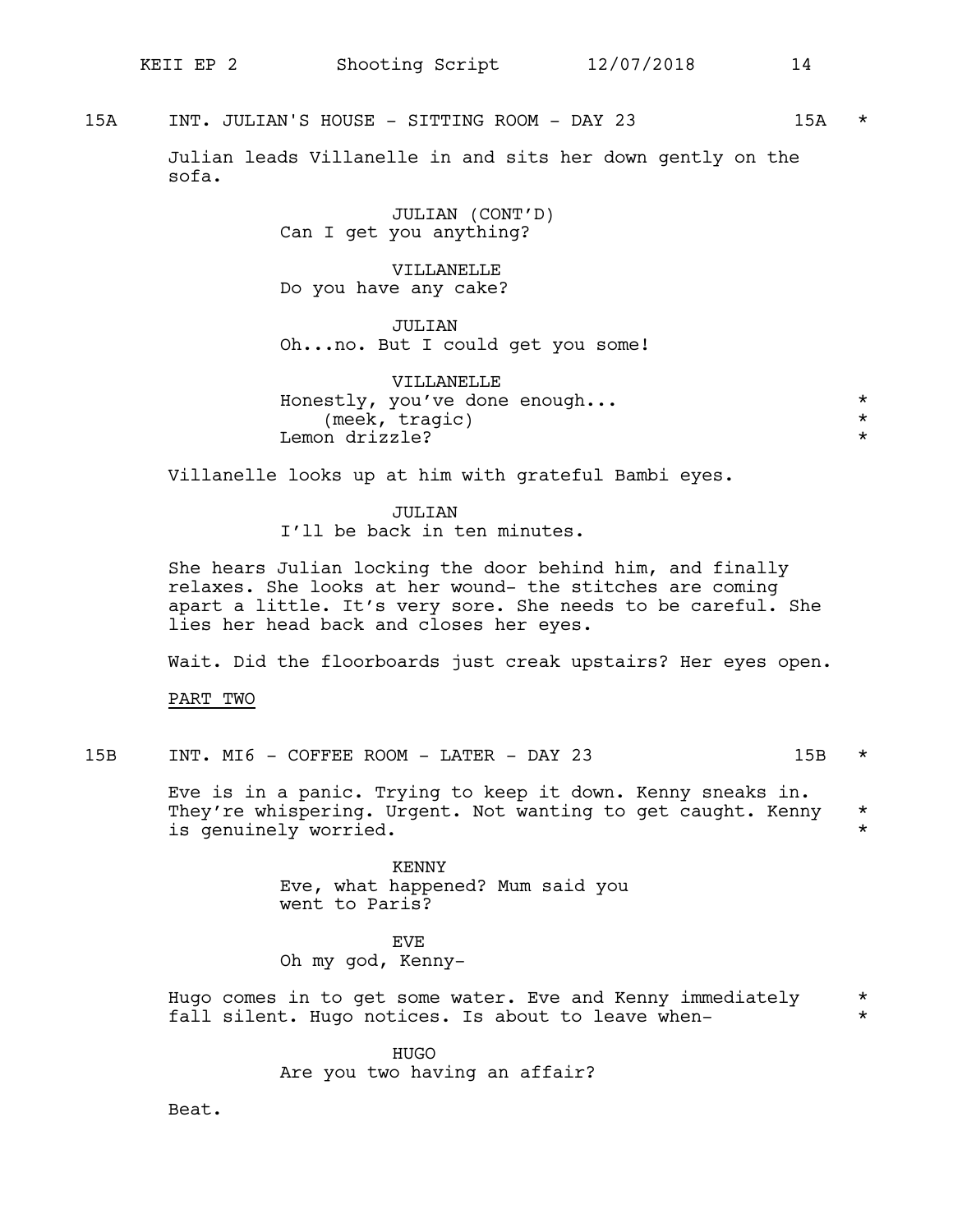EVE

Yeah.

Kenny looks mortified. Hugo nods- fair enough. And leaves. Once he's gone-

|  |  | EVE (CONT'D) |                                  |  |
|--|--|--------------|----------------------------------|--|
|  |  |              | I found her. I found Villanelle. |  |

KENNY What? Where is she?

EVE

Kenny- $\star$  (beat)  $\star$ (beat)  $\star$ <br>abbed her.  $\star$ I stabbed her.

This is the first moment Eve has faced it. Kenny is genuinely shocked- this is serious, serious news.

| EVE<br>Shhh.<br><b>KENNY</b><br>Oh my god, Eve. How? Where?                                               | $^\star$<br>$^\star$<br>$^\star$<br>$\star$ |
|-----------------------------------------------------------------------------------------------------------|---------------------------------------------|
|                                                                                                           |                                             |
|                                                                                                           |                                             |
| <b>EVE</b><br>In the stomach.                                                                             | $^\star$<br>$\star$                         |
| Kenny looks like he might faint.                                                                          | $\star$                                     |
| <b>KENNY</b><br>Is she dead?                                                                              | $^\star$<br>$\star$                         |
| <b>EVE</b><br>I don't know. I don't know. She<br>disappeared.                                             | $^\star$                                    |
| They sit with this for a second.                                                                          |                                             |
| <b>KENNY</b><br>Ohhhh. This is really bad.<br>(with horror)                                               | $\star$                                     |
| Does mum know? Is that why we're<br>here?                                                                 | $\star$<br>$\star$                          |
| EVE<br>No. No, I told her that I just<br>found Villanelle's apartment. Do<br>you think I should tell her? | $^\star$                                    |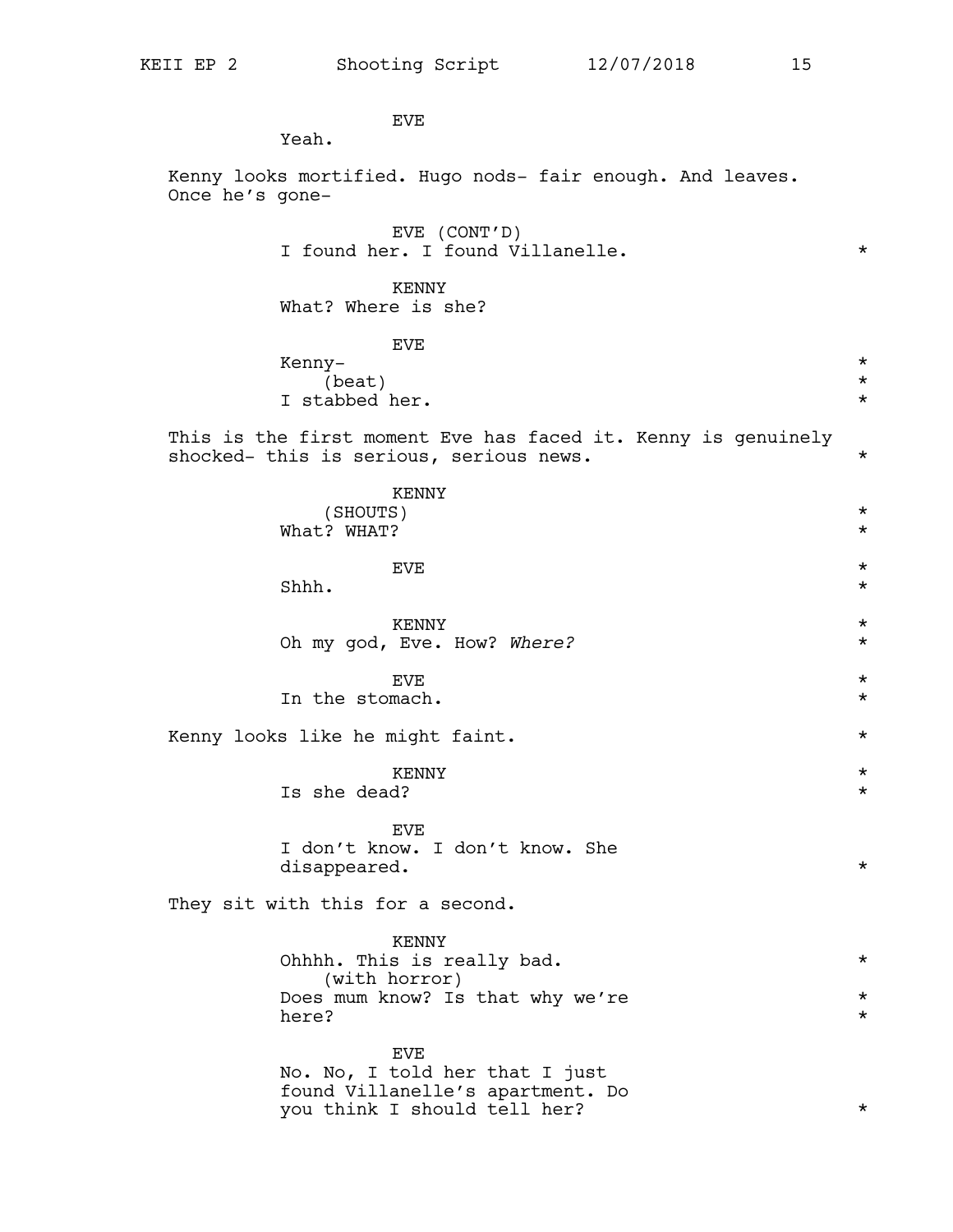KENNY NO. No.  $\overline{N}$   $\overline{N}$   $\overline{N}$   $\overline{N}$   $\overline{N}$   $\overline{N}$   $\overline{N}$   $\overline{N}$   $\overline{N}$   $\overline{N}$   $\overline{N}$   $\overline{N}$   $\overline{N}$   $\overline{N}$   $\overline{N}$   $\overline{N}$   $\overline{N}$   $\overline{N}$   $\overline{N}$   $\overline{N}$   $\overline{N}$   $\overline{N}$   $\overline{N}$   $\overline{N$  $(beat)$ No. You're withholding information. \* On an investigation you're *working* \* on.  $\star$  $EVE$   $\star$ Well, on the bright side, now you \* are too.  $\star$ This hadn't even OCCURRED to Kenny. He looks like he might \* throw up. \* HUGO (O.S.) Oi. Lovebirds. He's stuck his head round the door.

HUGO (CONT'D) Jess wants to hear the assassin briefing.

Eve and Kenny exchange a glance: this is going to be hell.  $*$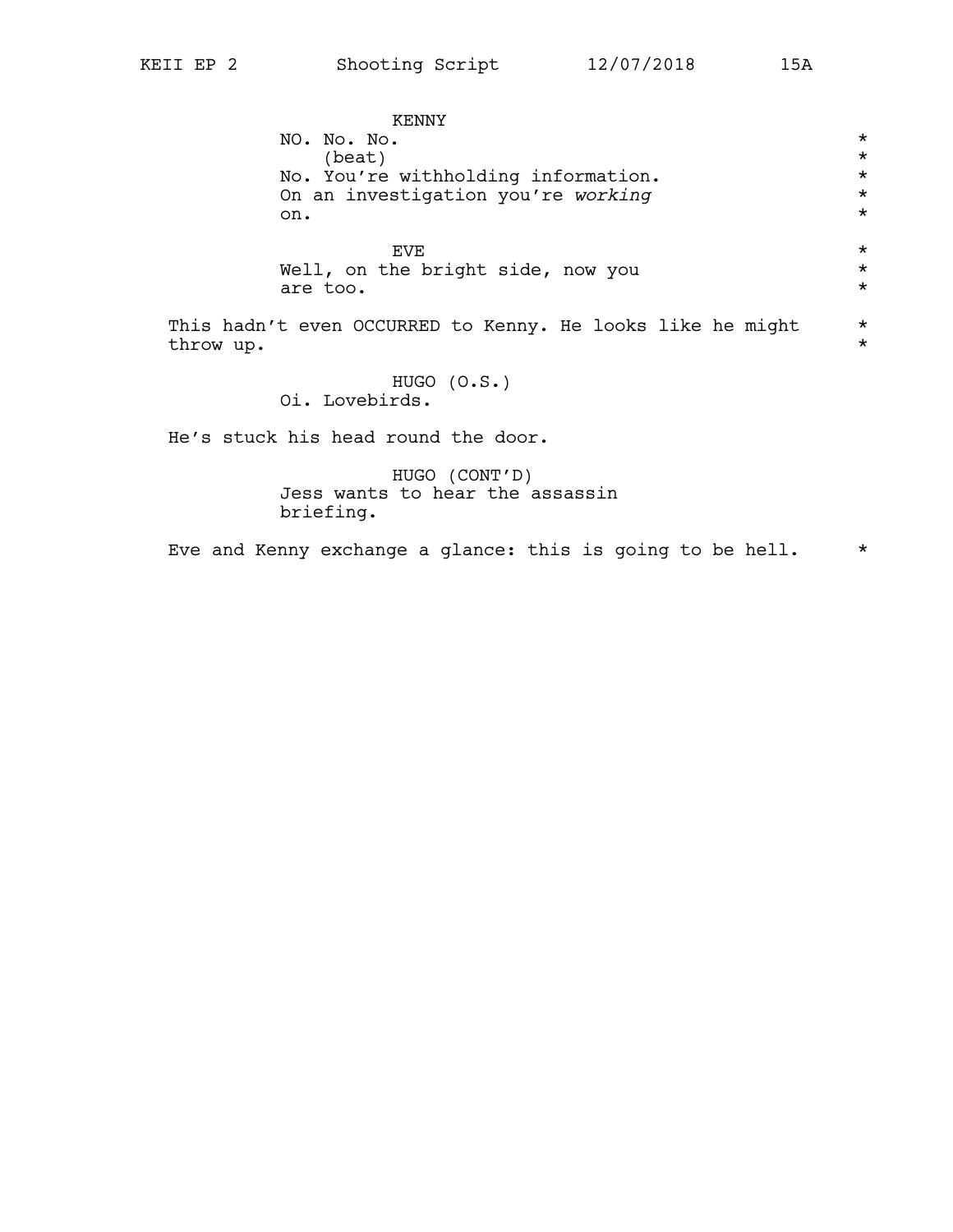16 INT. MI6 - MANDERLEY OFFICE - LATER - DAY 23 16 \*

Eve is standing in front of the Manderley team. She's trying to get to grips with the power point, but her guilty \*\* conscience is getting the better of her. She just needs to \* seem calm, not give anything away. Kenny can barely watch. \*

> EVE So, I am Eve Polastri. I'm just going to talk a little bit about...um...

She can't work the remote.

EVE (CONT'D)

Sorry.

HUGO Need a hand?

**EVE** No, no I'm fine.

Hugo comes over and gently taking the clicker from her with a wry smile. He points to a couple of buttons.

> HUGO This one, then the blue one, and this one. And if you need to-

EVE Thank you, Hugo. I can work a remote.

HUGO (flirty) Yes, miss.

He sits back down. Eve carries on, she's not a natural presenter.

> EVE Yes. Um. So. Originally our team was set up to look into a string of international assassinations.

She clicks through the Series One victims' photos.

EVE (CONT'D) Cesare Greco, Carla de Mann, Zhang Wu, there didn't seem to be a whole lot connecting them except for this female assassin.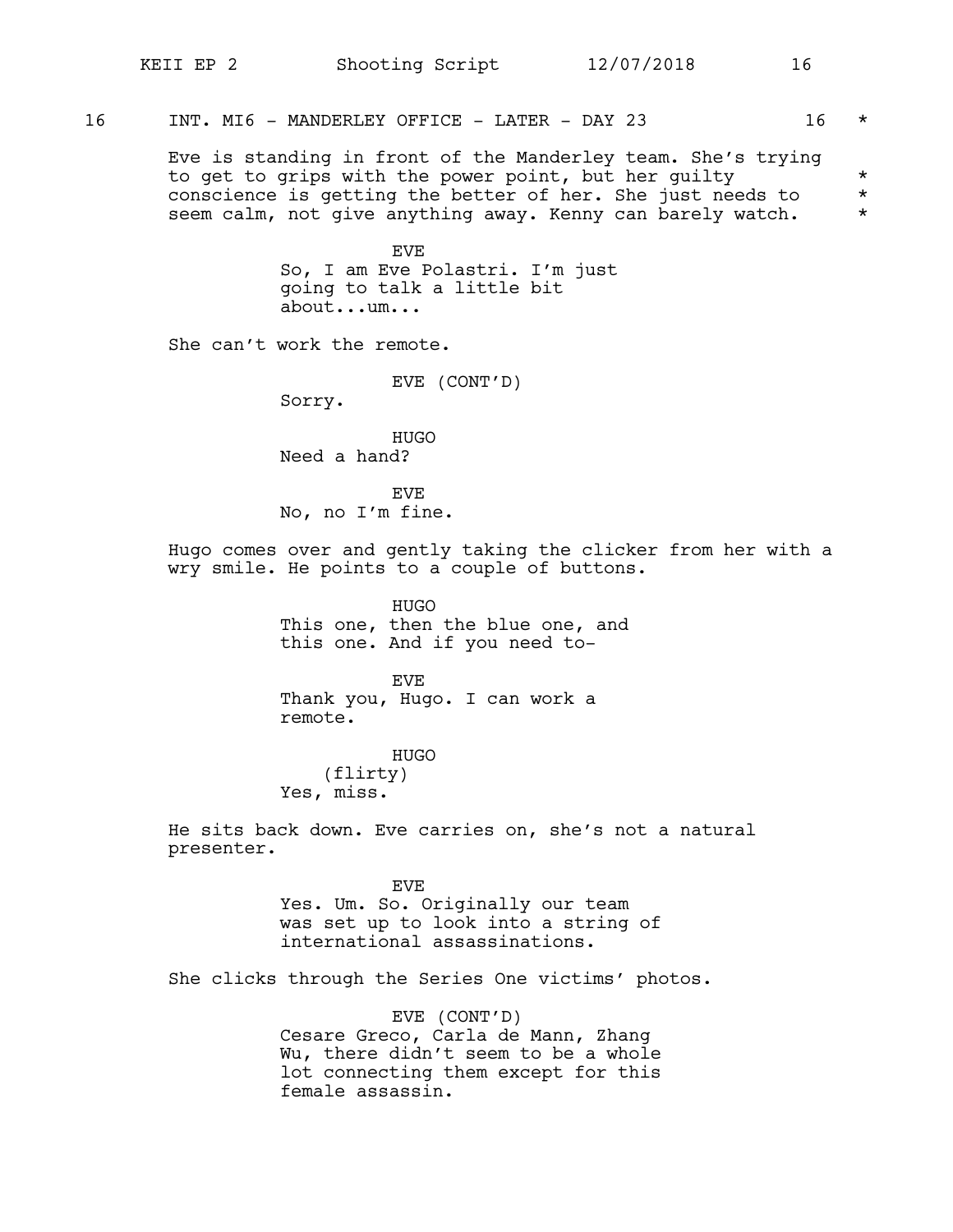A photo of Villanelle. Hugo is writing this all down.

EVE (CONT'D) Oksana Astankova. Or as she prefers to be called: Villanelle.

She looks at Villanelle's photo. A moment. Kenny holds his breath. Hugo watches Eve intently.

> EVE (CONT'D) Her handler was this man: Konstantin Vasiliev. (slide) An FSB agent, who moonlighted for the criminal organization that employed her. (beat) Moonlighted? That doesn't sound right.

The others think. It doesn't sound right.

HUGO Moon...lit?

EVE Moonlit. Maybe. Anyway she shot Konstantin in a tea room full of  $*$ people.

JESS She's sloppy?

EVE No. Not usually. She's flamboyant, attention-seeking, spoiled, instinctive, easily-bored. \*

Eve pulls herself back. She's gone in too deep. Hugo is noticing.

> EVE (CONT'D) But no she's not sloppy. (beat) This was her neighbor. Sebastian Belmonde. Poisoned and dumped in the river.

New slide. A photo of Frank, dead in Eve's dress.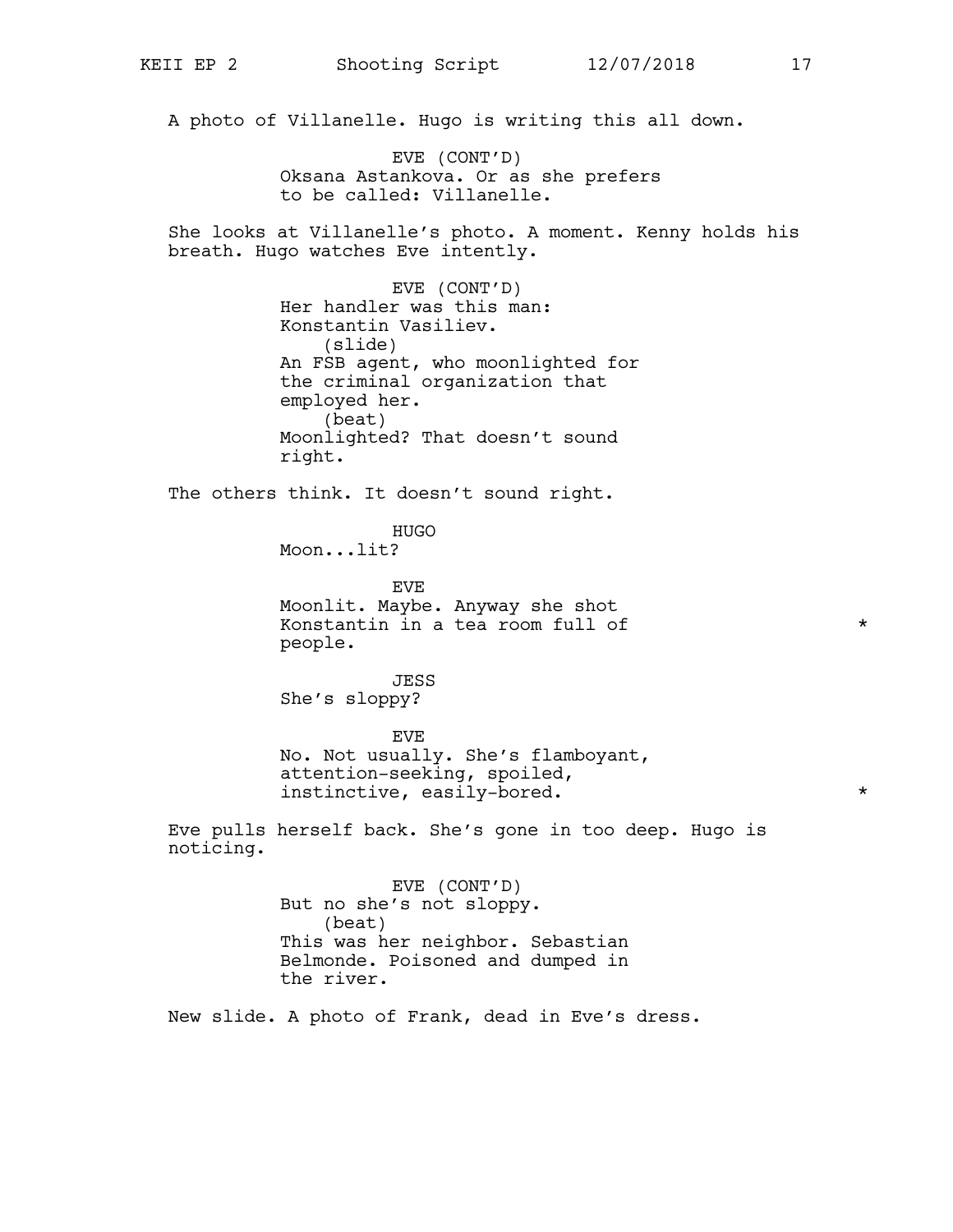EVE (CONT'D) Frank Haleton. He was in a government safehouse when she broke in and murdered him. Killed the  $\star$ majority of his security team too. \*

New slide. A photo of Bill. She and Kenny exchange a look.

EVE (CONT'D) Bill Pargrave. She stabbed him to death on a nightclub dance floor. (beat) If anyone says "It's Murder on the Dancefloor" I'll throw them out the window.

Hugo and Jess both close their mouths.

Kenny smiles at Eve: good job. Through the first hurdle.

17 INT. JULIAN'S HOUSE - SITTING ROOM - DAY 23 17 \*

Villanelle is absent-mindedly stroking her wound. Watching the Jeremy Kyle show, where a woman is screaming at her weeping sister. Villanelle laughs. She is a little delirious. Julian comes in.

> JULIAN I hate this show. Horrid. (beat) How are you feeling?

He puts his hand on her forehead. It's wet. Julian looks at her, concerned.

> JULIAN (CONT'D) Perhaps you need a hot bath. Wash your hair.

He leaves. Villanelle continues to watch the show. Eyes becoming a little glazed.

18 INT. JULIAN'S HOUSE - BATHROOM - LATER - EVENING 23 18 \*

The bath is running. Villanelle is going through the bathroom cabinets, she looks awful. She is looking at his mother's old pills- finds some that'll do and necks them down. We see the blood is starting to seep through her nightgown again.

There's a knock on the door.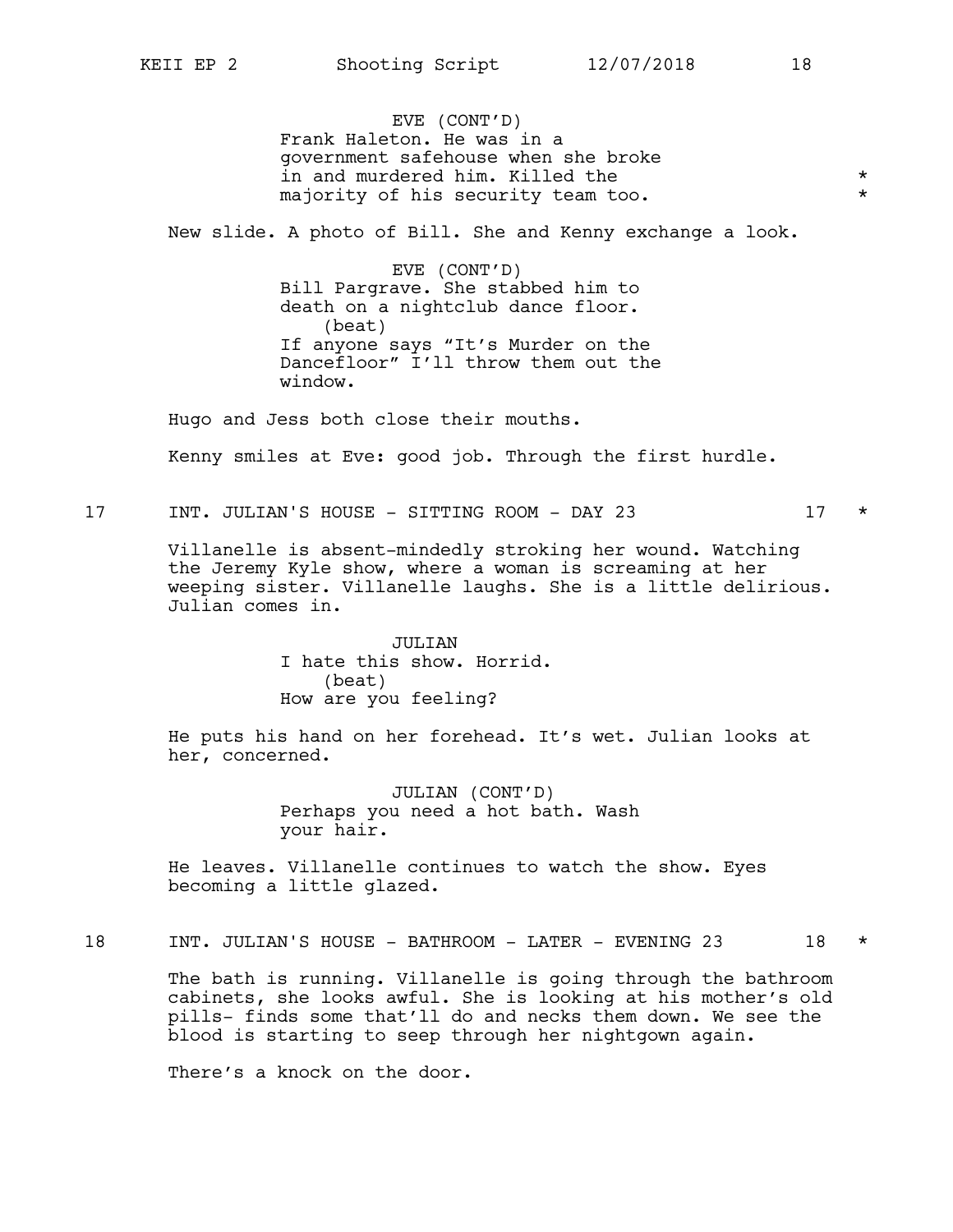JULIAN (O.S.) Elizabeth. Everything alright? Do you need anything?

Villanelle rolls her eyes.

VILLANELLE (sweet voice) No thank you, Julian.

She waits. He stays. Finally we hear his footsteps leave.

19 INT. JULIAN'S HOUSE - BATHROOM - LATER - EVENING 23 19 \*

Villanelle is in the bath. Steam all around her. The water is pink with her blood. She touches her wound. Running her fingers lovingly over it.

20 INT. EVE AND NIKO'S HOUSE- STUDY - LATER - EVENING 23 20 \*

Eve is in her study. She traces the streets of a Plan de Paris with her fingers: where is she?

Her phone beeps. She's set up an alert. She looks:

"BOY MURDERED IN PARIS HOSPITAL." She can barely breath. We scan through the story with her..."neck broken...young woman...stab wound..."

EVE

Oh my god.

Eve sits back, reeling. Feeling everything at once. We read it all on her face. The disgust, the fear, the relief, the excitement: Villanelle is alive.

Eve spots one last, chilling detail. "An apple with a single \* bite taken out of it lay beside the body." Eve tentatively \* searches "Eve, apple" on her computer.  $\star$ 

The images come up: "Eve Offering The Apple To Adam In the  $*$ Garden of Eden" by Cranach. Eve stares at her namesake,  $*$ holding the forbidden apple: Villanelle has left her a  $*$  message. It's back on. No way out now. message. It's back on. No way out now.

21 INT. JULIAN'S HOUSE - VILLANELLE'S BEDROOM - NIGHT 23 21 \*

A classic old lady bedroom. Pink, frilly, plastic on the little pink couch. Twee oil paintings. Villanelle is wearing one of Julian's mum's frilly nighties. She's pale.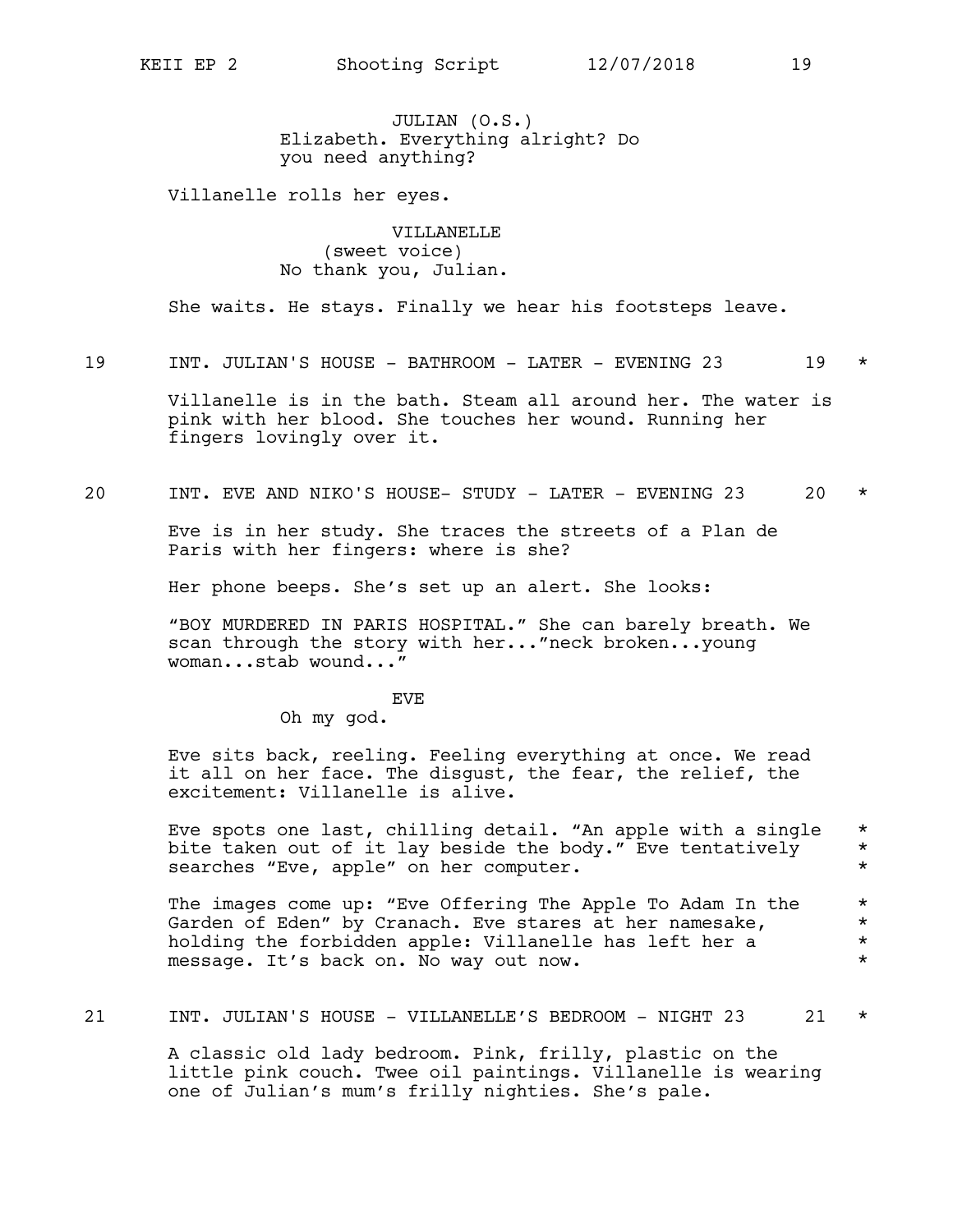VILLANELLE (sweetly) \* I think I might need some  $*$ antibiotics.

JULIAN What you need is rest. You'll be right as rain tomorrow.

VILLANELLE I get tonsillitis. It can get infected...

JULTAN Open your mouth.

Villanelle opens. Julian presses her tongue down with his fingers. It looks like Villanelle is going to bite him.

JULIAN (CONT'D)

Say 'ah'.

VILLANELLE

Aaaah.

He takes his fingers out. Wipes them on the blanket.

JULIAN No white spots.

### VILLANELLE

But-

JULIAN You little worry wart. You'll feel better in the morning. I promise. Now get some rest. Would you like a hotty botty?

VILLANELLE

A what?

JULIAN A hot water bottle.

She has no idea what this is.

VILLANELLE I don't think so.

Julian turns out the light and leaves. VILLANELLE looks over at a huge doll. Staring back at her in the darkness. She HATES it.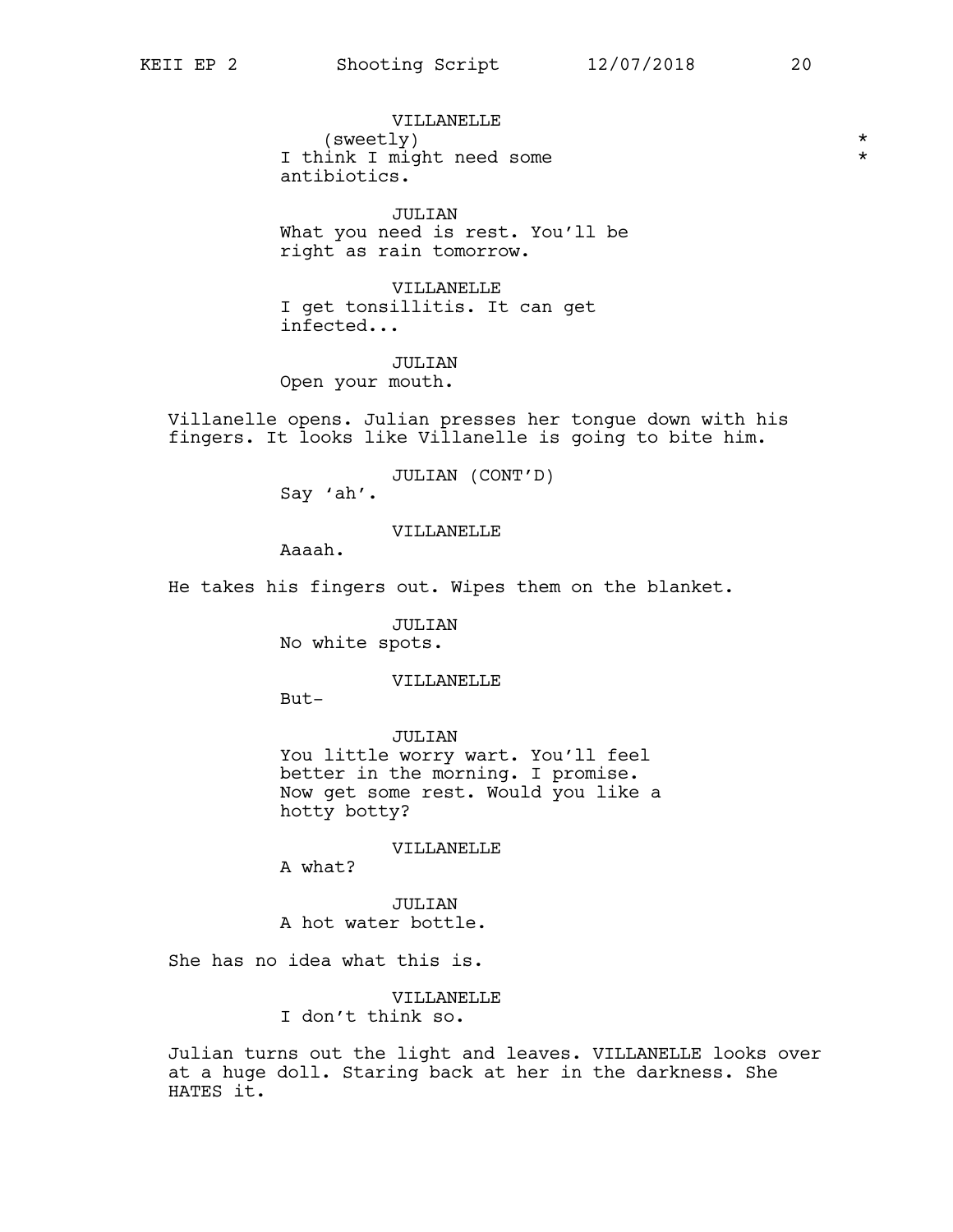22 INT. EVE AND NIKO'S HOUSE- SITTING ROOM - NIGHT 23 22 \*

Niko grading papers. Eve is pretending to watch TV trying to cover everything that she's feeling and keeping the lie up is a strain. Especially after the Gabriel news. She's not sure she can sit on it.

EVE

Niko...

Niko is only half listening.

NIKO

Hmmm...

Eve tries to find the courage, when the news starts. The bong of Big Ben. Eve can't do it. She's furious with herself.

> FEMALE NEWSCASTER (O.S.) Good Evening, welcome to the Ten O'Clock news. The refugee crisis intensifies-

EVE God, I *hate* this woman.

NIKO What? The news lady? What's wrong with her?

Eve is irrationally angry.

EVE

Everything. She just gets on my tits. She's so smug. Those annoying statement necklaces. She looks like she banged a christmas tree.

FEMALE NEWSCASTER -orphans from all over the world-

EVE Like she cares about orphans!

NIKO

That's not really her job...do you want me to turn this off?

He reaches for the remote. She stops him.

EVE

No! I wanna watch. Ugh.

Eve hate-watches. Niko not quite sure what's going on.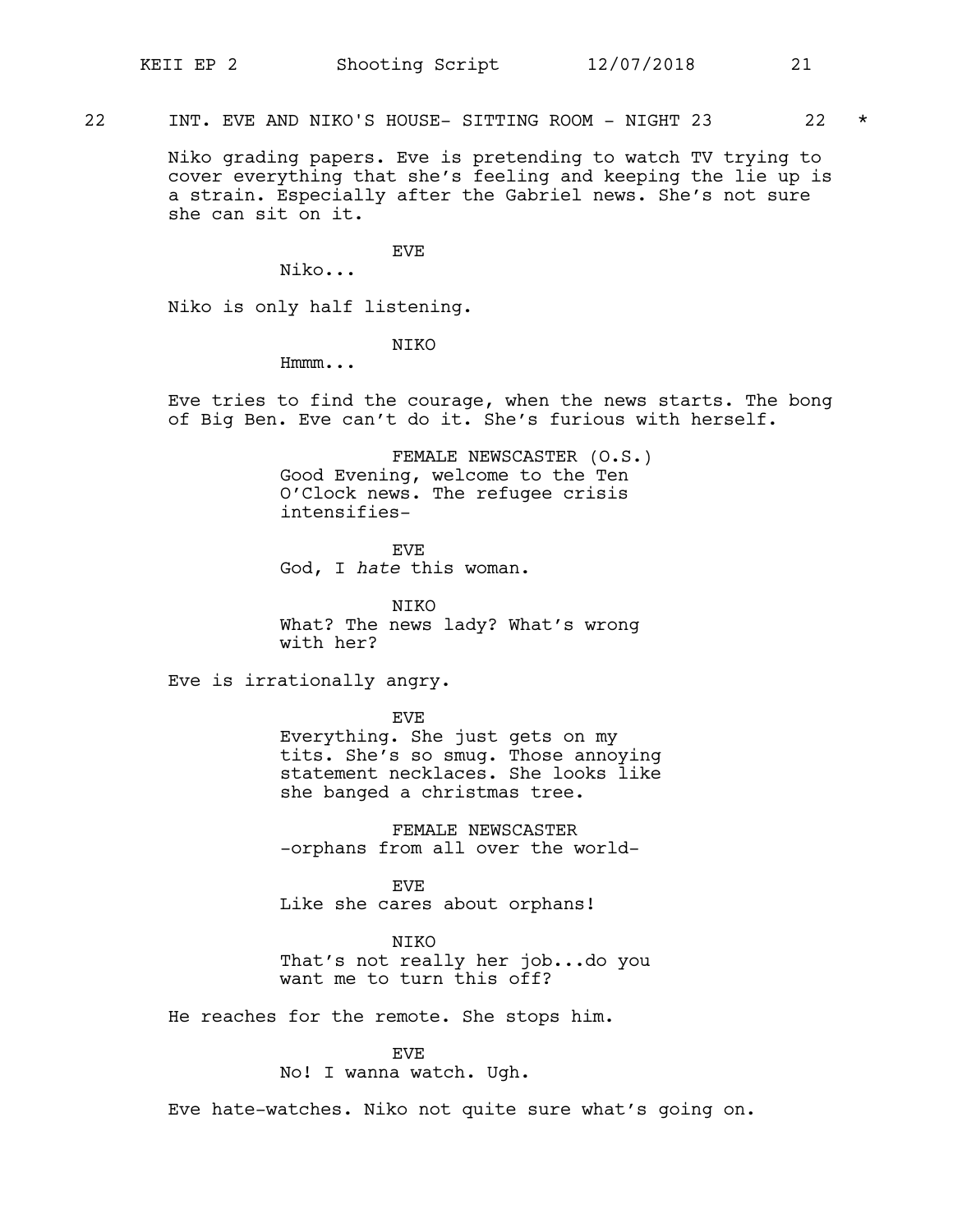23 INT. JULIAN'S HOUSE - VILLANELLE'S BEDROOM - NIGHT 23 23 \*

Villanelle is sleeping when suddenly a muffled scuffling wakes her. She is bolt upright, out of bed in a flash. Her stab wound is sore, but she puts the pain to one side. She looks around, grabs a hideous decorative ornament for a weapon.

24 INT. JULIAN'S HOUSE - UPSTAIRS HALL - MOMENTS LATER 24 \*  $-$  NIGHT 23

> Villanelle walks down the dark, spooky hallway. The scuffling is coming from behind a closed door at the end. Julian's bedroom door is open: he's in there asleep. It's not him making the noise.

Villanelle approaches the door, there's a key in it: what the hell is locked in there? The scuffling stops. She turns the \* key, and hesitantly opens the door. Nothing. An empty, dark bedroom.

25 INT. JULIAN'S HOUSE - MOTHER'S BEDROOM - CONTINUOUS 25 \*  $-$  NIGHT 23  $+$ 

> Villanelle steps inside the room, more dolls in the moonlight. She turn back and- There is a milky-eyed, old lady \* standing behind her, wearing a nightdress. She looks like a ghost. Villanelle is genuinely frightened. She screams and holds up the ornament about to whack the woman when-

> > JULIAN (O.S.)

Stop!

Julian grabs her arm.

JULIAN (CONT'D) Stop! That's my mother!

This takes a sec to sink in.

VILLANELLE What? I thought...

Julian gently leads his Mother back to her bed.

JULIAN Come on mummy, it's alright. It's alright.

VILLANELLE What's wrong with her?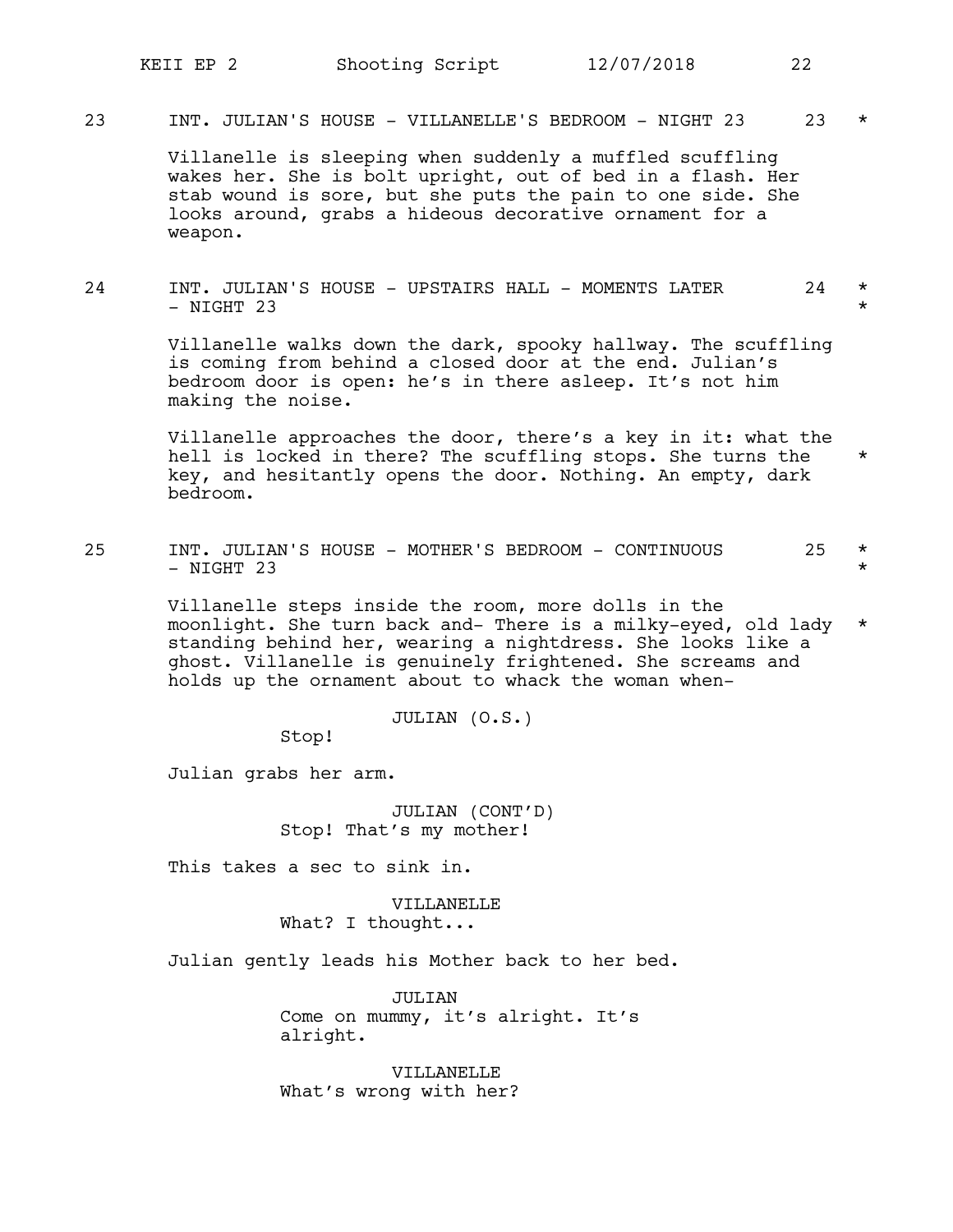**JULIAN** 

Dementia.

VILLANELLE Thank god! I thought she was a ghost. I hate ghosts.

JULIAN I should have warned you. I'm sorry. She gets a bit restless at night.

26 INT. JULIAN'S HOUSE - HALLWAY - MOMENTS LATER - NIGHT 23 26 \*

Julian closes his mother's bedroom door and locks it.

VILLANELLE Why do you lock her in?

JULIAN She kept leaving the house in the middle of the night and getting lost. It's safer for her this way.

27 INT. VILLANELLE'S BEDROOM - NIGHT 23 27 \*

Villanelle closes her door. She goes to the window and pulls back the curtains: there are serious locks on every window.

PART THREE

28 INT. MI6 - MANDERLEY OFFICE - MORNING 24 28 \*

It's early, and Eve is alone in the office. She's looking at the Gabriel news on the internet. Writing down notes. Looking at maps near the hospital.

> JESS (O.S.) What's that?

Eve doesn't have time to get rid of it. She tries to be casual.

> **EVE** Just the news.

Jess looks at it for a second.

JESS "Child hospital murder grips France." Bit early for infanticide.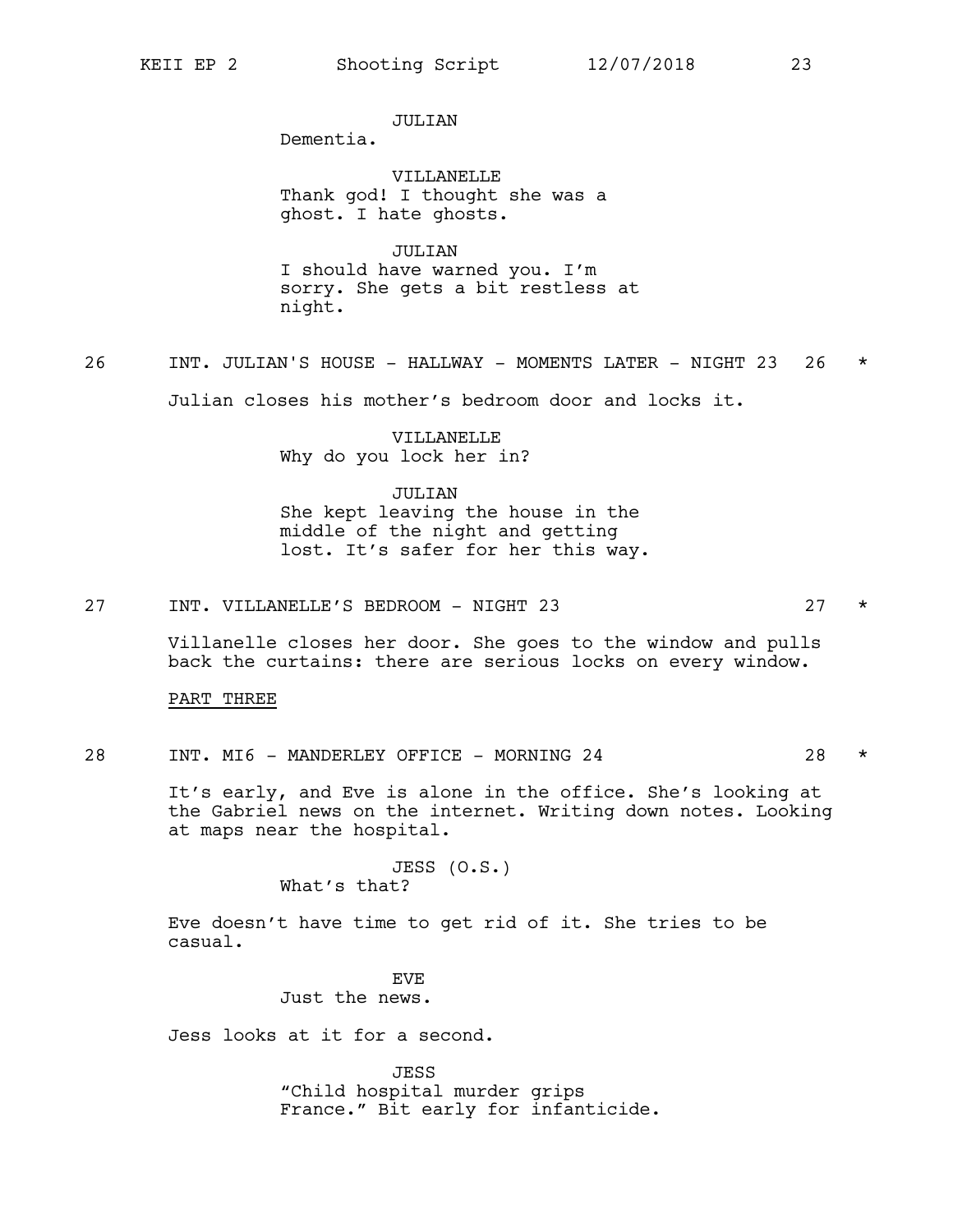She leaves. Phew. Eve needs to cover her guilt better.

Then something occurs to her. She looks back at the news story.

29 INT. JULIAN'S HOUSE - VILLANELLE'S BEDROOM - MORNING 24 29 \*

The following morning. Villanelle wakes, she's looking very sick. Julian is standing over her.

> JULIAN How are you feeling?

VILLANELLE Julian, I need you to call the doctor. Tell him I need Tigecycline or Cefepime.

JULIAN What are those?

**VILLANELLE** And I need some things from the pharmacy. I wrote a list last night.

There's a list on the table beside her, he picks it up.

JULIAN Antiseptic, aspirin, ibuprofen...someone's a hypochondriac!

Beat.

VILLANELLE You know. I should leave. You've already been so kind.

She feebly pretends to get out of bed. Julian panics.

JULTAN No! No. Please don't. Of course I'll go to the pharmacy. I need to pick up some things for mum anyway.

He reads through the list.

JULIAN (CONT'D) Sanitary pads...oh. I...That'll cause a bit of a stir in the pharmacy. I'll have to tell them they're for my girlfriend.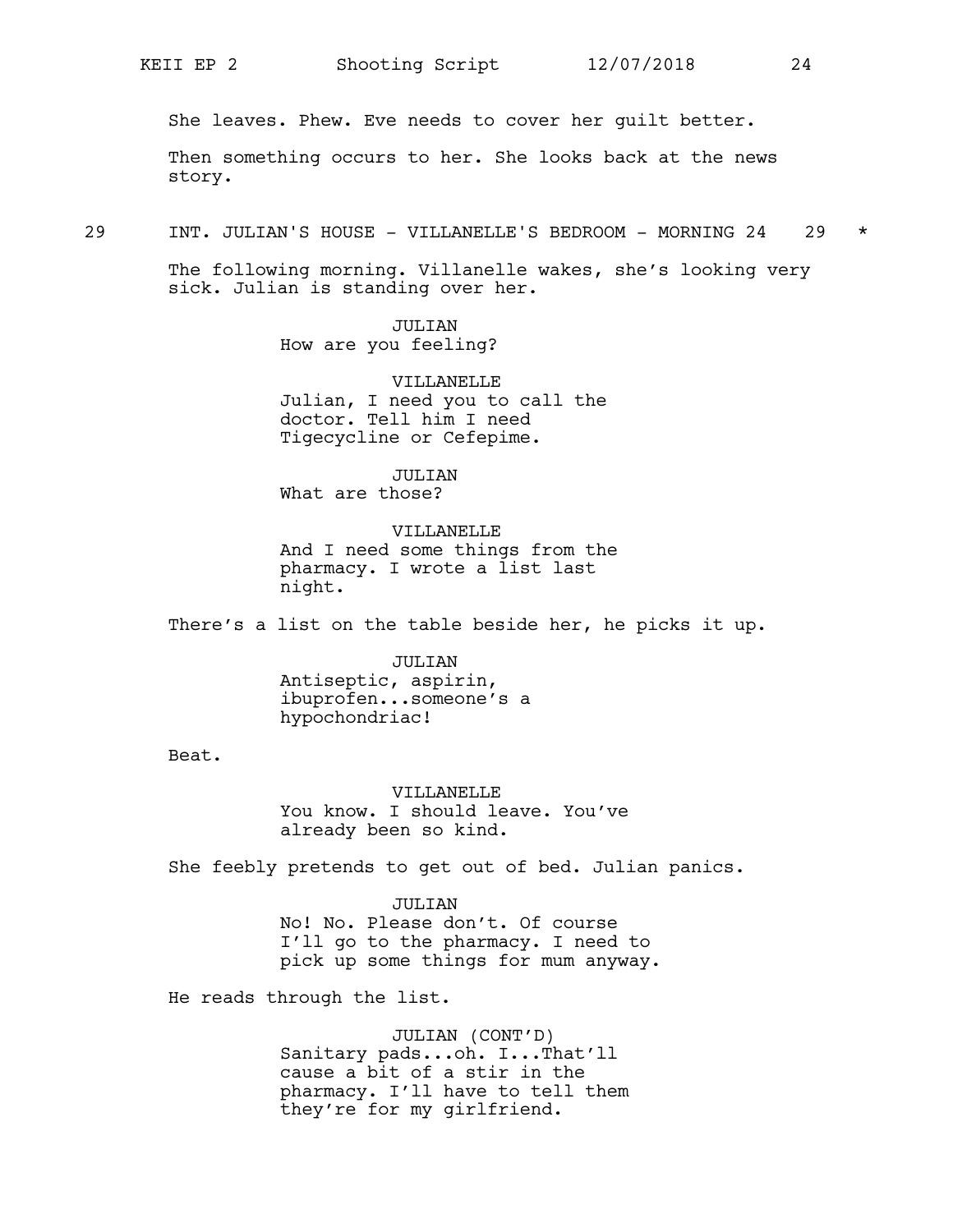He's getting off on this idea. But Villanelle is already fast asleep again. He looks down at her. Kisses her on the head.

30 INT. JULIAN'S HOUSE - BATHROOM - DAY 24 30 \*

Villanelle is in the bathroom. TCP open. She takes a sanitary pad from the packet, and lifts up her top. Her wound is on the verge of septic.

Villanelle puts TCP all over the sanitary pad, puts a towel in her mouth, turns on the taps as loud as she can, and sticks the pad over her wound.

The pain is unbearable, she groans into the towel.

31 INT. MI6 - MANDERLEY OFFICE - DAY 24 31 \*

Eve is studying pictures of Alister Peel's body on the wall. Hugo appears behind her.

HUGO

Want to talk about it?

EVE No. (beat) Maybe. What do you know about psychopaths?

HUGO (shrugs) I went to boarding school.  $*$ 

 $EVE$   $\star$ So what does this look like to you  $*$ then? This particular murder.  $*$ 

She points to the picture of Peel's body. Hugo looks.

| <b>HUGO</b>    |         |
|----------------|---------|
| It's discreet. | $\star$ |

EVE Right? It's subtle. Boring.  $\star$ 

HUGO

Boring?

EVE Relatively yes. Villanelle is an  $*$ <br>attention seeker Most psychopaths attention seeker. Most psychopaths are.

(MORE)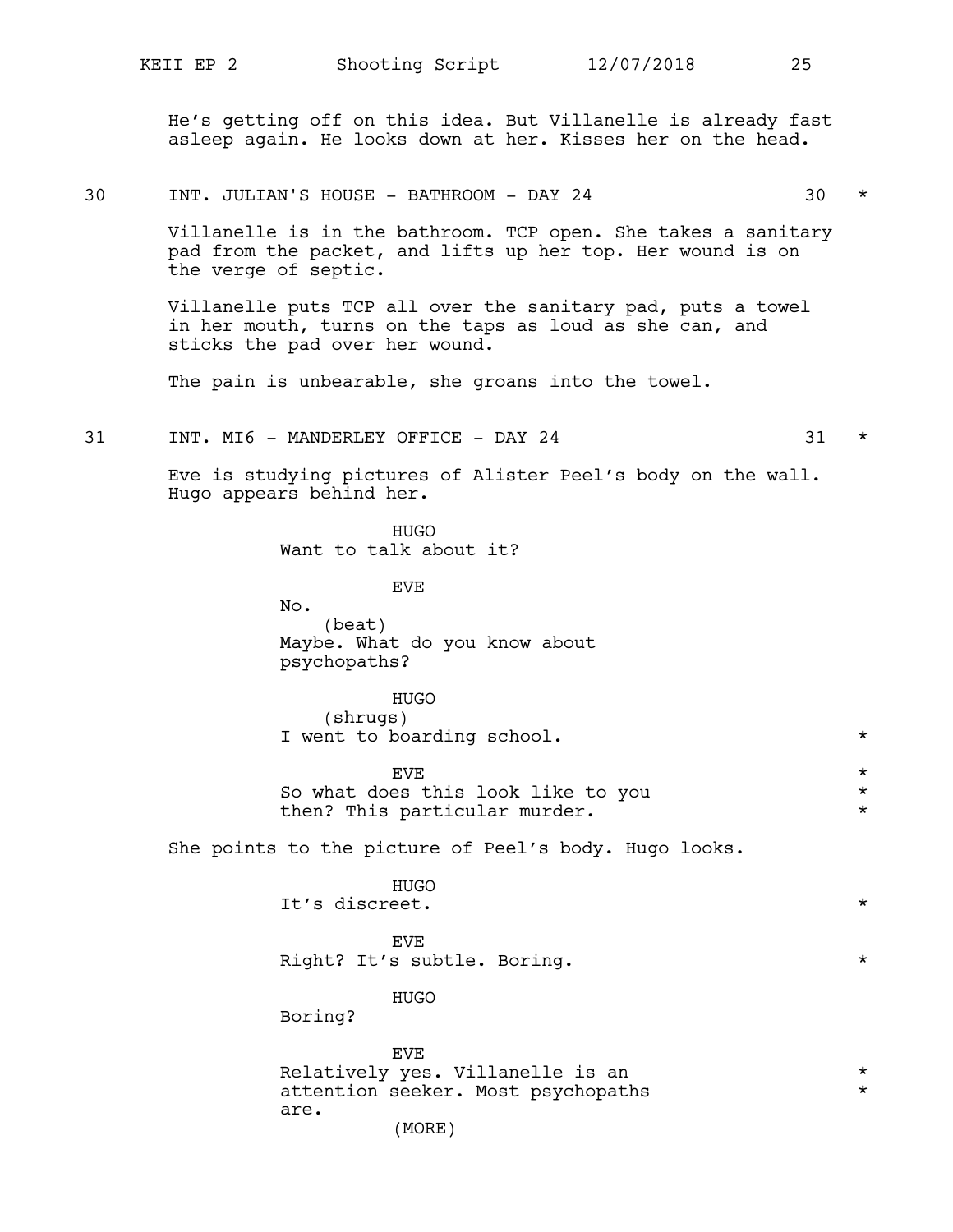She likes playing to the gallery. She wants it to be fun. She wants people to *know* when she's killed someone. She wants me to know. EVE (CONT'D)

HUGO

You?

EVE Whoever. People.

Hugo looks at the photo again. Eve's right.

HUGO \* It wasn't her.

EVE It wasn't her.

32 INT. JULIAN'S HOUSE - SITTING ROOM - DAY 24 32 \*

Villanelle sits in front of Jeremy Kyle. She's now feeling very weak, almost hallucinating. Julian's Mother is sitting in the room with her, staring into space. Julian comes in cheerfully.

### VILLANELLE

How are my two girls?

He sets down some tea in front of Villanelle. He notices what's on the television, snaps.

> JULIAN What did I say about this program? I don't like you watching it. It's horrible.

He turns it off and snatches the remote from Villanelle. She's too weak to stop him.

> VILLANELLE Julian. You need to call a doctor.

He ignores her.

VILLANELLE (CONT'D) Could you maybe open a window? It's so hot.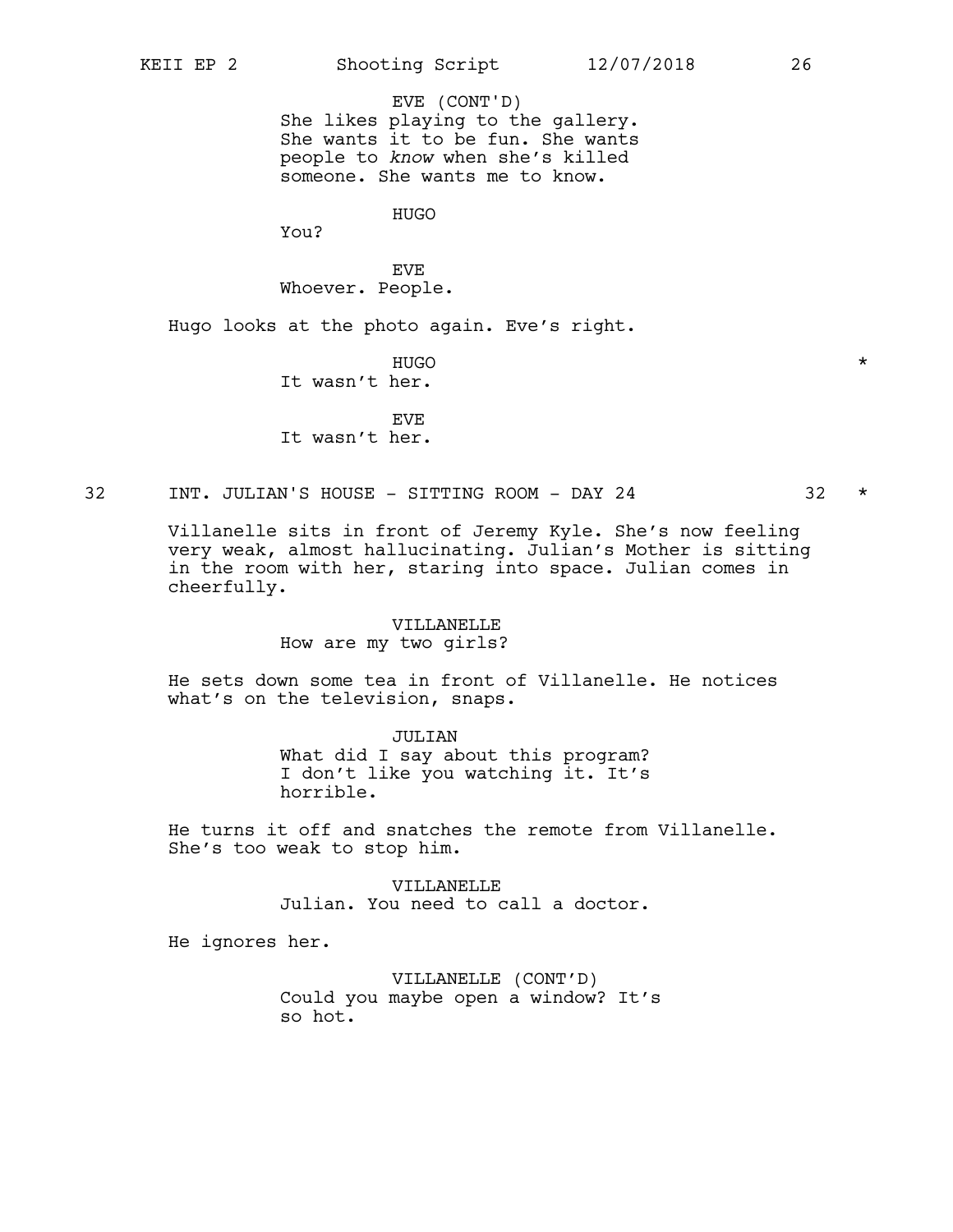JULTAN I don't think that's a good idea with your fever. Look, your hair's got all messy, silly.

He takes a hairbrush from the side of the sofa, and starts to brush her hair. If Villanelle wasn't so sick she'd tear his face off.

> JULIAN (CONT'D) There. Nice and neat.

He leaves. Villanelle looks around, desperate for some escape.

Suddenly, Julian's mother is lucid. She turns to Villanelle.

JULIAN'S MOTHER Hello dear!

Villanelle jumps. Is she hallucinating?

VILLANELLE (Russian accent) Oh my GOD. (impressed) Are you faking it?

JULIAN'S MOTHER It's lovely to see you again. How is Deb?

Oh. She just talking nonsense.

VILLANELLE Deb got fat.

JULIAN'S MOTHER Oh dear. Oh what a shame.

Julian's mother leans forward and takes Villanelle's hand.

JULIAN'S MOTHER (CONT'D) You will be careful of Julian, won't you?

Beat.

EVE

What?

JULIAN'S MOTHER He's a good boy really.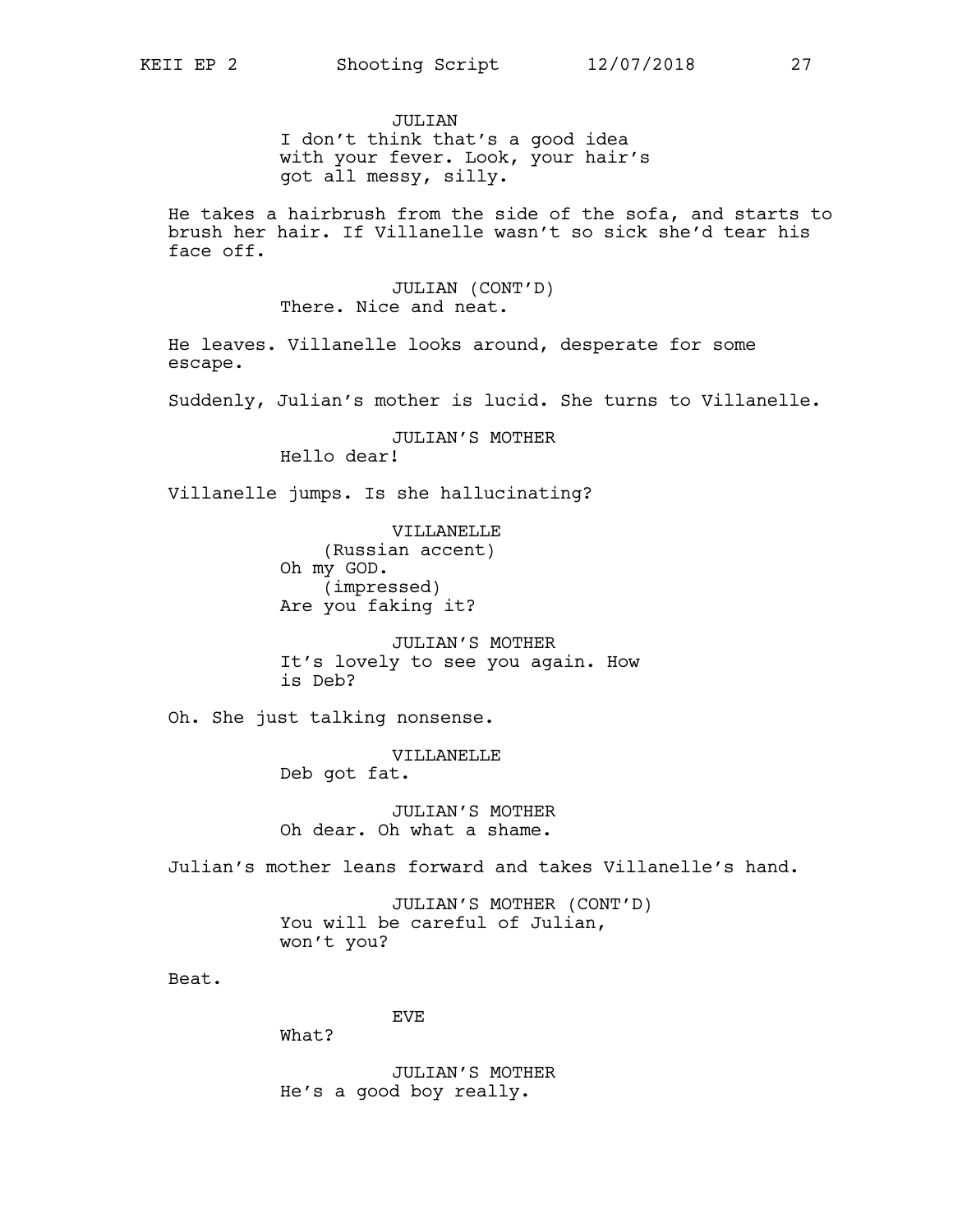But Julian's mother is catatonic again. Villanelle is \*

VILLANELLE (CONT'D)

## VILLANELLE

What do you mean?

actually rattled. Has she misjudged this? \*

|    | Hey! Come back!                                                                                            | $^\star$             |
|----|------------------------------------------------------------------------------------------------------------|----------------------|
|    | Nothing. She's gone.                                                                                       |                      |
|    | PART FOUR                                                                                                  |                      |
| 33 | 33<br>EXT. ALISTER PEEL'S HOUSE - DAY 24                                                                   | $^\star$             |
|    | A grimy, dilapidated house. Eve and Carolyn get out of the<br>car.                                         | $^\star$             |
|    | EVE<br>You're kidding.                                                                                     |                      |
|    | CAROLYN<br>What do you mean?                                                                               |                      |
|    | <b>EVE</b><br>You're telling me one of the<br>richest men in the world lives in<br>this house? This house? |                      |
|    | A man gets out of a parked car. This is NEIL, a policeman.                                                 |                      |
|    | CAROLYN<br>Ah hello Neil. This is Eve.<br>Neil's with the Met. Are the whole<br>family here?               |                      |
|    | NEIL<br>Yes.                                                                                               |                      |
|    | CAROLYN<br>Would you like to give them the bad<br>news, or shall I?                                        |                      |
| 34 | INT. ALISTER PEEL'S HOUSE - HALLWAY - MOMENTS LATER<br>34<br>$-$ DAY 24                                    | $^\star$<br>$^\star$ |
|    | They step through the open door. It's a hoarder's paradise,<br>books and papers piled everywhere.          |                      |
|    | CAROLYN<br>Close your mouth, Eve.                                                                          |                      |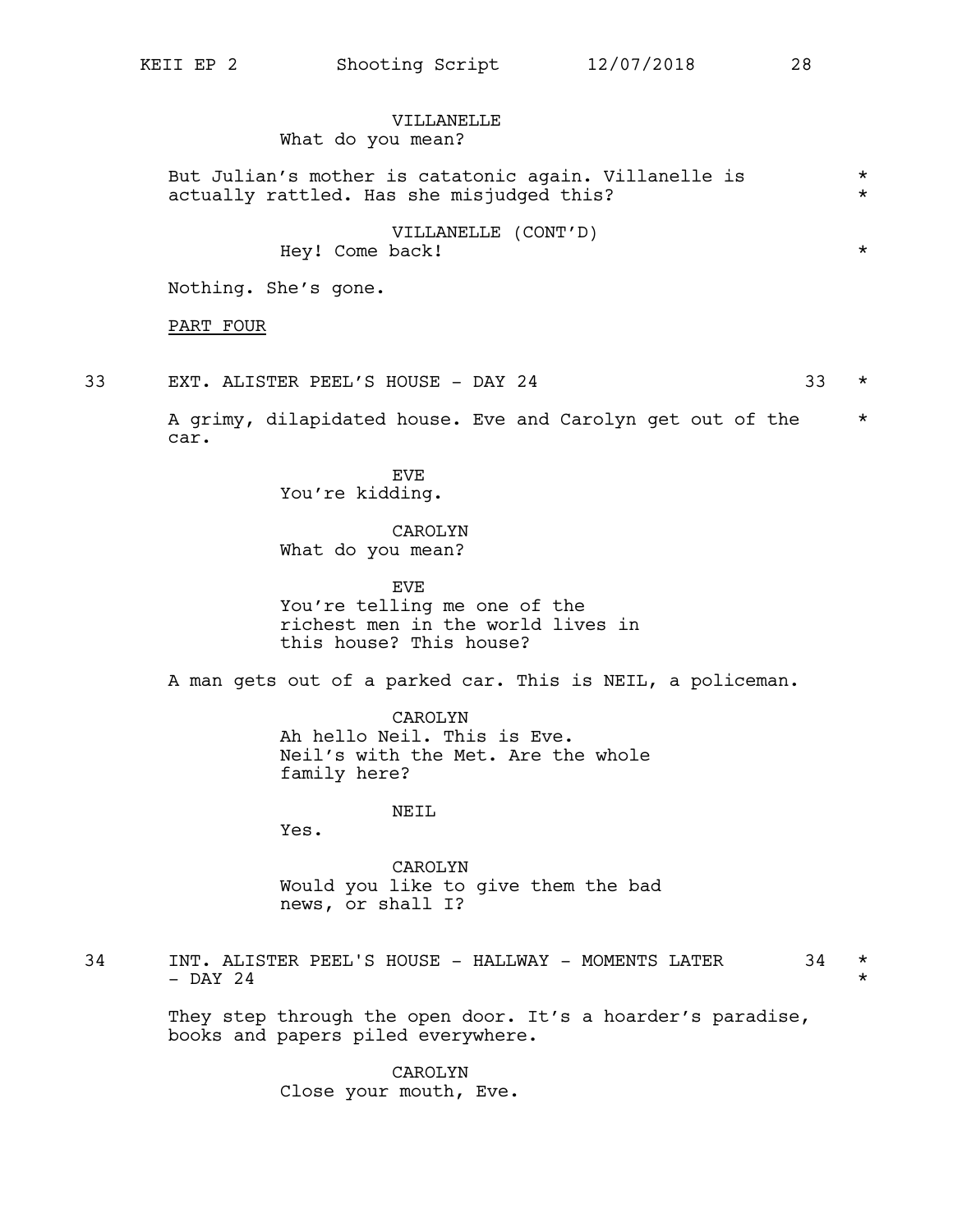EVE It's not exactly Versailles is it?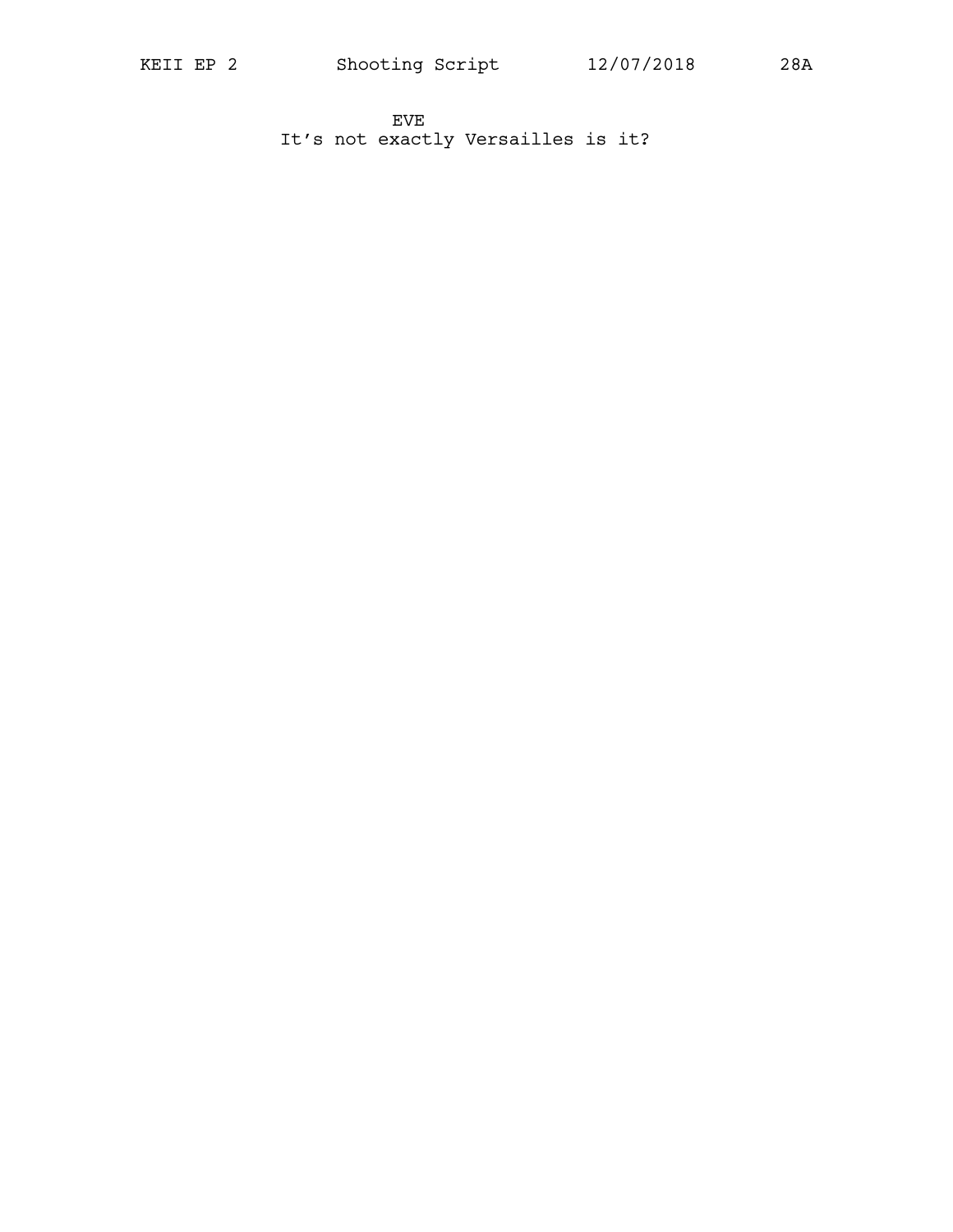### AARON

Not what you were expecting?

Aaron (35), Peel's eldest son has appeared out of nowhere. He has a disquieting way of doing that. He's terse and unsmiling.

#### EVE

I'm so sorry-

#### AARON

It's alright. People are always surprised. He used to walk past  $*$ this house on his way to school  $*$ every morning. Said it was the  $*$ nicest house he'd ever seen. So \* when he first started the company  $*$ <br>he bought it. And never left.  $*$ he bought it. And never left.  $EVE$   $\star$ That's awesome.  $*$ AARON \* Awesome...passive aggressive. \* \* \* \*  $\star$ Let's get this over and done with  $*$ shall we?

35 INT. ALISTER PEEL'S HOUSE - SITTING ROOM - MOMENTS LATER 35  $\star$  $-$  DAY 24  $*$ 

> Eve and Carolyn follow Aaron into a hideously decorated sitting room complete with garish wallpaper and hideous pub carpet. The family look completely normal. Not at all like billionaires.

In the room is his sister Amber  $(25)$ , the family fuck-up who  $*$ is never far from rehab, she's recently been crying. \*

They are clearly cagey with visitors. A very private family. Aaron points to his sister.  $\star$ 

#### AARON

Amber.  $\star$ 

### CAROLYN

Hello.  $\star$ 

An awkward silence. No one attempts to make things comfortable. Amber lights a cigarette. Aaron opens a window in response.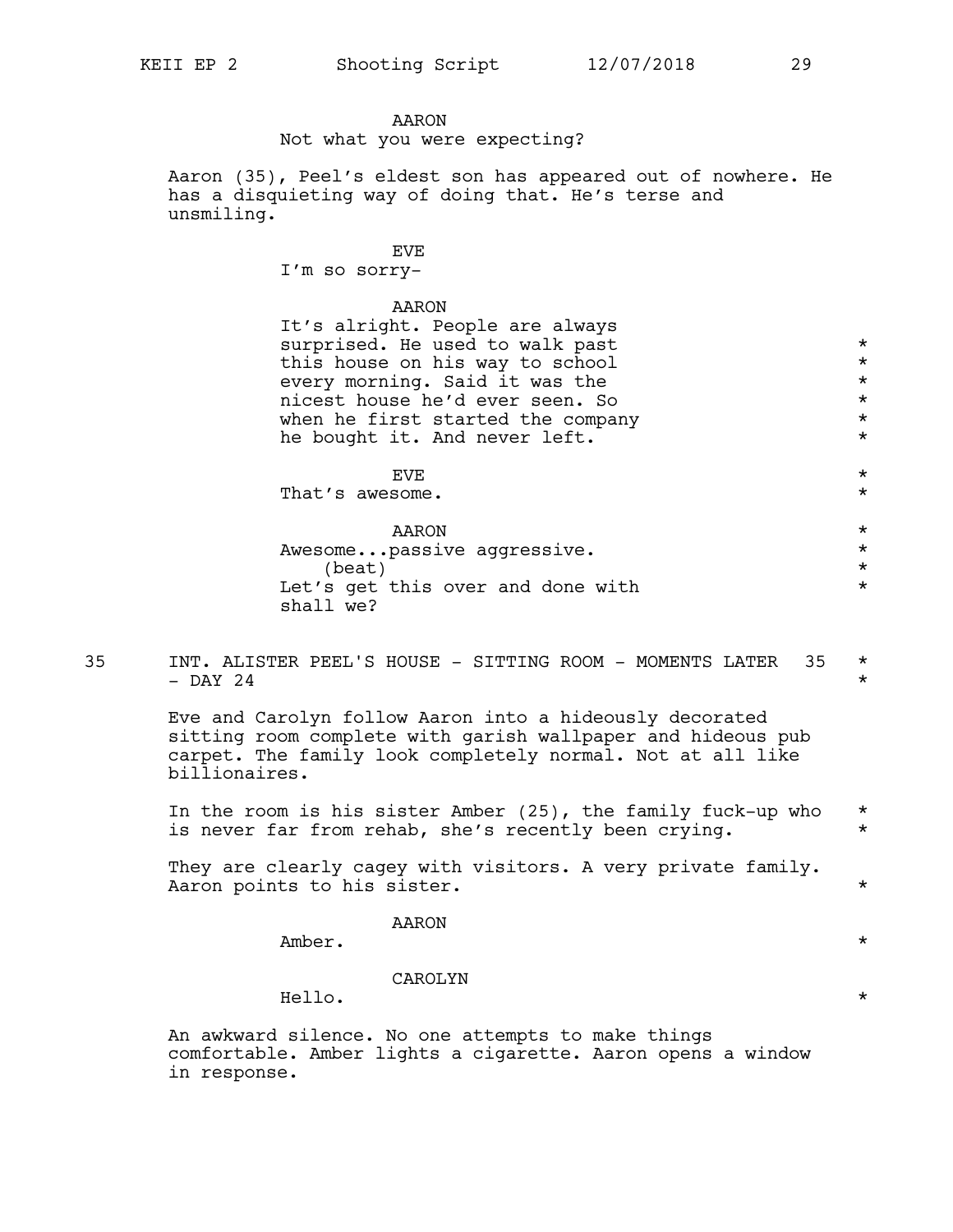$\begin{tabular}{ccccc}\nAMBER & & & & & & & \star \n\end{tabular}$ You said there was something about dad?

CAROLYN Yes. We've come here with rather difficult news.

AARON What has he died again?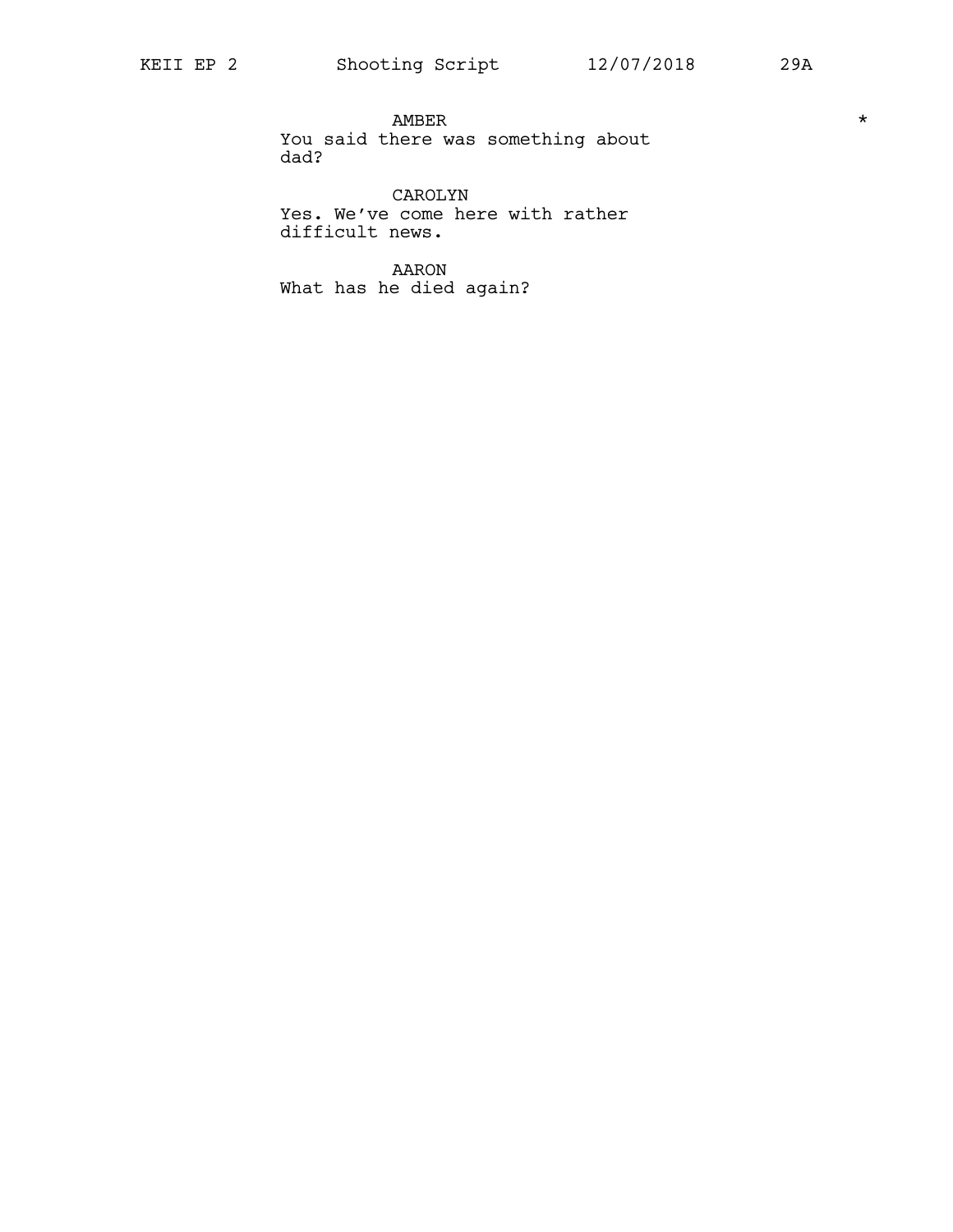AMBER

Aaron.

CAROLYN I'm afraid that your father was murdered.

There is a stunned silence.

AMBER No. That's not right.

AARON He had a heart attack. We were all here.

 $\texttt{AMBER}$   $\star$ I think someone's got something mixed up.

CAROLYN

I'm afraid not.

None of them knows how to react.

EVE The day your father died...a beautician was here.

### AARON \*

That wasn't unusual. She came every week. Usually during board meetings.

### EVE

During?

AARON Dad liked to make his disdain for the business side of things pretty clear.

Eve is suddenly alert.  $\star$ 

EVE So you saw her? Do either of you \* remember what she looked like?

Nope. Eve takes a photograph of Villanelle out.  $*$ 

EVE (CONT'D) Do you recognize this woman?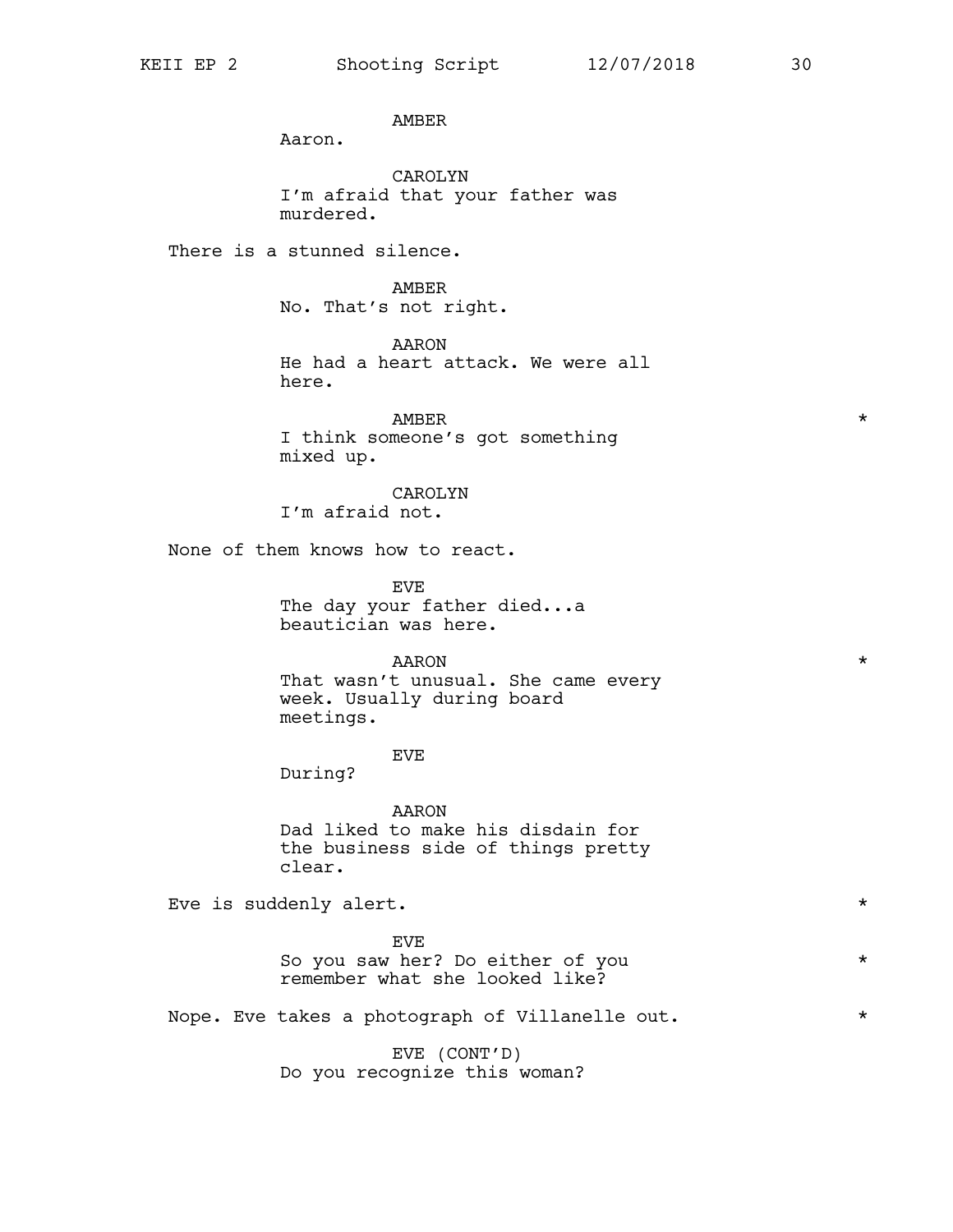36 EXT. ALISTER PEEL'S HOUSE - EVENING 24 36 \*

Eve and Carolyn leave.

CAROLYN Stop it, Eve. I can feel your excitement. I don't want you to get all giddy and start singing along to the radio in my car.

EVE I knew it. I knew it!

They walk towards the car. Eve taking in the momentousness of \* this.

> EVE (CONT'D) A new girl.

CAROLYN Perhaps. Or maybe someone so good  $*$ <br>she's been operating undetected for  $*$ she's been operating undetected for \* a while.  $\star$ 

**EVE** (a glint) Ha. Villanelle will be furious.

They get into the car.

37 INT. JULIAN'S HOUSE - VARIOUS - LATER - EVENING 24 37 \*

Julian leaves the house. Villanelle waits a second, then gets up.

MONTAGE: Villanelle tries every door and window in the house: locked, locked, locked. Plastic windows- impossible to break. All routes to escape are blocked. And she's deteriorating fast. She's sweating, leaving marks on the glass.

38 INT. MI6 - MANDERLEY OFFICE - EVENING 24 38 \*

Eve and Jess are discussing the new assassin looking at the Operation Amethyst board.

> JESS They can't remember a single thing about her.  $\star$

Nothing.

EVE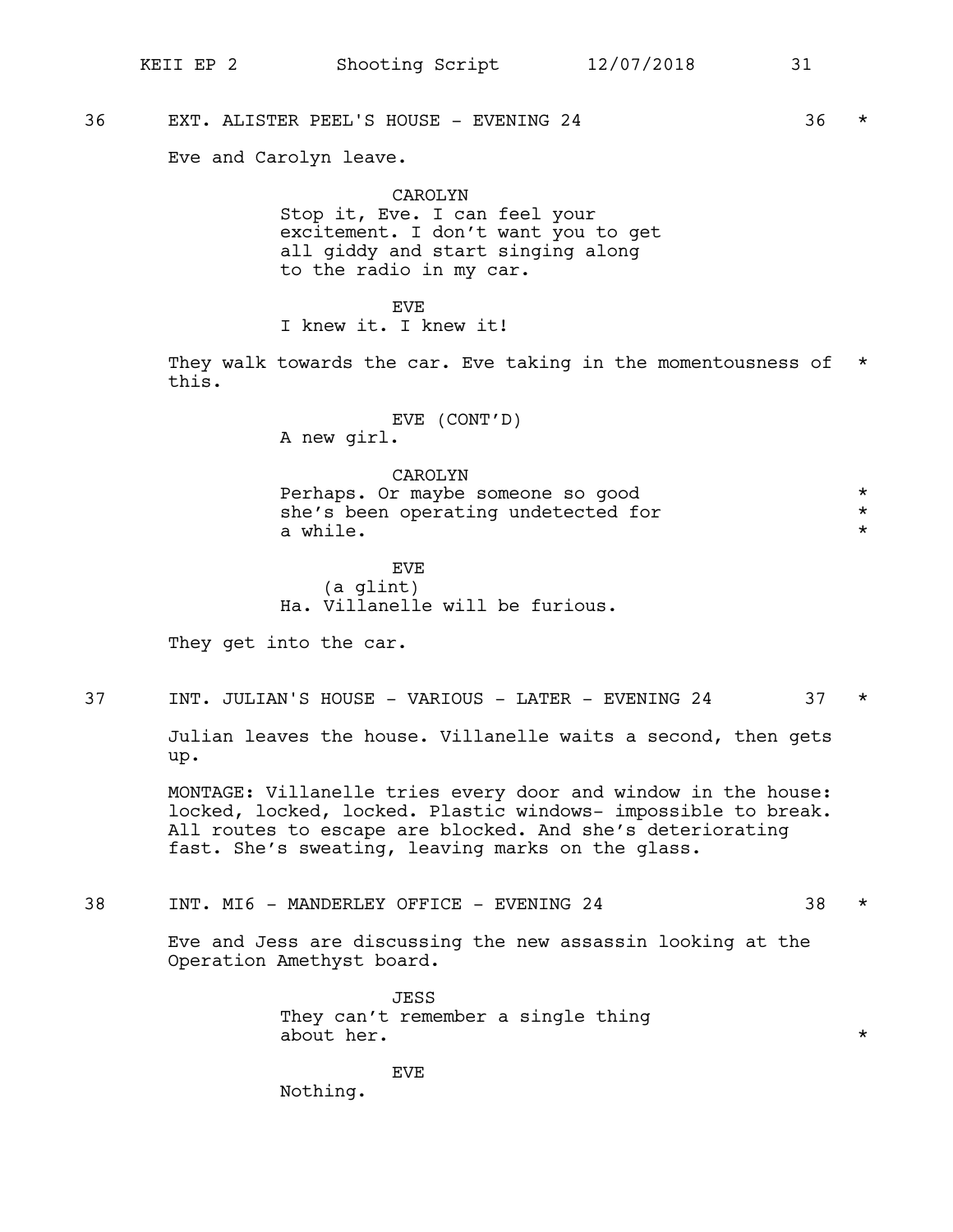JESS That's convenient.

**EVE** I know. I know. But I do believe  $*$ them.

JESS Neither of them could even say what \*\* age she was? How tall? Hair colour? \* \* \* \* Weight. There must be something.  $*$ 

### EVE

| Nope.                             | $\star$ |
|-----------------------------------|---------|
| (starting to realize)             | $\star$ |
| But what kind of a woman does no  | $\star$ |
| one ever pay any attention to-    | $\star$ |
| especially people like the Peels? | $\star$ |

Jess catches her drift. \*

EVE (CONT'D) \* Someone who can be in a room  $*$ without anyone even looking at them? It's certainly not a girl  $*$ like Villanelle. It's the kind of  $\qquad \qquad \star$ woman who people look at every day  $*$ and never see.  $\star$ 

#### JESS

shit.  $\star$ 

### PART FIVE

A large, empty, corporate office. Early in the morning. A woman in a cleaner's uniform,  $40s-50s$ , non-white, small, is  $*$ emptying the bins. A woman who has migrated to the UK and is  $*$ routinely ignored and dismissed as "help". \*

Sitting at his desk is Businessman on his own, typing furiously at his computer, drinking his morning coffee.

The Cleaner moves towards him, emptying bins as she goes. He doesn't even notice her. She waits until he goes over to the printer, and swiftly, quietly swaps his coffee cup for another.

She is emptying his bin when he comes back. He takes a sip of his coffee. Ignoring her. Even when she clears a few things  $*$ <br>from his desk in front of him: he doesn't even look at her  $*$ from his desk in front of him: he doesn't even look at her \*  $face.$  \*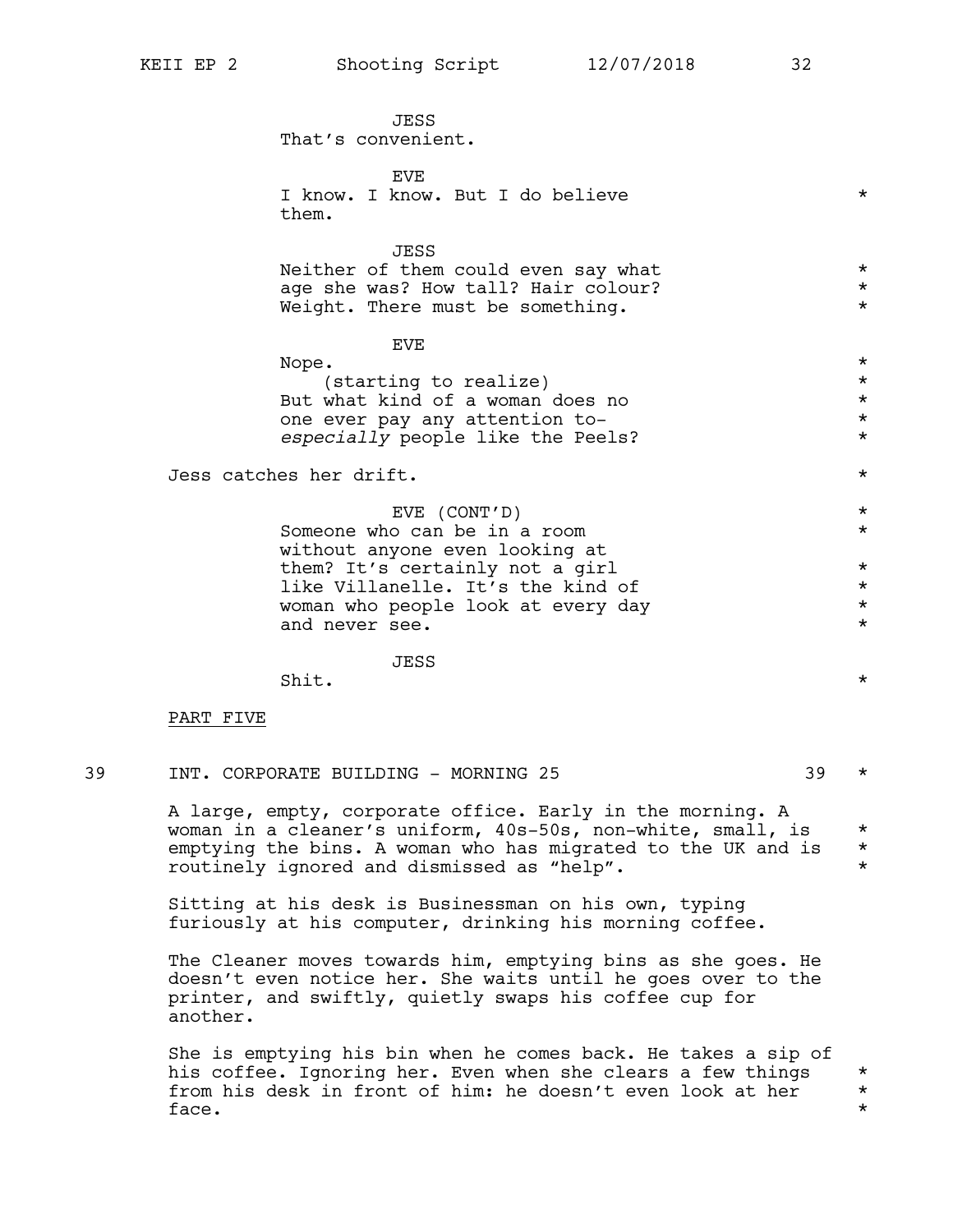She walks towards us, leaving him behind, emptying the bins.

In the background we see him stand up, walk towards the printer, grab his heart, and collapse.

The Ghost continues to clean, there is no reaction from her. She doesn't even turn to look.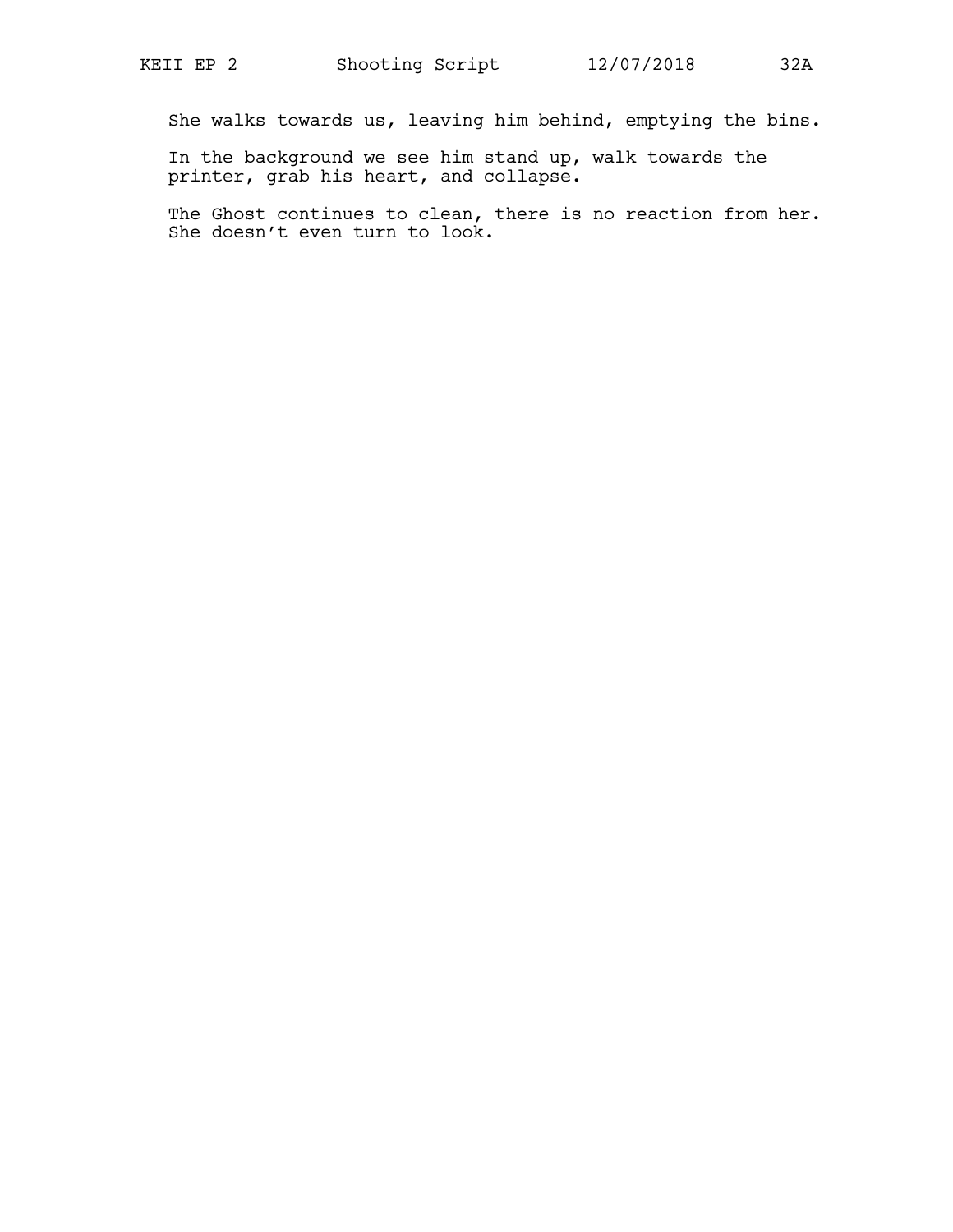### 40 INT. JULIAN'S HOUSE - KITCHEN - MORNING 25 40 \*

Villanelle is in the kitchen, rifling through the drawers. Her fever is bordering on madness. Julian enters.

> JULIAN What are you looking for?

VILLANELLE Kitchen knife.

| JULIAN            | $\star$ |
|-------------------|---------|
| What for?         | $\star$ |
|                   |         |
| VILLANELLE        | $\star$ |
| To stab you with. | $\star$ |
|                   |         |
| TIIT TAN          |         |

JULIAN Ha ha. Nothing sharp in the house,  $*$ I'm afraid. Mum could cut herself.

Another blow for Villanelle. She clocks his car keys. \*

VILLANELLE Are you going to the doctor?

Julian snaps.

JULIAN Will you just stop badgering me for five minutes?

Beat. He calms himself.

JULIAN (CONT'D) I'll bring you back some flu tablets.

He leaves. Locks the front door. Villanelle catches herself in a mirror: she'll die if she doesn't act.

She makes a decision: picks up the phone. Dials.

RECEPTIONIST (O.S.) Hello! Dozen Incorporated!

VILLANELLE It's Cher Horowitz. I've failed my driving test.

Beat.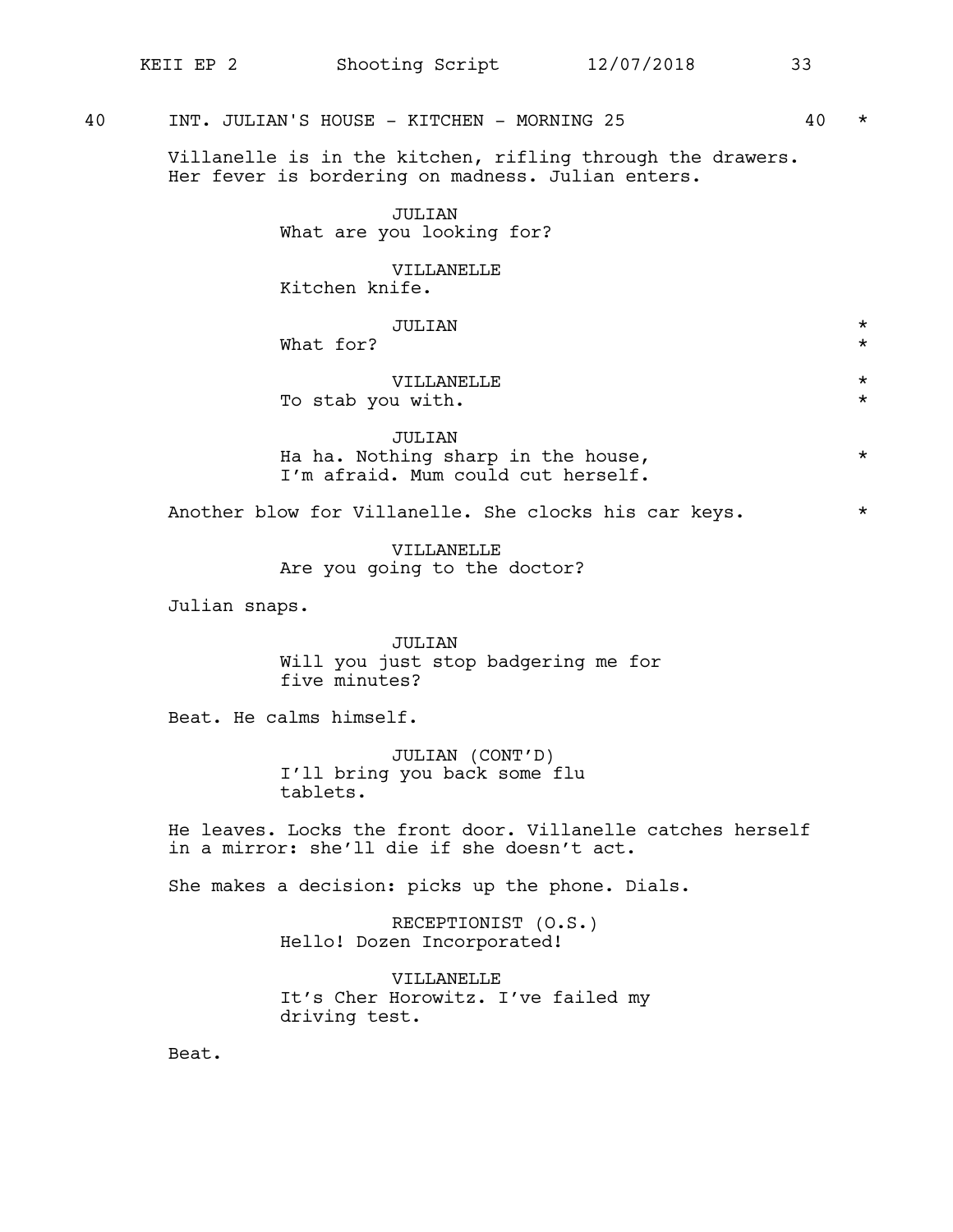RECEPTIONIST (O.S.) I'm sorry, Ms. Horowitz. We don't have anyone who can help you. Thank you for your call!

Villanelle hangs up, banging down the receiver. Furious.

This has never happened before. Have The Twelve ditched her?  $*$  If they have she is in really big trouble. Only one thing for  $*$ If they have she is in really big trouble. Only one thing for  $*$ <br>it:  $\pm$ :  $\star$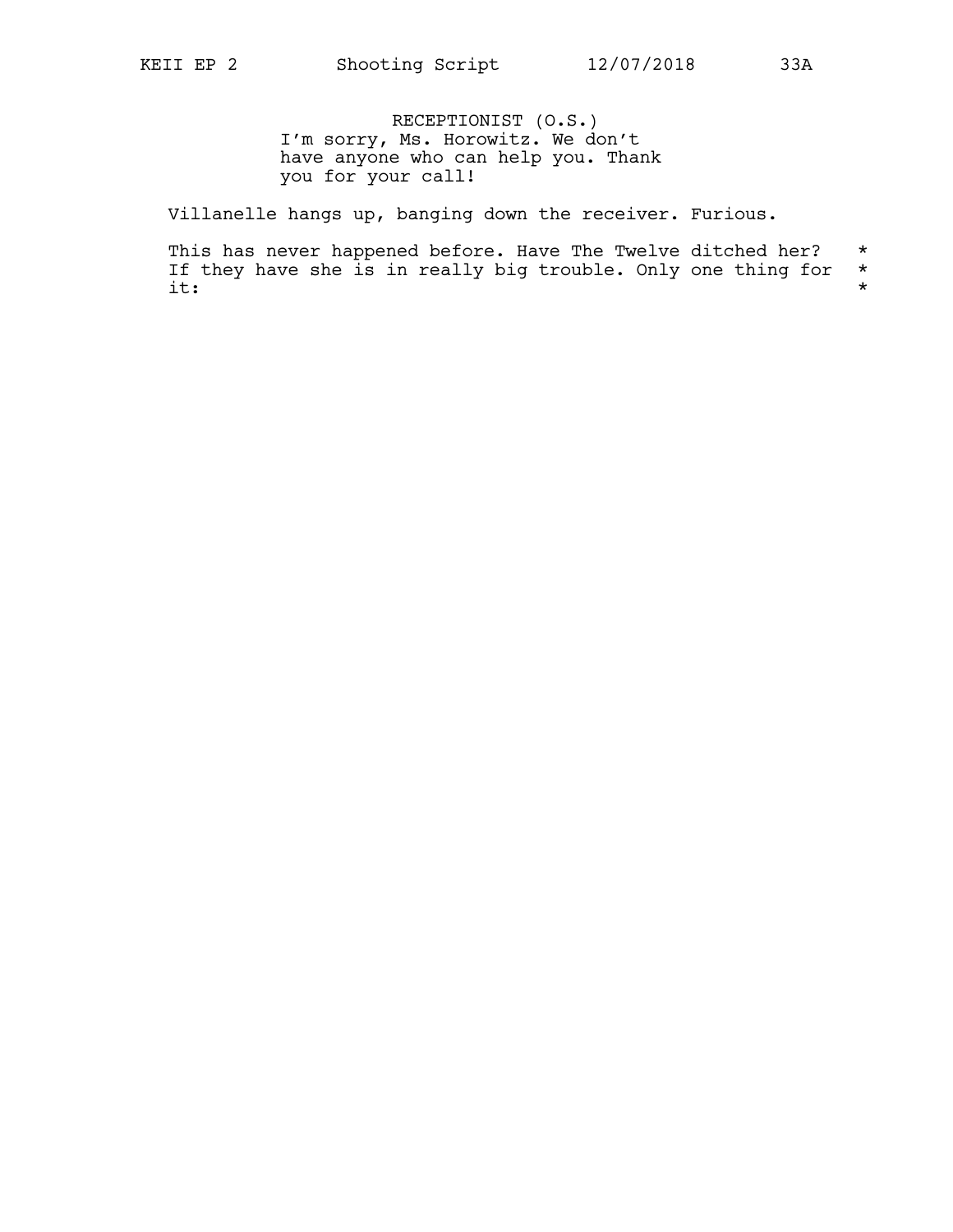She dials 100.  $\star$ 

OPERATOR

Operator!

VILLANELLE Connect me to MI6 please.

OPERATOR Is this a prank call?

VILLANELLE No. I need to speak with MI6.

OPERATOR I'm sorry we can't disclose that number.

VILLANELLE OK. Well then tell them I'm going to blow up the Houses of Parliament.

Beat.

OPERATOR You know, I get calls like this every day. It's very distressing.

Click. She's been put through.

VILLANELLE

Hello?

VOICE (V.O.) Hello. Please clearly state the name of the person you wish to be connected to after the tone.

Damn. It's an automated answering system.

VILLANELLE Eve Polastri.

VOICEMAIL I'm sorry. I didn't catch that. Please state the name of the person-

VILLANELLE Eve. Polastri.

VOICEMAIL I'm sorry. I didn't catch that. Please-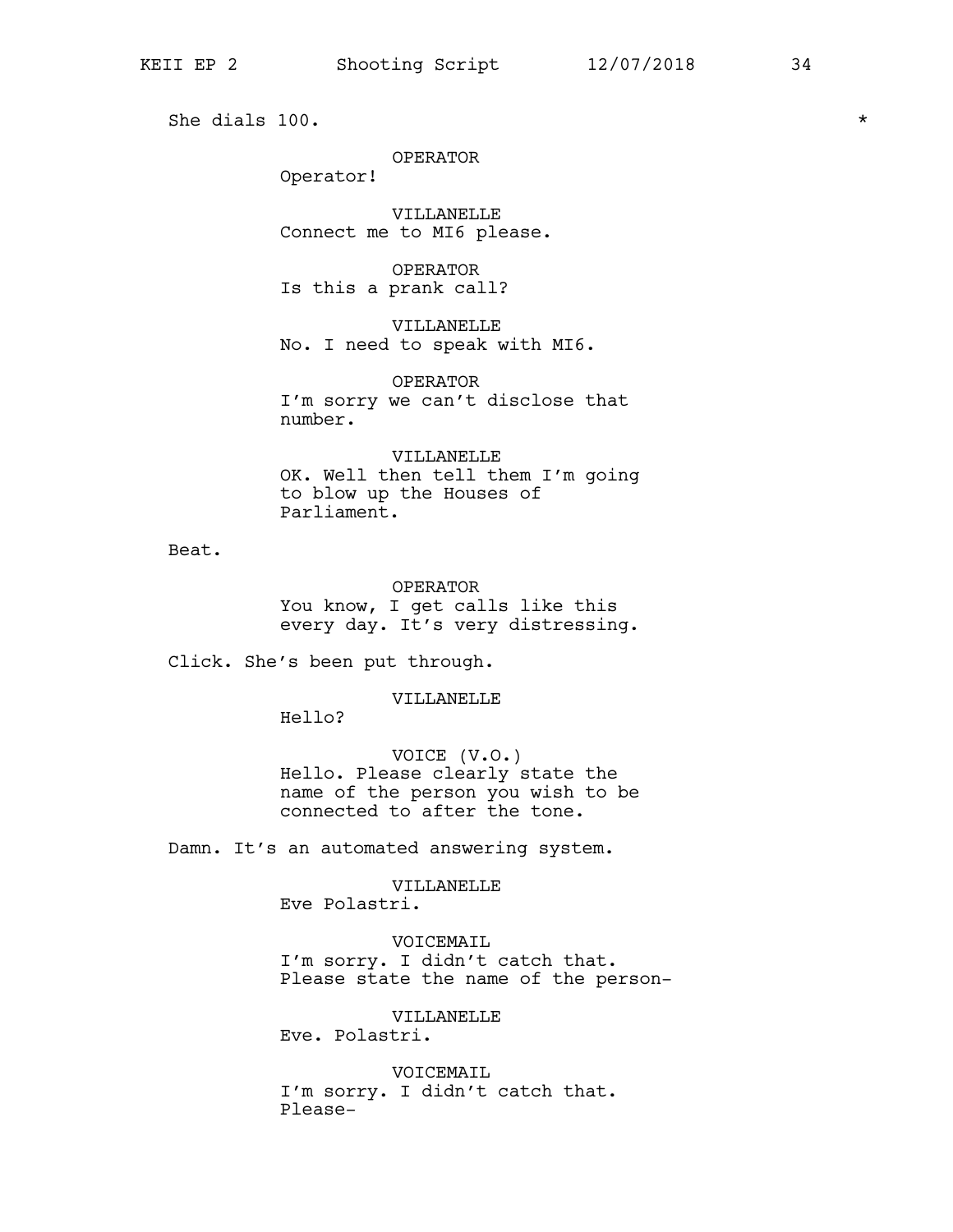#### VILLANELLE

### EVE POLASTRI YOU PIECE OF SHIT.

But suddenly she hears the car in the drive. She hangs up.

41 INT. JULIAN'S HOUSE - SITTING ROOM - MOMENTS LATER 41 \* - DAY 25  $\star$ 

> Villanelle has managed to get under the blanket just as Julian appears.

### JULIAN

I forgot my...

Julian stops. He hears the off-the-hook phone tone. Uh oh. He \* turns, and sees the receiver dangling. A moment. Villanelle \*<br>waits, Then- He walks over and silently takes the phone off \* waits. Then- He walks over and silently takes the phone off \* the wall.  $\star$ 

42 INT. MI6 - MANDERLEY OFFICE - LATER - DAY 25 42 \*

Eve is standing at the board, briefing the team on the new assassin.

#### KENNY

The Ghost?

### EVE

She's the opposite of Villanelle. She's careful. Anonymous. \* Meticulous. Discreet. Right now we have no idea how long she has been operating, or who she's working for. We're working on the assumption that this is a woman in late-middle age, looks like an  $*$ immigrant worker, she's not-white-<br>\*

#### HUGO

What makes you think that?

### EVE

The fact that you just interrupted me mid-sentence makes me think that.  $\star$ 

| JESS                               |         |
|------------------------------------|---------|
| (Beat.)                            | $\star$ |
| So, this is our new lead. We'll be | $\star$ |
| focusing on The Ghost from now on. | $\star$ |
| We can rule out Villanelle from    |         |
| this investigation.                |         |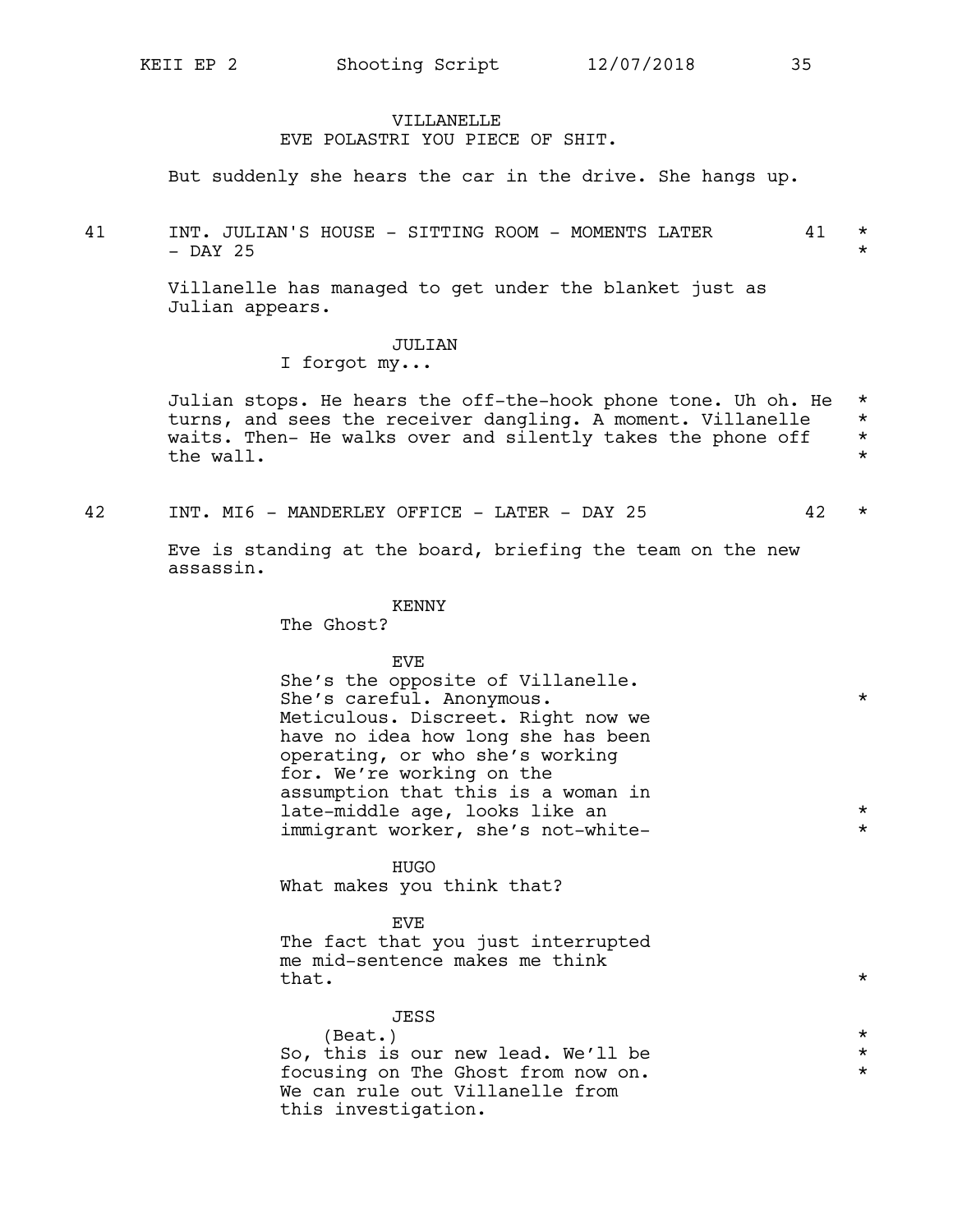**EVE** Not completely?

JESS Why not? We don't need her anymore.

This makes Eve panic. She tries to keep casual.

EVE But surely she's still worth investigating?

KENNY (trying to help) She might know something about The Ghost?

Eve glances at Kenny gratefully. Hugo clocks it. But before \* Jess can answer-

> CAROLYN Eve, can you come with me please? Quickly.

Her tone is not messing around. Is Eve in trouble?

43 INT. CAROLYN'S CAR - LATER - DAY 25 43 \*

Carolyn drives. Fast.

**EVE** Are you sure it was her?

Carolyn plays a voicemail.

VILLANELLE (O.S.) EVE POLASTRI YOU PIECE OF SHIT!!!

Eve doesn't know how to react. She's terrified, but...

44 INT. JULIAN'S HOUSE - SITTING ROOM - LATER - DAY 25 44 \*

Villanelle is on the sofa, she looks grey. Julian's Mother sitting passively in her chair. Julian is angry. Pacing.

> JULIAN Who were you calling?

> > VILLANELLE

No one.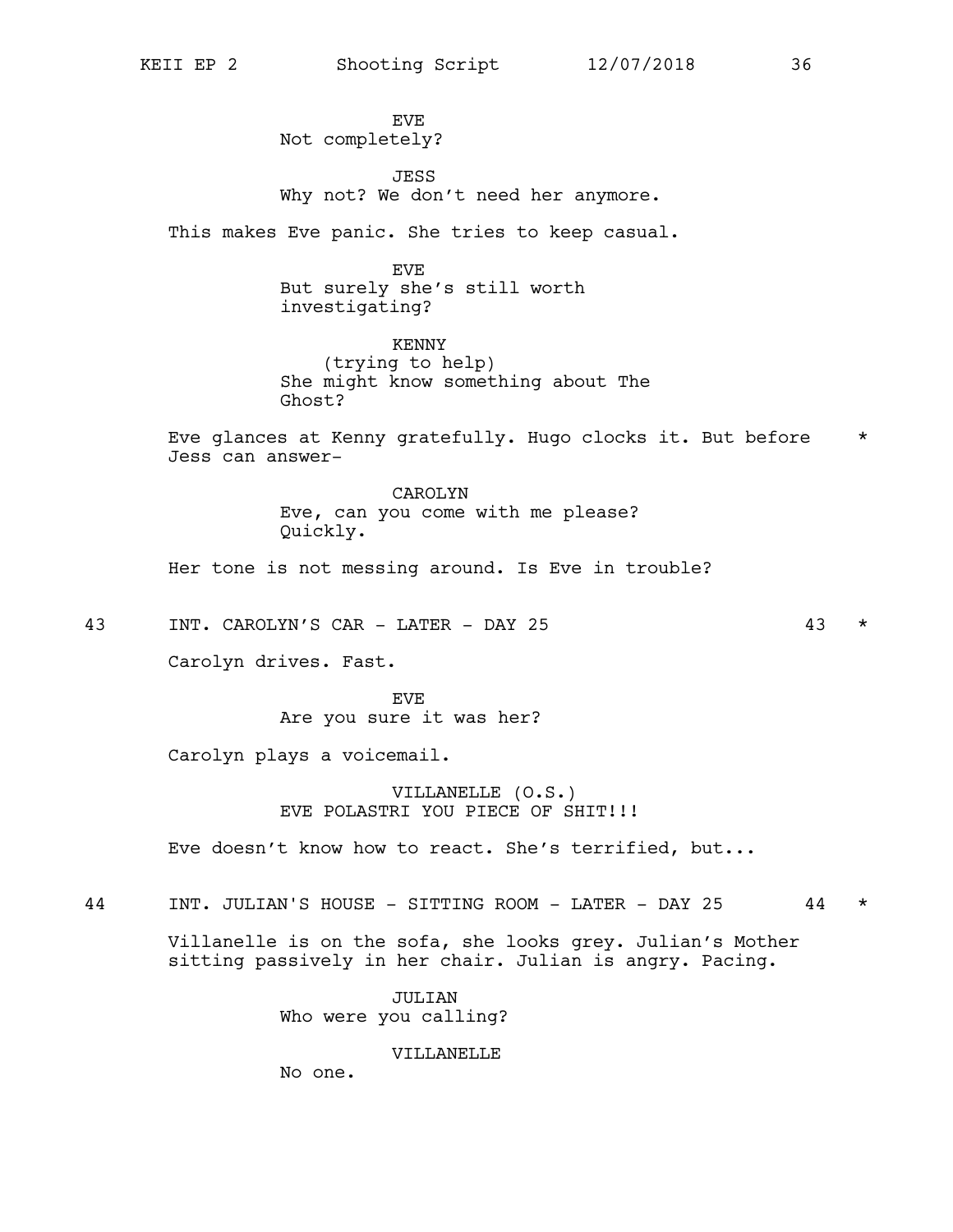### JULTAN Don't lie to me.

Villanelle is silent. Julian is starting to get angry. It  $*$ mounts and mounts.  $\star$ JULIAN (CONT'D) You ungrateful...do you think \* anyone else would pick up a girl \* like you and give her a roof over  $*$ <br>her head? You thought I'd be an her head? You thought I'd be an  $\star$ <br>easy target. didn't you? Thought easy target, didn't you? Thought \* you'd take advantage of The Good<br>Samaritan. I see what you're doing. \* \* \* \* Samaritan. I see what you're doing, don't think I haven't noticed.  $*$ Playing the innocent. Batting your  $*$ eyelashes. Getting me to wait on you hand and foot. Feed you. Look after you. Give you everything you  $*$ want. And what do I get?  $*$ He slams his hand against the wall. JULIAN (CONT'D) WHAT DO I GET? Nothing! He's close to tears. A sulking child. JULIAN (CONT'D) Nothing! Why don't I get anything? Villanelle needs to calm him down. VILLANELLE It was a surprise. I didn't want to tell you. JULIAN What are you talking about? VILLANELLE I was on the phone to a bakery. I was ordering you a cake. Julian sniffles. It's working.

> JULIAN What cake?

VILLANELLE To say thank you. For being my knight in shining armour.

Beat.  $\star$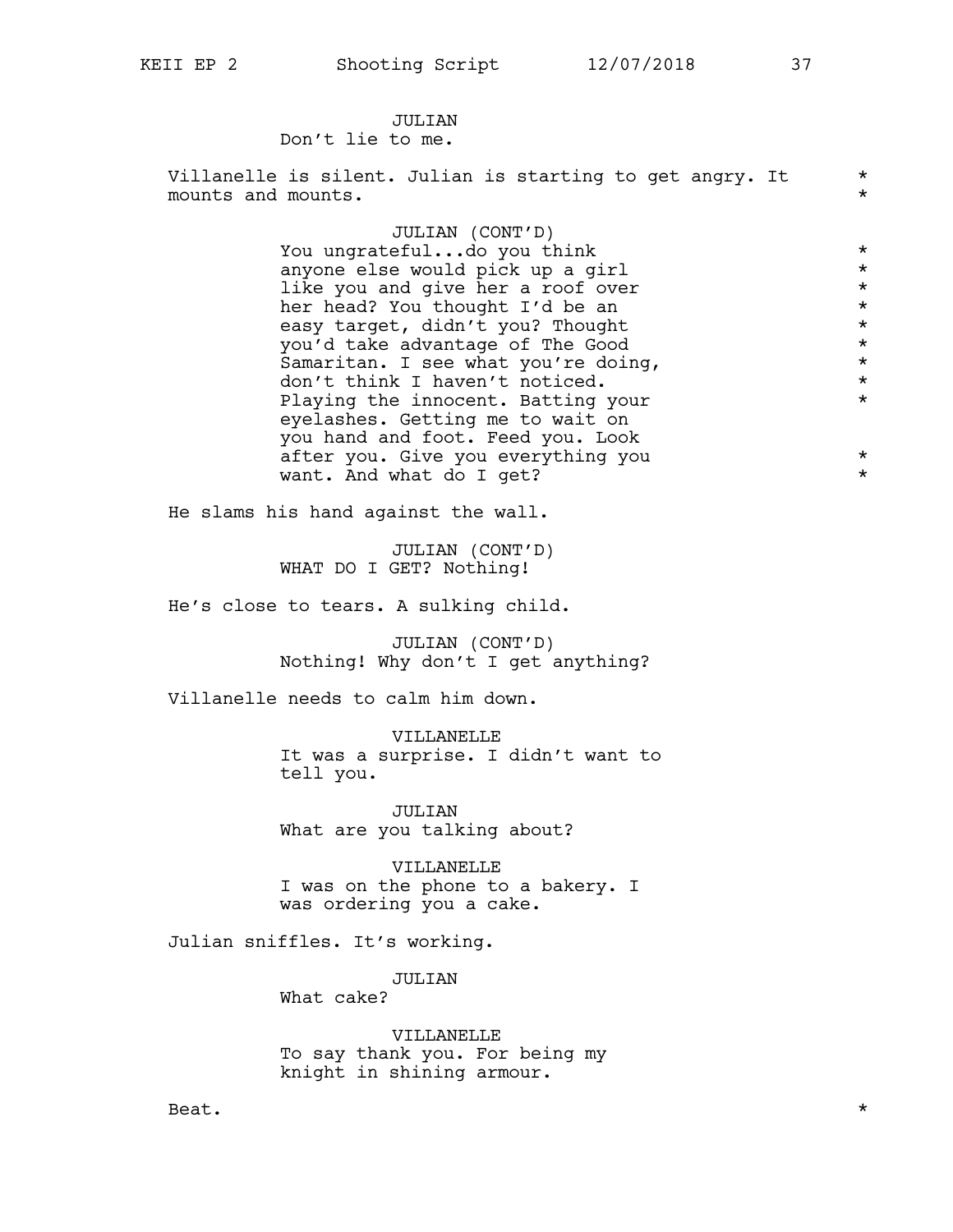JULIAN

Oh.

(starting to grovel) \* Oh. Elizabeth. I'm sorry. I'm so sorry. What an idiot I am. What must you think of me?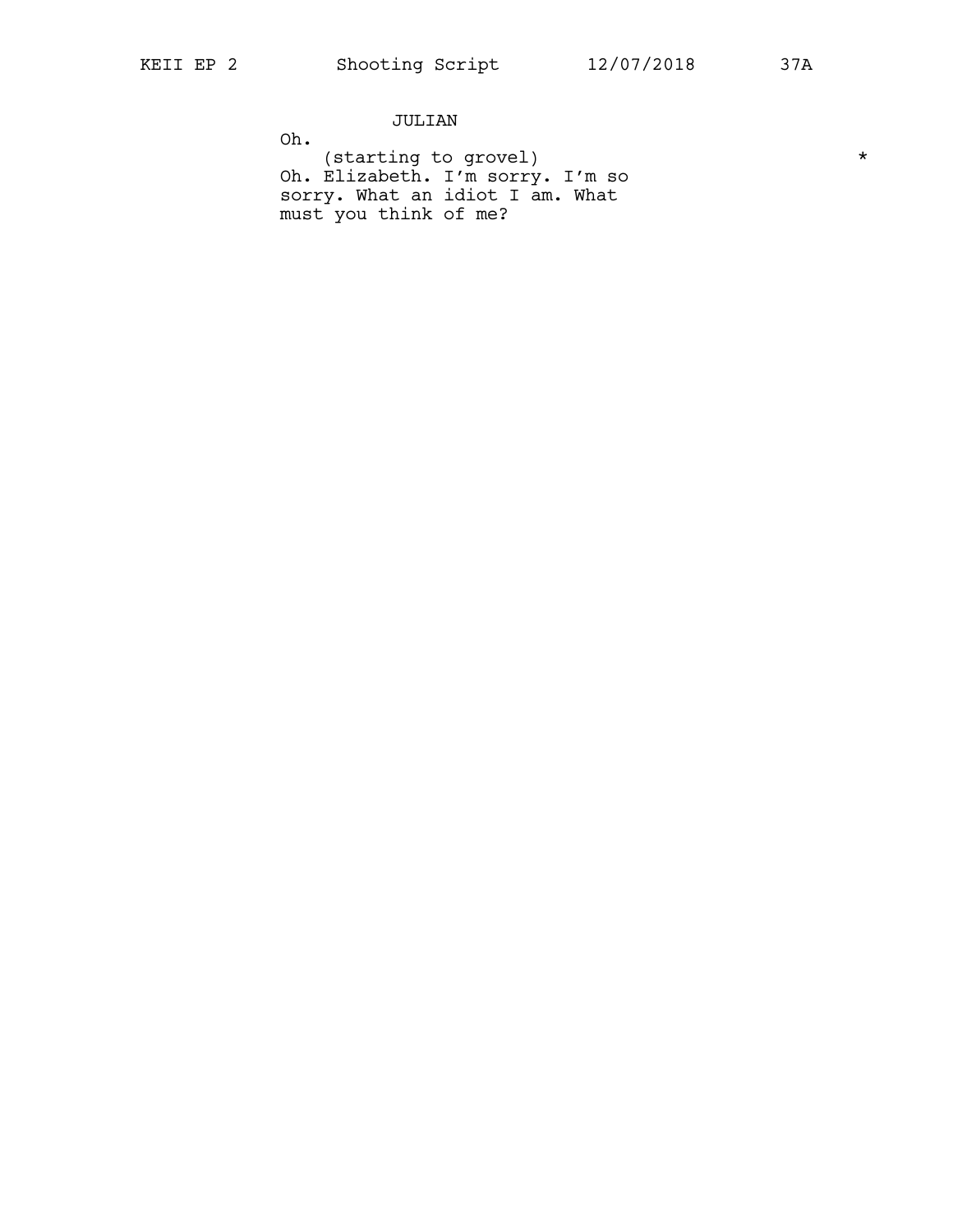She smiles at him. In her Russian accent:  $*$ 

VILLANELLE I think...you're going to bleed to death.

### JULIAN

What?

She kicks him in the chest and makes her escape but he  $*$ <br>catches her by the legs and takes her down. A brutal fight  $*$ catches her by the legs and takes her down. A brutal fight ensues, Villanelle has the experience, but Julian has the  $*$ strength.  $\star$ 

Julian's mother watches the fight impassively, watching as \* they struggle on the floor in front of her.  $*$ 

Finally, Villanelle grabs a decorative object and smashes it  $*$ over Julian's head. She grabs his keys, and starts to run to  $*$ <br>the hallthe hall-

| 45<br>JULIAN'S<br>INT.<br>HOUSE<br>HALLWAY<br>LATER<br>MOMENTS T<br>$\overline{\phantom{a}}$<br>$\overline{\phantom{0}}$ | - - |  |
|--------------------------------------------------------------------------------------------------------------------------|-----|--|
|--------------------------------------------------------------------------------------------------------------------------|-----|--|

- But is quick behind her. In a flash. Villanelle has grabs \* some knitting needles from a nearby knitting basket and  $*$ drives them deep into his jugular.  $\star$ 

She pulls the needles out. Julian staggers back, in shock.  $*$ 

She gets the keys in the door and tries to get out, but  $*$ Julian is still trying to stop her, bleeding, weakening by  $*$ the second.  $\star$ 

With her last ounce of energy, Villanelle shoves Julian onto \* the Stairmaster. He stares up at her, he looks hurt. She \* looks down at him.

> VILLANELLE *This* is what you get, Julian. \*

And she can't resist: she watches as he bleeds out. Watching the light go out from his eyes.

46 INT. CAROLYN'S CAR - MOMENTS LATER - DAY 25 46 \*

Carolyn is driving fast through suburbia.

EVE Where is she?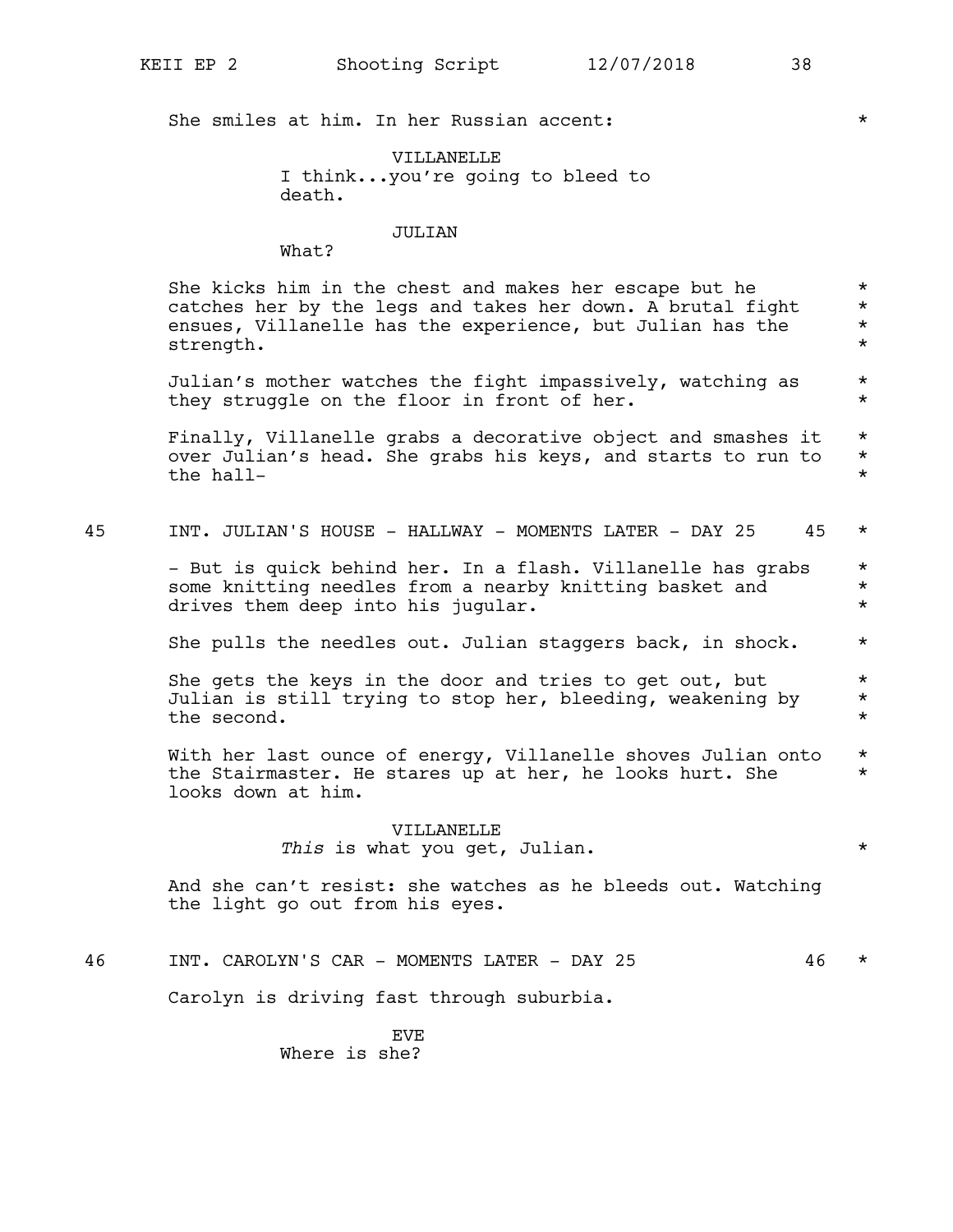CAROLYN She called through the operator. We only have the area code. But the police are on their way. She won't  $*$ get far.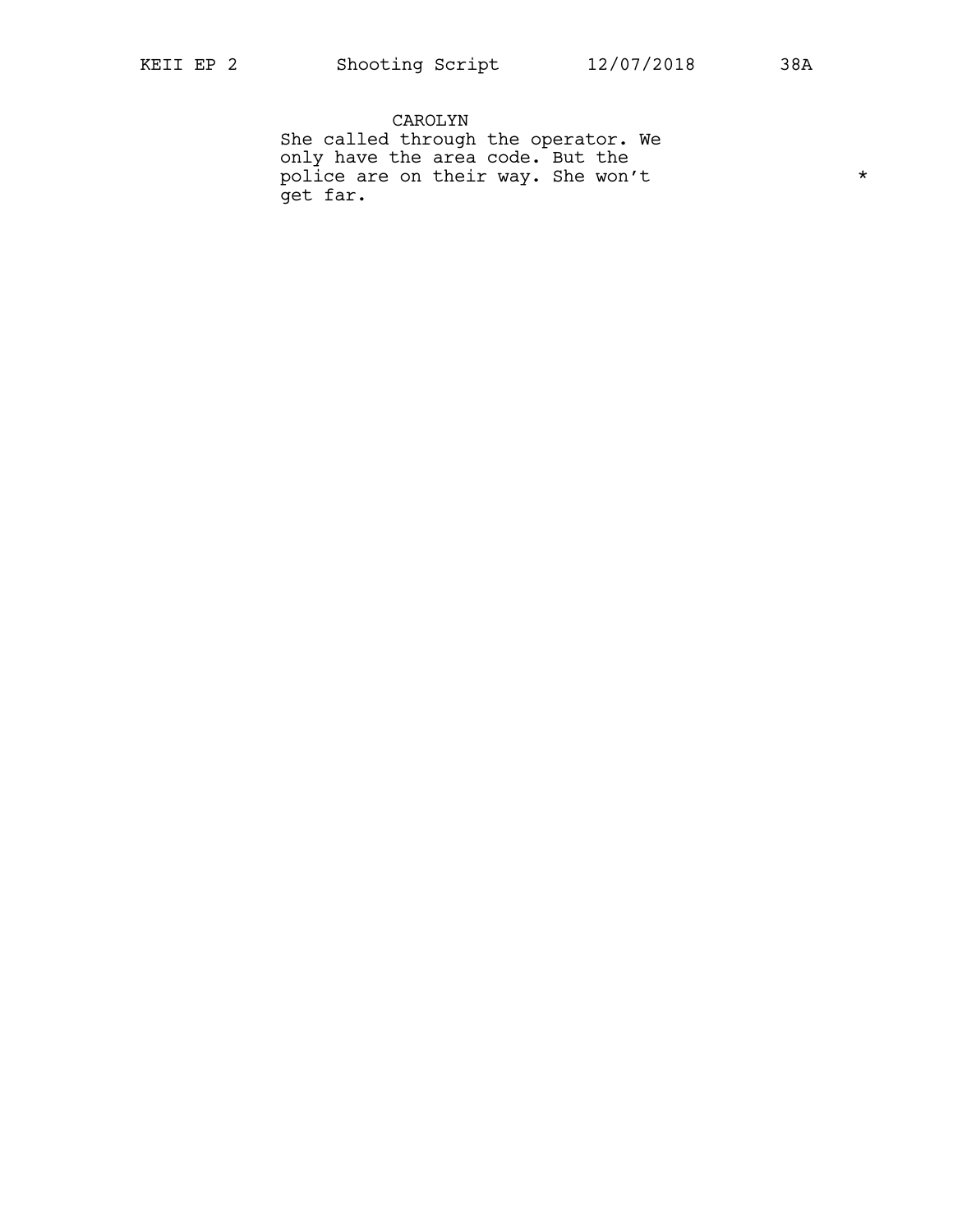47 EXT. JULIAN'S HOUSE - MOMENTS LATER - DAY 25 47 \*

Villanelle staggers out of Julian's house. She's barefoot in a nightie covered in blood on a suburban street.

Julian's mother wanders out after her, and ambles down the street.

Villanelle notices a car across the road. It flashes its lights. What?

48 INT. RAYMOND'S CAR - MOMENTS LATER - DAY 25 48 \*

Raymond is in his car. A frighteningly normal man in a normal car with a normal suit on. He could be the manager of a local bank. Grey. Ordinary. Bloodless.

Raymond in unnervingly emotionless. Everything he says sounds boring, quiet and moderate, even if it's a death threat.

Villanelle gets into the car.

RAYMOND Hello Villanelle.

VILLANELLE Who are you?

RAYMOND I'm Raymond. Your new handler.

VILLANELLE I thought I'd been fired.

RAYMOND Circumstances have changed.

Beat.

VILLANELLE

No thanks.

RAYMOND (faint smile) You called us from an unprotected  $*$ line. That wasn't very clever was it?

VILLANELLE You know what. I've had a really shitty couple of days. And I really, REALLY need to go to a doctor. (MORE)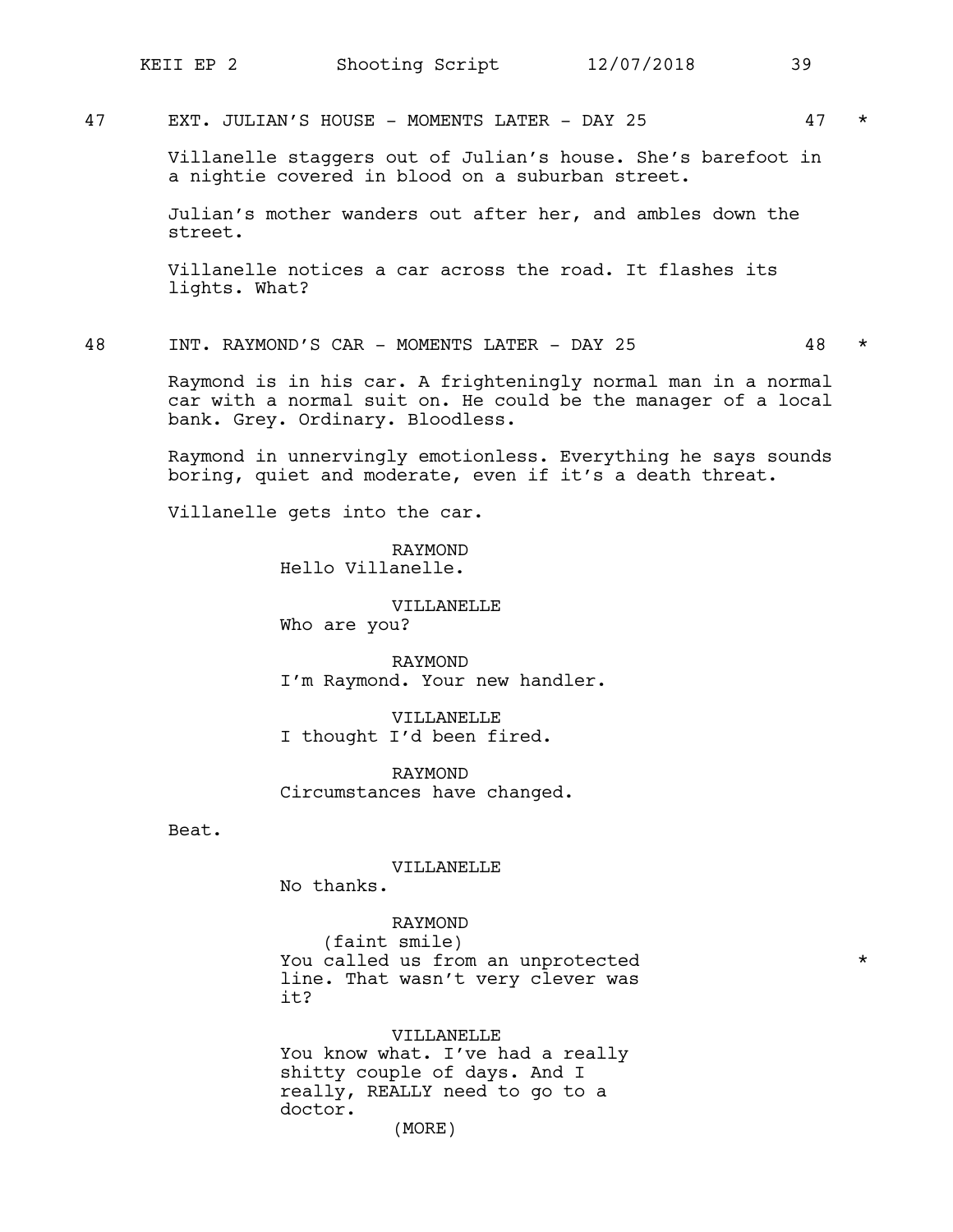What I DON'T need is a boring stranger in a SKODA giving me a lesson on how use a PHONE! VILLANELLE (CONT'D)

She's really delirious now. Furious. Sweating. Frustrated.

RAYMOND Alright. Off you go then.

### VILLANELLE

What?

RAYMOND (smile) If you don't want to work with me. Off you go.

Beat.

### VILLANELLE

Fine. Whatever.

She goes to open the door handle. Raymond locks it.

### RAYMOND

Only joking.

He unlocks it for her. She tries again, but at the last second he locks it. This happens a few times, a horrible game, until Villanelle loses it and flies at him-

But she's not strong enough, in a moment Raymond has her in a chokehold, her face against the window. He's whispering in her ear. Measured and calm.

> RAYMOND (CONT'D) Who do you think you work for, Oksana? Do you think you can just do whatever you want? You are on a very tight leash from now on. Alright? A choke lead.

Villanelle is almost unconscious. He looks at her face as she struggles for air, he's enjoying it. Borderline aroused.

Finally he lets her go and she sputters to get breath.

RAYMOND (CONT'D) Antibiotics are in the glove compartment. There's some water in there so you can swallow them down.

He starts the car. Villanelle is too shocked to protest.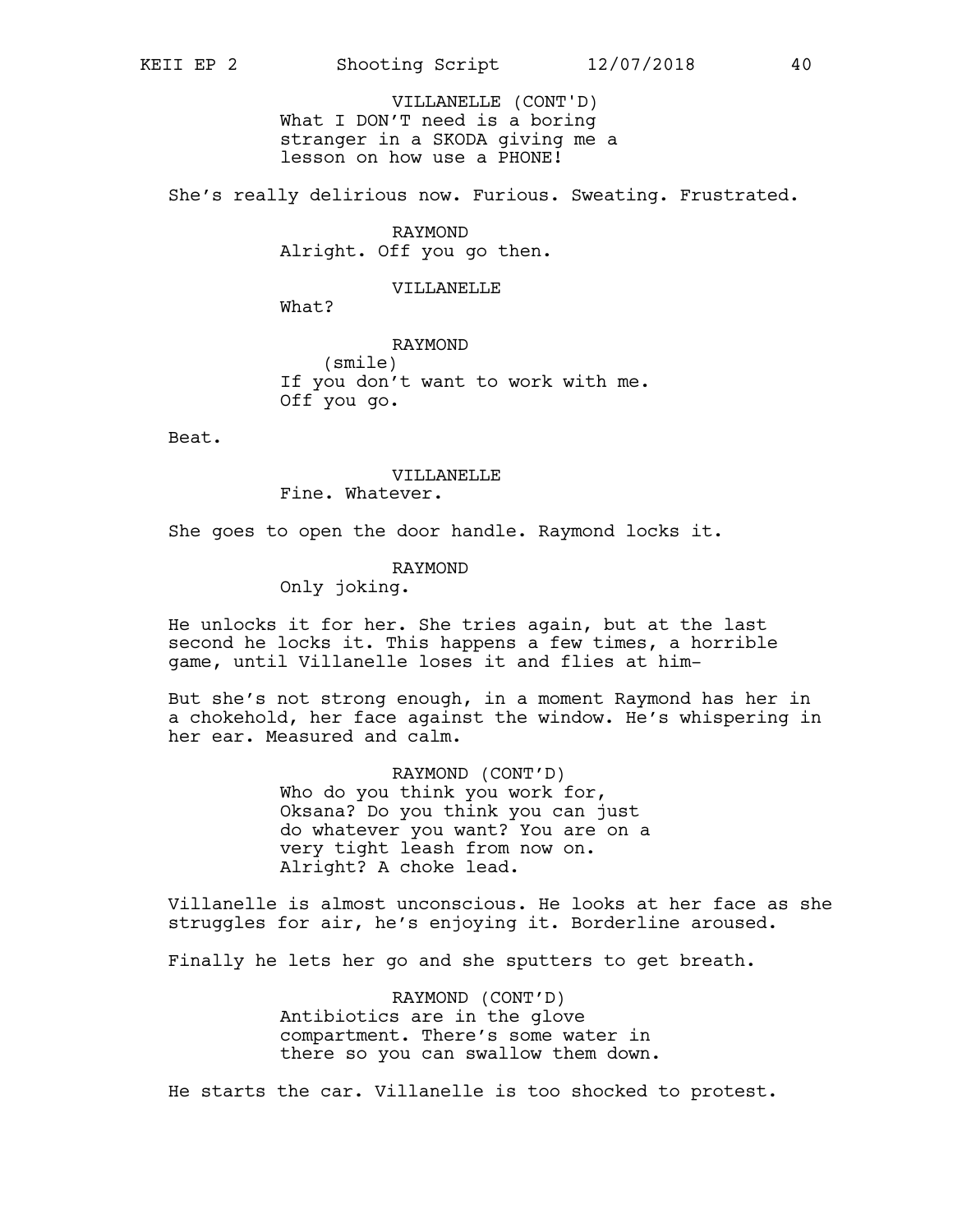They start to drive down the street. Villanelle trying to catch her breath. When sirens begin to wail in the distance. Raymond calmly turns a corner when- Villanelle sees her: Eve. Is this a hallucination? Eve's just got out of a car with Carolyn. All along the street police are knocking on doors. Blue lights flashing. Villanelle, not knowing if it's real or not, touches the window longingly. But Eve doesn't see her. 49 EXT. SUBURBAN STREET - MOMENTS LATER - DAY 25 49 \* A car drives past Eve and Carolyn. Suddenly there is a commotion coming from down the street. Shouting. \* POLICEMAN (O.S.) \* NUMBER 49! \* Carolyn and Eve run towards it until-  $\star$ 50 EXT. JULIAN'S HOUSE - MOMENTS LATER - DAY 25 50 \* They arrive at the doorstep of Julian's house. The door is open. \* 50A INT. JULIAN'S HOUSE - CONTINUOUS - DAY 25 50A \* Eve and Carolyn enter. Julian lies on the stairmaster, dead. \* A loo brush shoved in his mouth. A POLICEMAN runs down the stairs. POLICEMAN The house is clear! A PARAMEDIC is checking Julian's pulse. Nothing. PARAMEDIC He's still warm. EVE Oh god. 51 EXT. SUBURBAN STREET - MOMENTS LATER - DAY 25 51 \* Eve runs out into the middle of the road. Looking desperately in all directions. She's missed Villanelle by a second.

EVE

SHTT!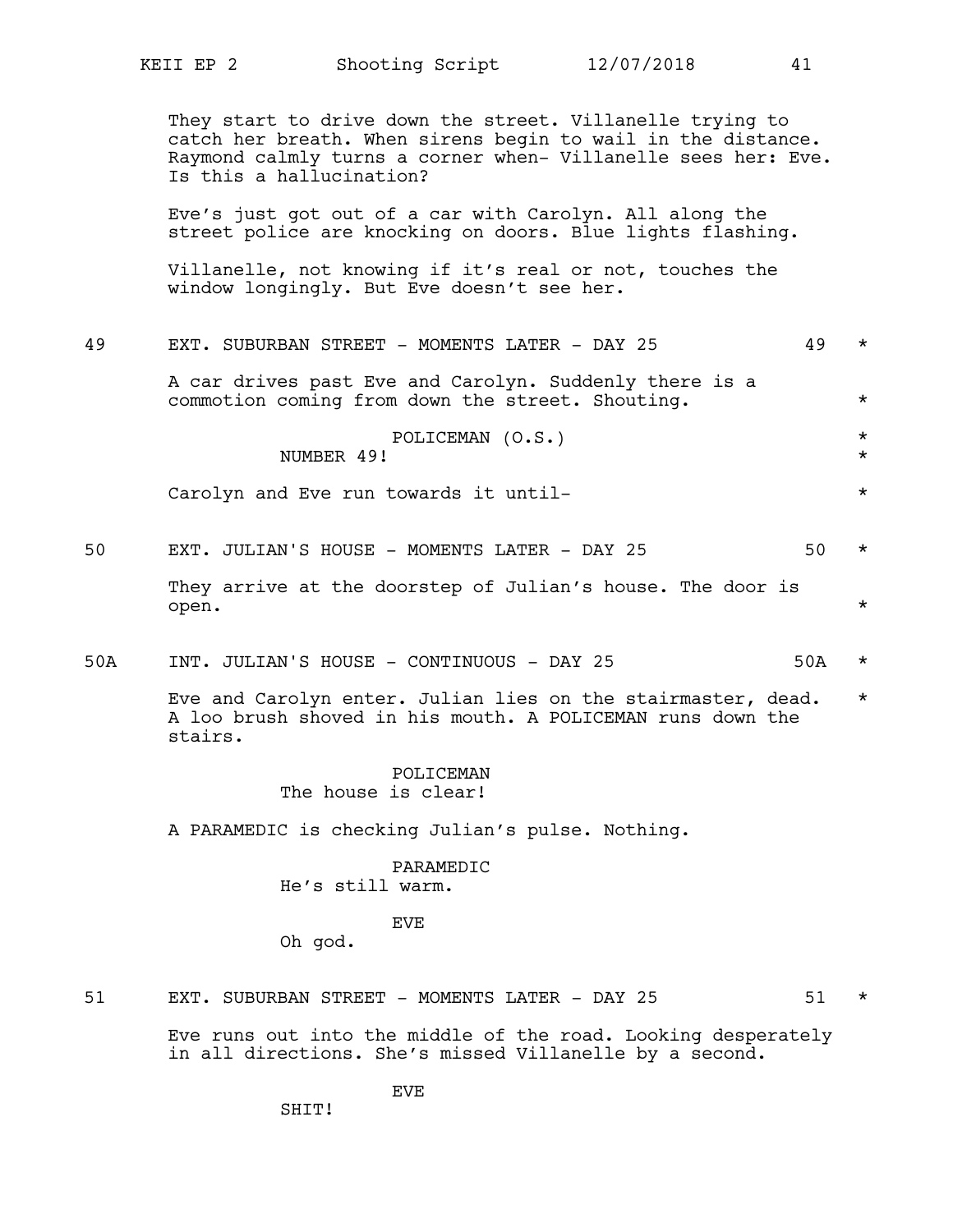The frustration is unbearable. Carolyn appears next to her.

EVE (CONT'D) She's gone. Dammit. We were so close! She was right here!